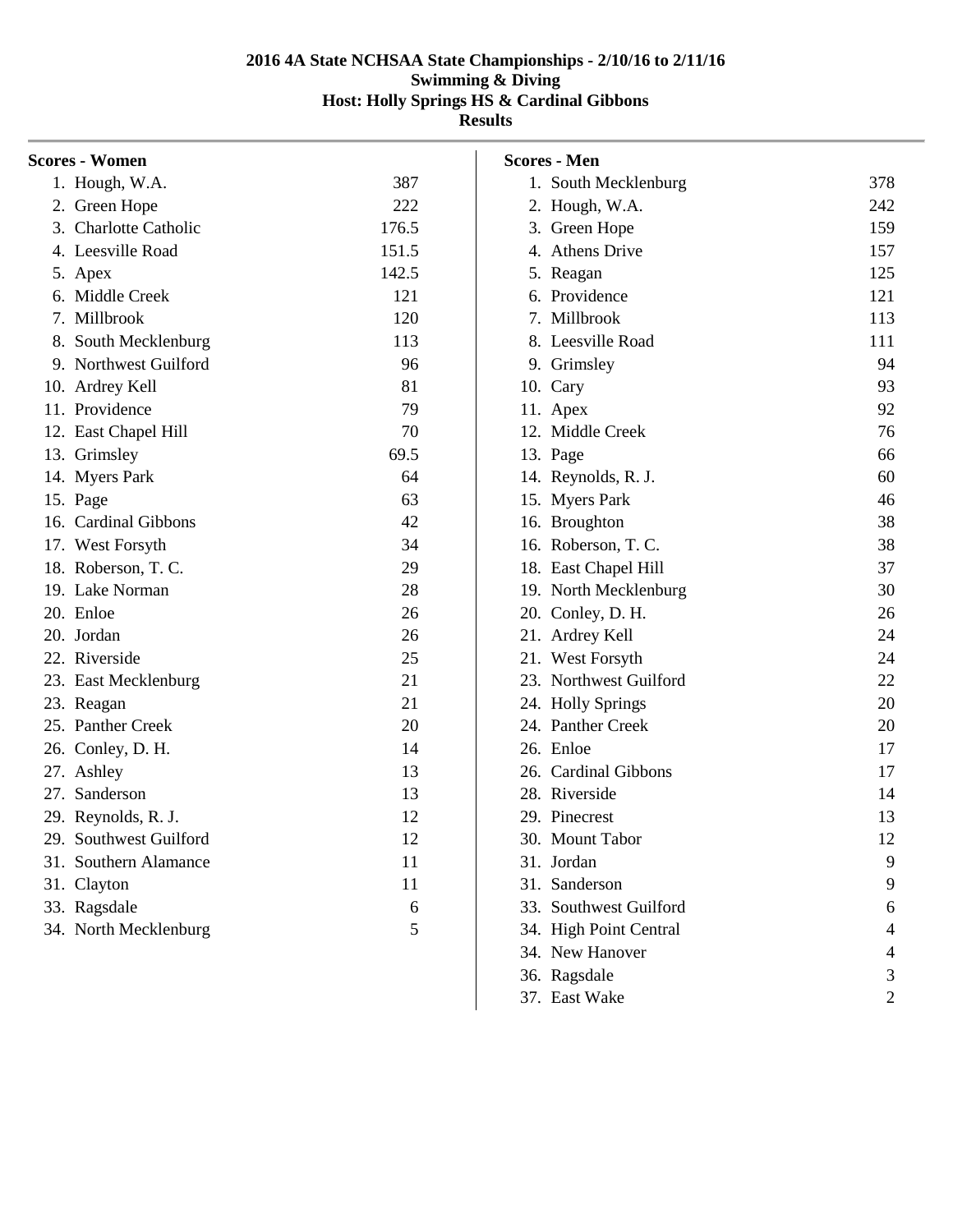|   | <b>Event 1 Women 200 Yard Medley Relay</b>  |                         |                                     |                                       |                |  |  |  |  |  |
|---|---------------------------------------------|-------------------------|-------------------------------------|---------------------------------------|----------------|--|--|--|--|--|
|   | <b>State Record:</b><br>$1:43.41$ S<br>2014 | Hough, W.A.             |                                     |                                       |                |  |  |  |  |  |
|   | $1:43.41$ #<br><b>4A State Rec:</b><br>2014 | Hough, W.A.             |                                     |                                       |                |  |  |  |  |  |
|   | 1:45.59 AA-A                                | 1:47.45 AA-C            |                                     |                                       |                |  |  |  |  |  |
|   | <b>Team</b>                                 | <b>Relay</b>            | <b>Prelim Time</b>                  | <b>Finals Time</b>                    | <b>Points</b>  |  |  |  |  |  |
|   | <b>Championship Final</b>                   |                         |                                     |                                       |                |  |  |  |  |  |
|   | 1 Hough, W.A.                               |                         | 1:44.11                             | 1:43.21 S AA-A                        | 40             |  |  |  |  |  |
|   | 1) Heidi Lowe SO                            | 2) Lillian Higgs SO     | 3) Margaret Higgs JR                | 4) Jessica Merritt SR                 |                |  |  |  |  |  |
|   | 2 Green Hope                                |                         | 1:46.61                             | $1:46.07$ AA-C                        | 34             |  |  |  |  |  |
|   | 1) Kate Moore JR                            | 2) Kathryn Sanders SO   | 3) Rebecca Ssengonzi SO             | 4) Lauren Medlin FR                   |                |  |  |  |  |  |
| 3 | <b>Charlotte Catholic</b>                   |                         | 1:45.65                             | 1:46.18<br>AA-C                       | 32             |  |  |  |  |  |
|   | 1) Erin McCullagh JR                        | 2) Katy Miller JR       | 3) Julia Menkhaus SO                | 4) Olwyn Bartis FR                    |                |  |  |  |  |  |
|   | 4 Millbrook                                 |                         | 1:46.54                             | 1:46.34<br>AA-C                       | 30             |  |  |  |  |  |
|   | 1) Jordan Kohut JR<br>5 Leesville Road      | 2) Sara Beth McLamb SO  | 3) Adrianna Cera FR<br>1:47.09      | 4) Sophia Clayton-Luce SO             | 28             |  |  |  |  |  |
|   |                                             |                         |                                     | $1:46.84$ AA-C<br>4) Grace Countie SO |                |  |  |  |  |  |
|   | 1) Anna Carrigan FR<br>6 South Mecklenburg  | 2) Ashley McCauley FR   | 3) Lauren Frank SR<br>1:48.40       | 1:48.61                               | 26             |  |  |  |  |  |
|   | 1) Madelyn Martelle JR                      | 2) Reagan Johnson FR    | 3) Sinclair Larson SO               | 4) Caroline Greiner JR                |                |  |  |  |  |  |
|   | 7 Apex                                      |                         | 1:47.87                             | 1:49.19                               | 24             |  |  |  |  |  |
|   | 1) Morgan Montgomery SR                     | 2) Mikaela Fullerton FR | 3) Ana Pozder SO                    | 4) Kathryn Godlewski SR               |                |  |  |  |  |  |
|   | 8 Ardrey Kell                               |                         | 1:48.66                             | 1:49.53                               | 22             |  |  |  |  |  |
|   | 1) Lexie Handlin FR                         | 2) Anna Milia SO        | 3) Carolyn Kammeyer SR              | 4) Faith Pilcher JR                   |                |  |  |  |  |  |
|   | <b>Consolation Final</b>                    |                         |                                     |                                       |                |  |  |  |  |  |
|   | 9 Middle Creek                              |                         | 1:49.87                             | 1:48.12                               | 18             |  |  |  |  |  |
|   | 1) Sarah Giamber SR                         | 2) Julia Poole JR       | 3) Charlotte Watts JR               | 4) Emily Stringfellow SR              |                |  |  |  |  |  |
|   | 10 East Chapel Hill                         |                         | 1:49.50                             | 1:48.50                               | 14             |  |  |  |  |  |
|   | 1) Sophie Perez SO                          | 2) Annie Huang JR       | 3) Anne Whitsel JR                  | 4) Allison Lai JR                     |                |  |  |  |  |  |
|   | 11 Page                                     |                         | 1:48.88                             | 1:49.19                               | 12             |  |  |  |  |  |
|   | 1) Lucy Pearce JR                           | 2) McKenzie Campbell FR | 3) Hannah Copeland FR               | 4) Mary Grace Copeland FR             |                |  |  |  |  |  |
|   | 12 Lake Norman                              |                         | 1:50.38                             | 1:49.34                               | 10             |  |  |  |  |  |
|   | 1) Hattie Doherty JR                        | 2) Kalyn Fetter SR      | 3) Olivia Watson SO                 | 4) Maddy Gillman SR                   |                |  |  |  |  |  |
|   | 13 Cardinal Gibbons                         |                         | 1:50.65                             | 1:50.22                               | 8              |  |  |  |  |  |
|   | 1) Haley Allen SR                           | 2) Olivia Allen JR      | 3) Ashley Worden FR                 | 4) Emily Dykstra SR                   |                |  |  |  |  |  |
|   | 14 Northwest Guilford                       |                         | 1:51.89                             | 1:50.47                               | 6              |  |  |  |  |  |
|   | 1) Heather Sigmon JR                        | 2) Phoebe Martin FR     | 3) Corinne Martin SR                | 4) Laurel Kiselis SR                  |                |  |  |  |  |  |
|   | 15 Reagan                                   |                         | 1:51.73                             | 1:50.93                               | 4              |  |  |  |  |  |
|   | 1) Lydia Plasser FR<br>16 Providence        | 2) Alexandra Rieker JR  | 3) Christina Marshall JR<br>1:51.11 | 4) Blanka Bathory FR<br>1:52.79       | $\overline{2}$ |  |  |  |  |  |
|   | 1) Mandy Felsberg JR                        | 2) Madeline MacPhail JR | 3) Dakota Topp FR                   | 4) Katherine Davis JR                 |                |  |  |  |  |  |
|   |                                             |                         |                                     |                                       |                |  |  |  |  |  |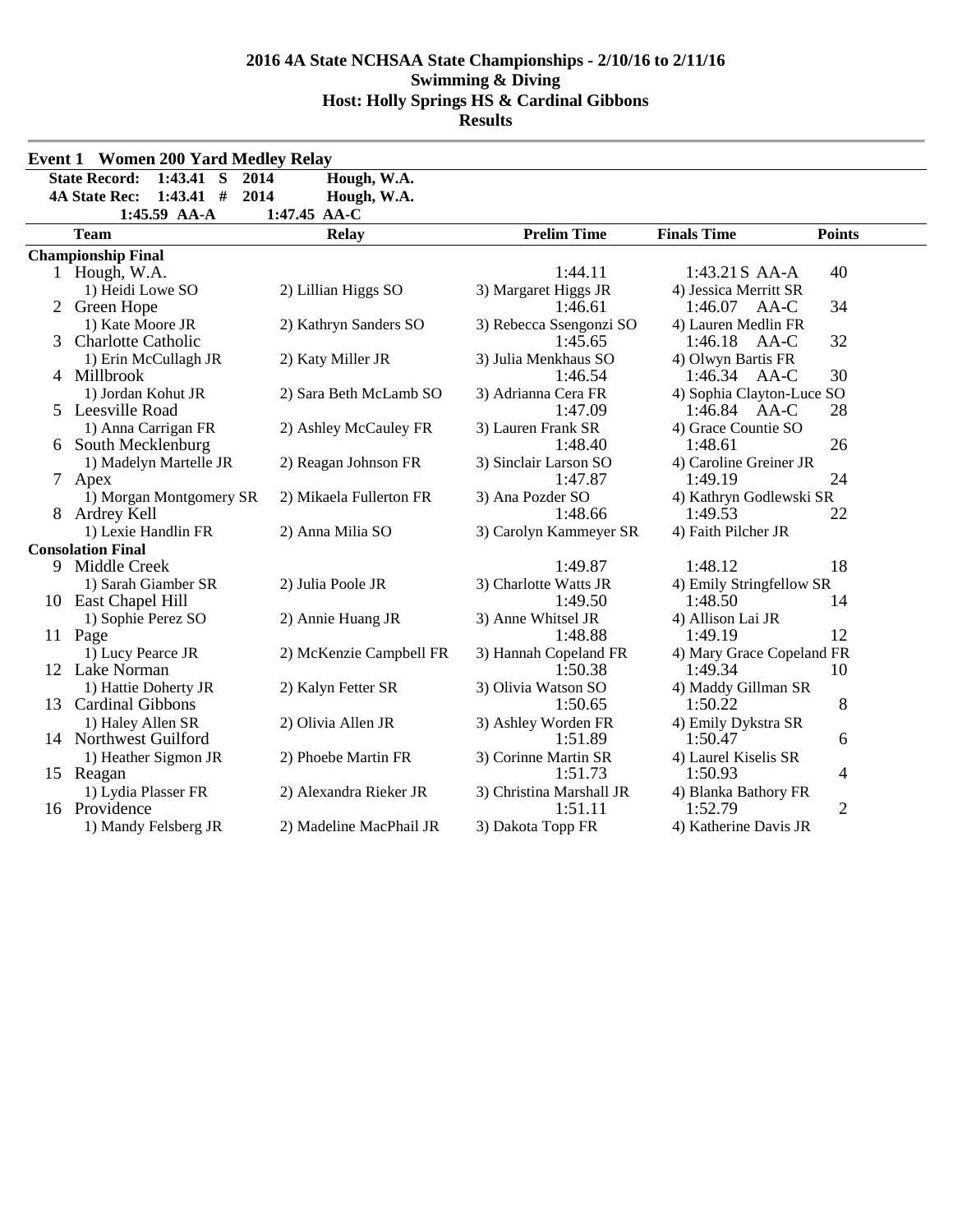| <b>Event 1 Women 200 Yard Medley Relay</b> |                                                            |                         |                           |                                          |  |  |  |  |  |  |  |
|--------------------------------------------|------------------------------------------------------------|-------------------------|---------------------------|------------------------------------------|--|--|--|--|--|--|--|
|                                            | <b>State Record:</b><br>$1:43.41$ S<br>2014<br>Hough, W.A. |                         |                           |                                          |  |  |  |  |  |  |  |
|                                            | $1:43.41$ #<br><b>4A State Rec:</b><br>2014<br>Hough, W.A. |                         |                           |                                          |  |  |  |  |  |  |  |
|                                            | 1:45.59 AA-A<br>$1:47.45$ AA-C                             |                         |                           |                                          |  |  |  |  |  |  |  |
|                                            | <b>Team</b>                                                | <b>Relay</b>            | <b>Seed Time</b>          | <b>Prelim Time</b>                       |  |  |  |  |  |  |  |
|                                            | <b>Preliminaries</b>                                       |                         |                           |                                          |  |  |  |  |  |  |  |
|                                            | 1 Hough, W.A.                                              |                         |                           | AA-A<br>1:44.11                          |  |  |  |  |  |  |  |
|                                            | 1) Heidi Lowe SO                                           | 2) Lillian Higgs SO     | 3) Margaret Higgs JR      | 4) Jessica Merritt SR                    |  |  |  |  |  |  |  |
|                                            | 2 Charlotte Catholic                                       |                         |                           | 1:45.65<br>AA-C                          |  |  |  |  |  |  |  |
|                                            | 1) Erin McCullagh JR                                       | 2) Katy Miller JR       | 3) Julia Menkhaus SO      | 4) Olwyn Bartis FR                       |  |  |  |  |  |  |  |
| 3                                          | Millbrook                                                  |                         |                           | 1:46.54<br>AA-C                          |  |  |  |  |  |  |  |
|                                            | 1) Jordan Kohut JR                                         | 2) Sara Beth McLamb SO  | 3) Adrianna Cera FR       | 4) Sophia Clayton-Luce SO                |  |  |  |  |  |  |  |
|                                            | 4 Green Hope                                               |                         |                           | 1:46.61<br>AA-C                          |  |  |  |  |  |  |  |
|                                            | 1) Kate Moore JR<br>5 Leesville Road                       | 2) Kathryn Sanders SO   | 3) Rebecca Ssengonzi SO   | 4) Lauren Medlin FR<br>1:47.09<br>$AA-C$ |  |  |  |  |  |  |  |
|                                            |                                                            |                         | 3) Lauren Frank SR        | 4) Grace Countie SO                      |  |  |  |  |  |  |  |
|                                            | 1) Anna Carrigan FR                                        | 2) Ashley McCauley FR   |                           | 1:47.87                                  |  |  |  |  |  |  |  |
|                                            | 6 Apex<br>1) Morgan Montgomery SR                          | 2) Mikaela Fullerton FR | 3) Ana Pozder SO          | 4) Kathryn Godlewski SR                  |  |  |  |  |  |  |  |
| 7                                          | South Mecklenburg                                          |                         |                           | 1:48.40                                  |  |  |  |  |  |  |  |
|                                            | 1) Madelyn Martelle JR                                     | 2) Reagan Johnson FR    | 3) Sinclair Larson SO     | 4) Caroline Greiner JR                   |  |  |  |  |  |  |  |
|                                            | 8 Ardrey Kell                                              |                         |                           | 1:48.66                                  |  |  |  |  |  |  |  |
|                                            | 1) Lexie Handlin FR                                        | 2) Anna Milia SO        | 3) Carolyn Kammeyer SR    | 4) Faith Pilcher JR                      |  |  |  |  |  |  |  |
|                                            | 9 Page                                                     |                         |                           | 1:48.88                                  |  |  |  |  |  |  |  |
|                                            | 1) Lucy Pearce JR                                          | 2) McKenzie Campbell FR | 3) Hannah Copeland FR     | 4) Mary Grace Copeland FR                |  |  |  |  |  |  |  |
|                                            | 10 East Chapel Hill                                        |                         |                           | 1:49.50                                  |  |  |  |  |  |  |  |
|                                            | 1) Sophie Perez SO                                         | 2) Annie Huang JR       | 3) Anne Whitsel JR        | 4) Allison Lai JR                        |  |  |  |  |  |  |  |
|                                            | 11 Middle Creek                                            |                         |                           | 1:49.87                                  |  |  |  |  |  |  |  |
|                                            | 1) Sarah Giamber SR                                        | 2) Julia Poole JR       | 3) Charlotte Watts JR     | 4) Emily Stringfellow SR                 |  |  |  |  |  |  |  |
|                                            | 12 Lake Norman                                             |                         |                           | 1:50.38                                  |  |  |  |  |  |  |  |
|                                            | 1) Hattie Doherty JR                                       | 2) Kalyn Fetter SR      | 3) Olivia Watson SO       | 4) Maddy Gillman SR                      |  |  |  |  |  |  |  |
|                                            | 13 Cardinal Gibbons                                        |                         |                           | 1:50.65                                  |  |  |  |  |  |  |  |
|                                            | 1) Haley Allen SR                                          | 2) Olivia Allen JR      | 3) Ashley Worden FR       | 4) Emily Dykstra SR                      |  |  |  |  |  |  |  |
|                                            | 14 Providence                                              |                         |                           | 1:51.11                                  |  |  |  |  |  |  |  |
|                                            | 1) Mandy Felsberg JR                                       | 2) Madeline MacPhail JR | 3) Dakota Topp FR         | 4) Katherine Davis JR                    |  |  |  |  |  |  |  |
|                                            | 15 Reagan                                                  |                         |                           | 1:51.73                                  |  |  |  |  |  |  |  |
|                                            | 1) Christina Marshall JR                                   | 2) Alexandra Rieker JR  | 3) Blanka Bathory FR      | 4) Lydia Plasser FR                      |  |  |  |  |  |  |  |
|                                            | 16 Northwest Guilford                                      |                         |                           | 1:51.89                                  |  |  |  |  |  |  |  |
|                                            | 1) Heather Sigmon JR                                       | 2) Phoebe Martin FR     | 3) Corinne Martin SR      | 4) Laurel Kiselis SR                     |  |  |  |  |  |  |  |
| 17                                         | Sanderson                                                  |                         |                           | 1:52.66                                  |  |  |  |  |  |  |  |
|                                            | 1) Kenna Haney FR<br>18 Conley, D. H.                      | 2) Alicia Carlson SO    | 3) Catherine Allen SR     | 4) Caroline Fulcher SO<br>1:54.13        |  |  |  |  |  |  |  |
|                                            | 1) Svea Torres SO                                          | 2) Abigail Burns FR     | 3) Virginia Kohake SO     | 4) Ruth Bishop JR                        |  |  |  |  |  |  |  |
|                                            | 19 Panther Creek                                           |                         |                           | 1:54.40                                  |  |  |  |  |  |  |  |
|                                            | 1) Claire Reist FR                                         | 2) Carly Stines SO      | 3) Sydney Reist JR        | 4) Bianca Candelaria FR                  |  |  |  |  |  |  |  |
|                                            | 20 Myers Park                                              |                         |                           | 1:55.73                                  |  |  |  |  |  |  |  |
|                                            | 1) Amelia Cane JR                                          | 2) Catie Childs JR      | 3) Rachael Young SR       | 4) Grace Hylinski SR                     |  |  |  |  |  |  |  |
|                                            | 21 Ragsdale                                                |                         |                           | 1:56.02                                  |  |  |  |  |  |  |  |
|                                            | 1) Hope Carpenter SO                                       | 2) Kailey Griggs JR     | 3) Libby Seay SR          | 4) Meredith McGill SO                    |  |  |  |  |  |  |  |
|                                            | 22 Reynolds, R. J.                                         |                         |                           | 1:57.38                                  |  |  |  |  |  |  |  |
|                                            | 1) Emma Rowe SO                                            | 2) Anna Wilcox JR       | 3) Emma Nicklas-Morris SR | 4) Hays Hooten SO                        |  |  |  |  |  |  |  |
| 23                                         | Southwest Guilford                                         |                         |                           | 1:57.81                                  |  |  |  |  |  |  |  |
|                                            | 1) Haley Horton JR                                         | 2) Erin Jones JR        | 3) Makena Markert JR      | 4) Sydney Jordan FR                      |  |  |  |  |  |  |  |
| $---$                                      | Roberson, T. C.                                            |                         |                           | DQ                                       |  |  |  |  |  |  |  |
|                                            | 1) Camille Long JR                                         | 2) Celeste Costa FR     | 3) Anna Newnam SO         | 4) Maddy Widmann SO                      |  |  |  |  |  |  |  |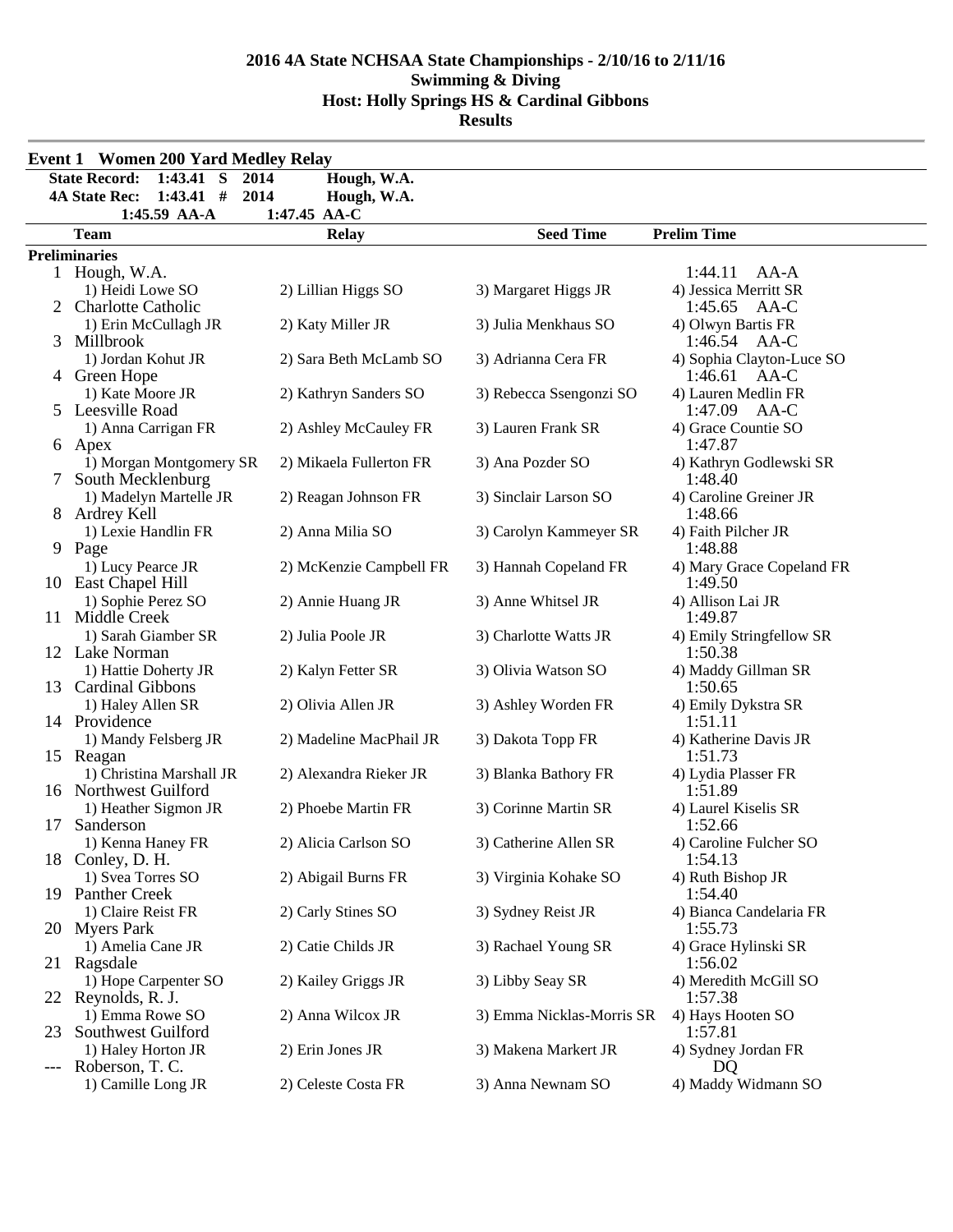|    | <b>Event 2 Men 200 Yard Medley Relay</b> |                          |                                  |                                 |                |  |  |  |  |
|----|------------------------------------------|--------------------------|----------------------------------|---------------------------------|----------------|--|--|--|--|
|    | $1:33.09$ S<br><b>State Record:</b>      | Hough, W.A.<br>2016      |                                  |                                 |                |  |  |  |  |
|    | $1:33.09$ #<br><b>4A State Rec:</b>      | 2016<br>Hough, W.A.      |                                  |                                 |                |  |  |  |  |
|    | 1:34.13 AA-A                             | 1:35.69<br>$AA-C$        |                                  |                                 |                |  |  |  |  |
|    | <b>Team</b>                              | <b>Relay</b>             | <b>Prelim Time</b>               | <b>Finals Time</b>              | <b>Points</b>  |  |  |  |  |
|    | <b>Championship Final</b>                |                          |                                  |                                 |                |  |  |  |  |
|    | 1 South Mecklenburg                      |                          | 1:33.76                          | 1:32.58S AA-A                   | 40             |  |  |  |  |
|    | 1) Nathan Murray SR                      | 2) Jacob Rauch SO        | 3) Graham Cooper SR              | 4) Graham Weaver SR             |                |  |  |  |  |
|    | 2 Hough, W.A.                            |                          | 1:33.09                          | 1:32.71 S AA-A                  | 34             |  |  |  |  |
|    | 1) Alexander McMurry JR                  | 2) Will Chan SO          | 3) Coleman Manchester JR         | 4) Connor McCourt JR            |                |  |  |  |  |
| 3  | <b>Athens Drive</b>                      |                          | 1:35.24                          | 1:35.45<br>AA-C                 | 32             |  |  |  |  |
|    | 1) Tyler Silver SR                       | 2) Drew Hollet FR        | 3) Zach Brown SO                 | 4) Chris Silver SO              |                |  |  |  |  |
|    | 4 Cary                                   |                          | 1:36.25                          | 1:35.51<br>AA-C                 | 30             |  |  |  |  |
| 5. | 1) Will Atkinson SR<br>Millbrook         | 2) Richard McIntyre SO   | 3) Garrett Troxler JR<br>1:36.15 | 4) Rhys Kawaguchi JR<br>1:36.62 | 28             |  |  |  |  |
|    | 1) Ryan Donnelly SR                      | 2) Chase Binion SR       | 3) Davis Payne SO                | 4) Sammy Brinkley SR            |                |  |  |  |  |
|    | *6 Grimsley                              |                          | 1:36.02                          | 1:36.79                         | 25             |  |  |  |  |
|    | 1) Graham Hertweck SO                    | 2) Davis Hoover SO       | 3) Mason Lewis JR                | 4) Parker Zieg SO               |                |  |  |  |  |
|    | *6 Leesville Road                        |                          | 1:36.46                          | 1:36.79                         | 25             |  |  |  |  |
|    | 1) Will Countie SR                       | 2) Zach Speerscheider FR | 3) Zachary Nicol SR              | 4) Clay Boneham SR              |                |  |  |  |  |
|    | 8 Page                                   |                          | 1:36.72                          | 1:39.61                         | 22             |  |  |  |  |
|    | 1) Craig Herndon FR                      | 2) Will Mikuta SR        | 3) Andrew Taylor JR              | 4) Ian Robinson SO              |                |  |  |  |  |
|    | <b>Consolation Final</b>                 |                          |                                  |                                 |                |  |  |  |  |
|    | 9 Green Hope                             |                          | 1:37.63                          | 1:37.60                         | 18             |  |  |  |  |
|    | 1) John Healy SO                         | 2) Connor Dalbo SO       | 3) Shane Humphrey SR             | 4) Mitch Curlee FR              |                |  |  |  |  |
|    | 10 East Chapel Hill                      |                          | 1:38.35<br>3) Niko Perez SR      | 1:38.00<br>4) Emile Charles FR  | 14             |  |  |  |  |
|    | 1) Christopher Chao SO<br>11 Providence  | 2) Connor Sept SO        | 1:38.67                          | 1:38.32                         | 12             |  |  |  |  |
|    | 1) Nathan Fold SR                        | 2) Daniel Li SR          | 3) Scott Lyons FR                | 4) Thomas Svane-From            |                |  |  |  |  |
|    | 12 Middle Creek                          |                          | 1:38.61                          | 1:38.73                         | 10             |  |  |  |  |
|    | 1) Brett Dickey SR                       | 2) Jordan Mintz SR       | 3) Kevin Plewniak SO             | 4) Andrew Mintz SO              |                |  |  |  |  |
|    | 13 Ardrey Kell                           |                          | 1:39.42                          | 1:38.79                         | 8              |  |  |  |  |
|    | 1) Grant Murchison SR                    | 2) Nick Spina SR         | 3) Alex Eudy FR                  | 4) Coert Pease JR               |                |  |  |  |  |
|    | 14 Reagan                                |                          | 1:39.67                          | 1:39.09                         | 6              |  |  |  |  |
|    | 1) Jacob Greene SO                       | 2) Paul Neil SR          | 3) Taylor Darnell SR             | 4) Drew Pascual SR              |                |  |  |  |  |
|    | 15 Northwest Guilford                    |                          | 1:39.52                          | 1:39.75                         | 4              |  |  |  |  |
|    | 1) Cole Peterson SR                      | 2) Royce Le SR           | 3) Benjamin Riggs JR             | 4) Gilberto Cruz SR             |                |  |  |  |  |
|    | 16 Enloe                                 |                          | 1:39.42                          | 1:40.33                         | $\overline{2}$ |  |  |  |  |
|    | 1) Noah Hensley FR                       | 2) Wallace Watkins JR    | 3) Derek Dellarova JR            | 4) Taye Brown FR                |                |  |  |  |  |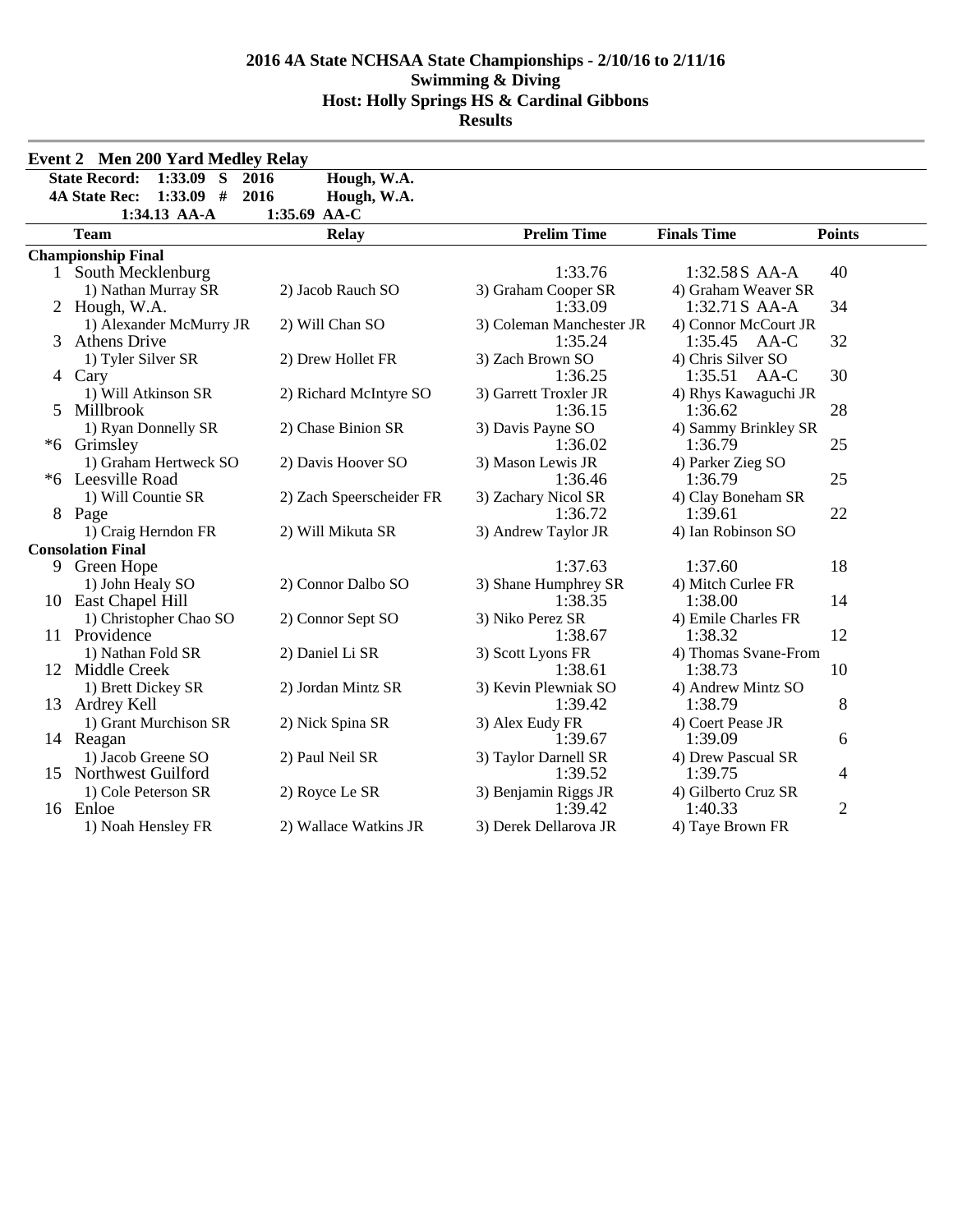|                                           | <b>Event 2 Men 200 Yard Medley Relay</b>                              |                          |                          |                                 |  |  |  |  |  |  |  |  |
|-------------------------------------------|-----------------------------------------------------------------------|--------------------------|--------------------------|---------------------------------|--|--|--|--|--|--|--|--|
|                                           | $1:33.09$ S<br><b>State Record:</b><br>2016                           | Hough, W.A.              |                          |                                 |  |  |  |  |  |  |  |  |
|                                           | <b>4A State Rec:</b><br>$1:33.09$ #<br>2016                           | Hough, W.A.              |                          |                                 |  |  |  |  |  |  |  |  |
|                                           | 1:34.13 AA-A<br>1:35.69 AA-C                                          |                          |                          |                                 |  |  |  |  |  |  |  |  |
|                                           | <b>Team</b><br><b>Relay</b><br><b>Seed Time</b><br><b>Prelim Time</b> |                          |                          |                                 |  |  |  |  |  |  |  |  |
|                                           | <b>Preliminaries</b>                                                  |                          |                          |                                 |  |  |  |  |  |  |  |  |
|                                           | 1 Hough, W.A.                                                         |                          |                          | 1:33.09S AA-A                   |  |  |  |  |  |  |  |  |
|                                           | 1) Alexander McMurry JR                                               | 2) Will Chan SO          | 3) Coleman Manchester JR | 4) Connor McCourt JR            |  |  |  |  |  |  |  |  |
|                                           | 2 South Mecklenburg                                                   |                          |                          | 1:33.76 AA-A                    |  |  |  |  |  |  |  |  |
|                                           | 1) Nathan Murray SR                                                   | 2) Jacob Rauch SO        | 3) Graham Cooper SR      | 4) Graham Weaver SR             |  |  |  |  |  |  |  |  |
|                                           | 3 Athens Drive                                                        |                          |                          | 1:35.24<br>AA-C                 |  |  |  |  |  |  |  |  |
|                                           | 1) Tyler Silver SR                                                    | 2) Drew Hollet FR        | 3) Zach Brown SO         | 4) Chris Silver SO              |  |  |  |  |  |  |  |  |
| 4                                         | Grimsley                                                              |                          |                          | 1:36.02                         |  |  |  |  |  |  |  |  |
|                                           | 1) Graham Hertweck SO                                                 | 2) Davis Hoover SO       | 3) Mason Lewis JR        | 4) Parker Zieg SO               |  |  |  |  |  |  |  |  |
|                                           | 5 Millbrook                                                           |                          |                          | 1:36.15                         |  |  |  |  |  |  |  |  |
|                                           | 1) Ryan Donnelly SR<br>6 Cary                                         | 2) Chase Binion SR       | 3) Davis Payne SO        | 4) Sammy Brinkley SR<br>1:36.25 |  |  |  |  |  |  |  |  |
|                                           | 1) Will Atkinson SR                                                   | 2) Richard McIntyre SO   | 3) Garrett Troxler JR    | 4) Rhys Kawaguchi JR            |  |  |  |  |  |  |  |  |
|                                           | 7 Leesville Road                                                      |                          |                          | 1:36.46                         |  |  |  |  |  |  |  |  |
|                                           | 1) Will Countie SR                                                    | 2) Zach Speerscheider FR | 3) Zachary Nicol SR      | 4) Clay Boneham SR              |  |  |  |  |  |  |  |  |
|                                           | 8 Page                                                                |                          |                          | 1:36.72                         |  |  |  |  |  |  |  |  |
|                                           | 1) Andrew Taylor JR                                                   | 2) Will Mikuta SR        | 3) Clay Hering SR        | 4) Ian Robinson SO              |  |  |  |  |  |  |  |  |
| 9.                                        | Green Hope                                                            |                          |                          | 1:37.63                         |  |  |  |  |  |  |  |  |
|                                           | 1) John Healy SO                                                      | 2) Connor Dalbo SO       | 3) Shane Humphrey SR     | 4) Mitch Curlee FR              |  |  |  |  |  |  |  |  |
|                                           | 10 East Chapel Hill                                                   |                          |                          | 1:38.35                         |  |  |  |  |  |  |  |  |
| 1) Christopher Chao SO<br>11 Middle Creek |                                                                       | 2) Connor Sept SO        | 3) Niko Perez SR         | 4) Emile Charles FR             |  |  |  |  |  |  |  |  |
|                                           |                                                                       |                          |                          | 1:38.61                         |  |  |  |  |  |  |  |  |
|                                           | 1) Brett Dickey SR                                                    | 2) Jordan Mintz SR       | 3) Kevin Plewniak SO     | 4) Andrew Mintz SO              |  |  |  |  |  |  |  |  |
|                                           | 12 Providence                                                         |                          |                          | 1:38.67                         |  |  |  |  |  |  |  |  |
|                                           | 1) Nathan Fold SR                                                     | 2) Daniel Li SR          | 3) Scott Lyons FR        | 4) Thomas Svane-From            |  |  |  |  |  |  |  |  |
|                                           | *13 Ardrey Kell                                                       |                          |                          | 1:39.42                         |  |  |  |  |  |  |  |  |
|                                           | 1) Grant Murchison SR<br>*13 Enloe                                    | 2) Jason Lee FR          | 3) Alex Eudy FR          | 4) Nick Spina SR<br>1:39.42     |  |  |  |  |  |  |  |  |
|                                           | 1) Noah Hensley FR                                                    | 2) Wallace Watkins JR    | 3) Derek Dellarova JR    | 4) Taye Brown FR                |  |  |  |  |  |  |  |  |
|                                           | 15 Northwest Guilford                                                 |                          |                          | 1:39.52                         |  |  |  |  |  |  |  |  |
|                                           | 1) Cole Peterson SR                                                   | 2) Royce Le SR           | 3) Benjamin Riggs JR     | 4) Gilberto Cruz SR             |  |  |  |  |  |  |  |  |
|                                           | 16 Reagan                                                             |                          |                          | 1:39.67                         |  |  |  |  |  |  |  |  |
|                                           | 1) Jacob Greene SO                                                    | 2) Paul Neil SR          | 3) Taylor Darnell SR     | 4) Drew Pascual SR              |  |  |  |  |  |  |  |  |
|                                           | 17 West Forsyth                                                       |                          |                          | 1:39.97                         |  |  |  |  |  |  |  |  |
|                                           | 1) Tucker Burhans SO                                                  | 2) Peyton Davis SO       | 3) Andrew Cecil JR       | 4) Nicholas Russell SR          |  |  |  |  |  |  |  |  |
| 18                                        | <b>Cardinal Gibbons</b>                                               |                          |                          | 1:40.29                         |  |  |  |  |  |  |  |  |
|                                           | 1) Christopher Raymond SR                                             | 2) Luke Stevens SR       | 3) Cothalee Watko SO     | 4) T'Lez Foulkes FR             |  |  |  |  |  |  |  |  |
|                                           | 19 Roberson, T. C.                                                    |                          |                          | 1:40.37                         |  |  |  |  |  |  |  |  |
|                                           | 1) Reid Arwood SO                                                     | 2) Jake Skigen SR        | 3) Erwin Ortiz SR        | 4) Mitchell Stanek JR           |  |  |  |  |  |  |  |  |
|                                           | 20 Mount Tabor                                                        |                          |                          | 1:41.59                         |  |  |  |  |  |  |  |  |
|                                           | 1) Matthew Wagner FR<br>21 Lake Norman                                | 2) William Snyder JR     | 3) Brendan Prestwood FR  | 4) William Rankin SR<br>1:42.64 |  |  |  |  |  |  |  |  |
|                                           | 1) Sam Marttila SO                                                    | 2) Zach Nitz SR          | 3) Wolfgang Obrecht JR   | 4) Jimmy Al-Hussaini JR         |  |  |  |  |  |  |  |  |
|                                           | 22 Charlotte Catholic                                                 |                          |                          | 1:43.57                         |  |  |  |  |  |  |  |  |
|                                           | 1) Dante McCree SO                                                    | 2) Kieran Mahoney JR     | 3) James Sullivan SO     | 4) Will Joyner SO               |  |  |  |  |  |  |  |  |
|                                           | 23 Butler                                                             |                          |                          | 1:44.90                         |  |  |  |  |  |  |  |  |
|                                           | 1) Payton Graham SO                                                   | 2) Austin Spaeth JR      | 3) Nicholas Rose SO      | 4) Michael Schoen JR            |  |  |  |  |  |  |  |  |
| $---$                                     | Apex                                                                  |                          |                          | DQ                              |  |  |  |  |  |  |  |  |
|                                           | 1) William Ritchie SR                                                 | 2) Brian Legarth SR      | 3) Nick Lawton SO        | 4) Brandon Medins SR            |  |  |  |  |  |  |  |  |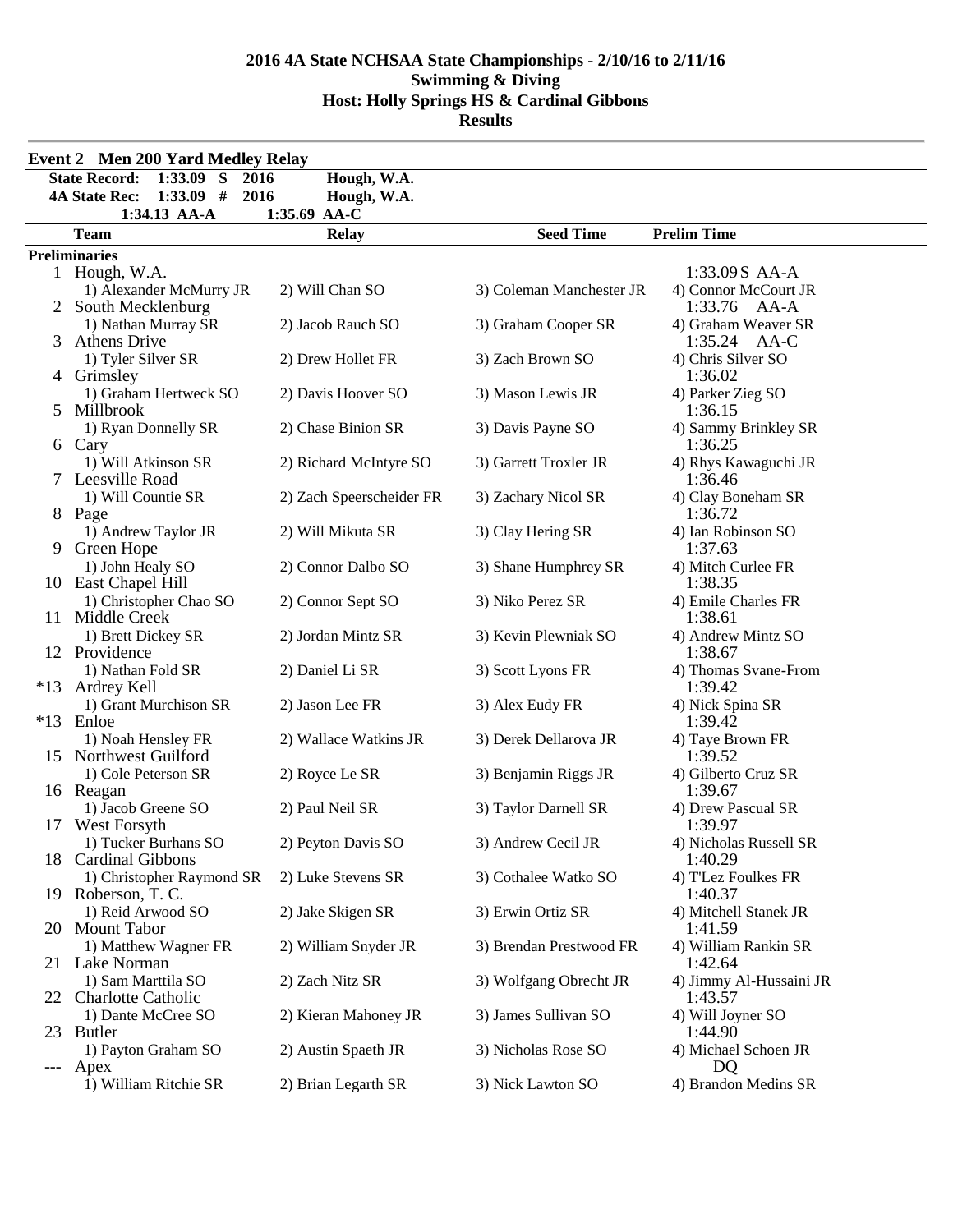|    | <b>Event 3</b> Women 200 Yard Freestyle |              |                            |                    |                    |        |                |
|----|-----------------------------------------|--------------|----------------------------|--------------------|--------------------|--------|----------------|
|    | <b>State Record:</b><br>1:46.47<br>S    | 2015         | Erika Brown (Hough, W.A.)  |                    |                    |        |                |
|    | <b>4A State Rec:</b><br>1:46.47<br>#    | 2015         | Erika Brown (Hough, W.A.)  |                    |                    |        |                |
|    | 1:49.09 AA-A                            | 1:50.82 AA-C |                            |                    |                    |        |                |
|    | <b>Name</b>                             |              | Yr School                  | <b>Prelim Time</b> | <b>Finals Time</b> |        | <b>Points</b>  |
|    | <b>Championship Final</b>               |              |                            |                    |                    |        |                |
|    | Erika Brown                             |              | SR Hough, W.A.             | 1:49.01            | 1:48.05            | $AA-A$ | 20             |
|    | Samantha Medlin                         |              | JR Green Hope              | 1:50.98            | 1:50.02            | AA-C   | 17             |
| 3  | Amelia Gilchrist                        |              | SR Grimsley                | 1:51.84            | 1:50.07            | AA-C   | 16             |
|    | Sophie Perez                            | SO           | East Chapel Hill           | 1:52.74            | 1:51.13            |        | 15             |
| 5  | Kristie Darmody                         |              | SR Providence              | 1:51.34            | 1:52.04            |        | 14             |
| 6  | Sadie Schumann                          |              | SO Jordan                  | 1:52.61            | 1:52.10            |        | 13             |
|    | Lily Morrell                            |              | SO Enloe                   | 1:52.74            | 1:52.59            |        | 12             |
| 8  | Lauren Soleo                            |              | <b>SO</b> Panther Creek    | 1:53.21            | 1:53.46            |        | 11             |
|    | <b>Consolation Final</b>                |              |                            |                    |                    |        |                |
| 9  | <b>Brooke Rubendall</b>                 |              | SR Green Hope              | 1:53.22            | 1:50.57            | AA-C   | 9              |
| 10 | Charlotte Hylinski                      |              | JR Myers Park              | 1:53.90            | 1:52.38            |        | $\overline{7}$ |
| 11 | Sarah Giamber                           |              | <b>SR</b> Middle Creek     | 1:54.28            | 1:53.38            |        | 6              |
| 12 | Camille Long                            |              | JR Roberson, T.C.          | 1:55.79            | 1:54.10            |        | 5              |
| 13 | Olwyn Bartis                            |              | FR Charlotte Catholic      | 1:56.14            | 1:55.13            |        | 4              |
| 14 | Ashley Worden                           |              | FR Cardinal Gibbons        | 1:56.73            | 1:55.85            |        | $\mathfrak{Z}$ |
| 15 | Emily Dykstra                           |              | <b>SR</b> Cardinal Gibbons | 1:55.63            | 1:55.97            |        | $\overline{c}$ |
| 16 | Ashlyn Butkowski                        |              | SR Apex                    | 1:56.63            | 1:57.46            |        |                |

## **Event 3 Women 200 Yard Freestyle**

| State Record: 1:46.47 S 2015   |                |                | Erika Brown (Hough, W.A.) |
|--------------------------------|----------------|----------------|---------------------------|
| 4A State Rec: $1:46.47$ # 2015 |                |                | Erika Brown (Hough, W.A.) |
|                                | $1:49.09$ AA-A | 1:50.82 $AA-C$ |                           |

| <b>Name</b>             |               |  | <b>Seed Time</b>                                                                                                                                                                                                                                                                                                                                                                                                                                                                                                                          | <b>Prelim Time</b> |      |  |  |
|-------------------------|---------------|--|-------------------------------------------------------------------------------------------------------------------------------------------------------------------------------------------------------------------------------------------------------------------------------------------------------------------------------------------------------------------------------------------------------------------------------------------------------------------------------------------------------------------------------------------|--------------------|------|--|--|
| <b>Preliminaries</b>    |               |  |                                                                                                                                                                                                                                                                                                                                                                                                                                                                                                                                           |                    |      |  |  |
| Erika Brown             |               |  |                                                                                                                                                                                                                                                                                                                                                                                                                                                                                                                                           | 1:49.01            | AA-A |  |  |
| Samantha Medlin         |               |  |                                                                                                                                                                                                                                                                                                                                                                                                                                                                                                                                           | 1:50.98            |      |  |  |
| Kristie Darmody         |               |  |                                                                                                                                                                                                                                                                                                                                                                                                                                                                                                                                           | 1:51.34            |      |  |  |
| Amelia Gilchrist        |               |  |                                                                                                                                                                                                                                                                                                                                                                                                                                                                                                                                           | 1:51.84            |      |  |  |
| Sadie Schumann          |               |  |                                                                                                                                                                                                                                                                                                                                                                                                                                                                                                                                           | 1:52.61            |      |  |  |
| Sophie Perez            |               |  |                                                                                                                                                                                                                                                                                                                                                                                                                                                                                                                                           | 1:52.74            |      |  |  |
| Lily Morrell            |               |  |                                                                                                                                                                                                                                                                                                                                                                                                                                                                                                                                           | 1:52.74            |      |  |  |
| Lauren Soleo            |               |  |                                                                                                                                                                                                                                                                                                                                                                                                                                                                                                                                           | 1:53.21            |      |  |  |
| <b>Brooke Rubendall</b> |               |  |                                                                                                                                                                                                                                                                                                                                                                                                                                                                                                                                           | 1:53.22            |      |  |  |
| Charlotte Hylinski      |               |  |                                                                                                                                                                                                                                                                                                                                                                                                                                                                                                                                           | 1:53.90            |      |  |  |
|                         |               |  |                                                                                                                                                                                                                                                                                                                                                                                                                                                                                                                                           | 1:54.28            |      |  |  |
| Emily Dykstra           |               |  |                                                                                                                                                                                                                                                                                                                                                                                                                                                                                                                                           | 1:55.63            |      |  |  |
| Camille Long            |               |  |                                                                                                                                                                                                                                                                                                                                                                                                                                                                                                                                           | 1:55.79            |      |  |  |
| Olwyn Bartis            |               |  |                                                                                                                                                                                                                                                                                                                                                                                                                                                                                                                                           | 1:56.14            |      |  |  |
| Ashlyn Butkowski        |               |  |                                                                                                                                                                                                                                                                                                                                                                                                                                                                                                                                           | 1:56.63            |      |  |  |
| Ashley Worden           |               |  |                                                                                                                                                                                                                                                                                                                                                                                                                                                                                                                                           | 1:56.73            |      |  |  |
| Lindsey Mahn            |               |  |                                                                                                                                                                                                                                                                                                                                                                                                                                                                                                                                           | 1:56.95            |      |  |  |
| Erin Conroy             |               |  |                                                                                                                                                                                                                                                                                                                                                                                                                                                                                                                                           | 1:57.31            |      |  |  |
| Adelaide Cairns         |               |  |                                                                                                                                                                                                                                                                                                                                                                                                                                                                                                                                           | 1:57.96            |      |  |  |
| Rachel McCrary          |               |  |                                                                                                                                                                                                                                                                                                                                                                                                                                                                                                                                           | 1:58.20            |      |  |  |
| Alexis Vetrano          |               |  |                                                                                                                                                                                                                                                                                                                                                                                                                                                                                                                                           | 1:58.87            |      |  |  |
| Madelyn Brotherton      |               |  |                                                                                                                                                                                                                                                                                                                                                                                                                                                                                                                                           | 1:58.97            |      |  |  |
| Amelia Cane             |               |  |                                                                                                                                                                                                                                                                                                                                                                                                                                                                                                                                           | 1:58.99            |      |  |  |
| Corinne Martin          |               |  |                                                                                                                                                                                                                                                                                                                                                                                                                                                                                                                                           | DQ                 |      |  |  |
|                         | Sarah Giamber |  | Yr School<br>SR Hough, W.A.<br>JR Green Hope<br>SR Providence<br>SR Grimsley<br>SO Jordan<br>SO East Chapel Hill<br>SO Enloe<br><b>SO</b> Panther Creek<br>SR Green Hope<br><b>JR</b> Myers Park<br><b>SR</b> Middle Creek<br><b>SR</b> Cardinal Gibbons<br>JR Roberson, T.C.<br>FR Charlotte Catholic<br>SR Apex<br>FR Cardinal Gibbons<br><b>JR</b> Charlotte Catholic<br>JR Apex<br><b>JR</b> Cardinal Gibbons<br><b>JR</b> Mount Tabor<br>JR Leesville Road<br>SO Hough, W.A.<br><b>JR</b> Myers Park<br><b>SR</b> Northwest Guilford |                    |      |  |  |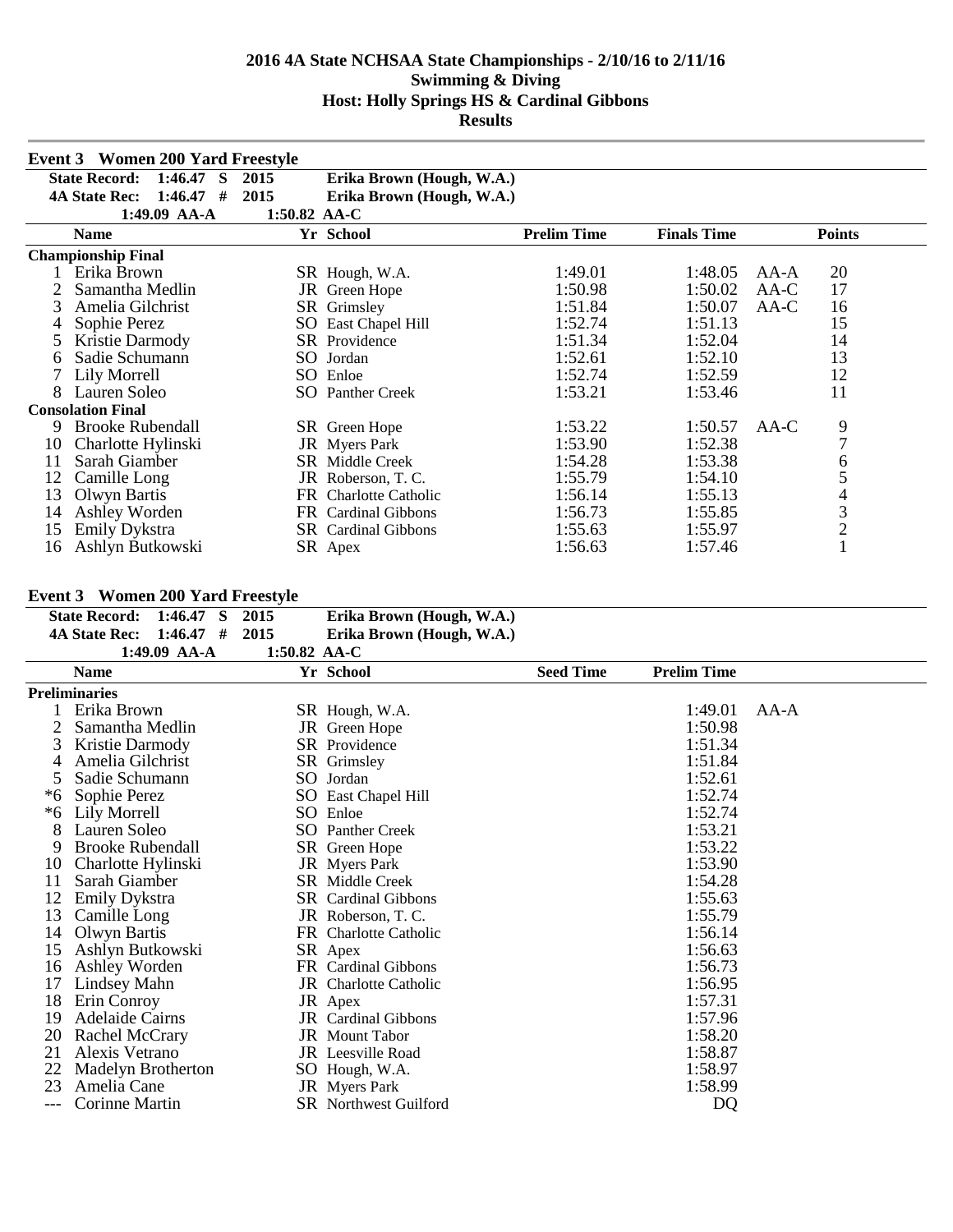|    | <b>Event 4 Men 200 Yard Freestyle</b>  |                |                                |                    |                    |                |
|----|----------------------------------------|----------------|--------------------------------|--------------------|--------------------|----------------|
|    | <b>State Record:</b><br>1:37.95<br>- S | 2006           | <b>Charlie Houchin (Enloe)</b> |                    |                    |                |
|    | 1:37.95<br><b>4A State Rec:</b><br>#   | 2006           | <b>Charlie Houchin (Enloe)</b> |                    |                    |                |
|    | 1:39.07 AA-A                           | $1:40.69$ AA-C |                                |                    |                    |                |
|    | <b>Name</b>                            |                | Yr School                      | <b>Prelim Time</b> | <b>Finals Time</b> | <b>Points</b>  |
|    | <b>Championship Final</b>              |                |                                |                    |                    |                |
|    | Levente Bathory                        |                | JR Reagan                      | 1:42.61            | 1:40.49            | 20<br>$AA-C$   |
|    | Coleman Manchester                     |                | JR Hough, W.A.                 | 1:40.55            | 1:40.69            | 17<br>AA-C     |
| 3  | <b>Josh Slater</b>                     |                | SR Reynolds, R. J.             | 1:40.75            | 1:40.80            | 16             |
|    | Christopher Pfuhl                      |                | <b>JR</b> South Mecklenburg    | 1:42.43            | 1:40.93            | 15             |
|    | <b>Bradley Downs</b>                   |                | JR Conley, D. H.               | 1:41.66            | 1:40.94            | 14             |
| 6  | Avery Gambill                          |                | <b>SO</b> North Mecklenburg    | 1:41.92            | 1:41.14            | 13             |
|    | Kellen Stillman                        |                | JR South Mecklenburg           | 1:42.59            | 1:42.34            | 12             |
| 8  | <b>Weston Youngblood</b>               |                | <b>JR</b> South Mecklenburg    | 1:42.98            | 1:42.42            | 11             |
|    | <b>Consolation Final</b>               |                |                                |                    |                    |                |
| 9  | Clay Hering                            |                | SR Page                        | 1:43.01            | 1:40.81            | 9              |
| 10 | Erwin Ortiz                            |                | SR Roberson, T. C.             | 1:43.43            | 1:43.59            | 7              |
| 11 | Jacob Phillips                         |                | <b>JR</b> Leesville Road       | 1:43.76            | 1:43.66            | 6              |
| 12 | Rhys Kawaguchi                         |                | JR Cary                        | 1:43.94            | 1:43.74            | 5              |
| 13 | Jack Edelson                           |                | JR Providence                  | 1:44.22            | 1:43.84            | 4              |
| 14 | Hunter Wright                          |                | SR Apex                        | 1:44.21            | 1:43.91            | 3              |
| 15 | Cothalee Watko                         | SO.            | <b>Cardinal Gibbons</b>        | 1:43.88            | 1:44.23            | $\overline{2}$ |
| 16 | Brian Legarth                          |                | SR Apex                        | 1:44.77            | 1:46.33            |                |

## **Event 4 Men 200 Yard Freestyle**

|    | $E$ velit $\rightarrow$ - ivien 200 T at u FT eest yle |              |                                |                  |                    |      |
|----|--------------------------------------------------------|--------------|--------------------------------|------------------|--------------------|------|
|    | <b>State Record:</b><br>$1:37.95$ S                    | 2006         | <b>Charlie Houchin (Enloe)</b> |                  |                    |      |
|    | $1:37.95$ #<br><b>4A State Rec:</b>                    | 2006         | <b>Charlie Houchin (Enloe)</b> |                  |                    |      |
|    | 1:39.07 AA-A                                           | 1:40.69 AA-C |                                |                  |                    |      |
|    | <b>Name</b>                                            |              | Yr School                      | <b>Seed Time</b> | <b>Prelim Time</b> |      |
|    | <b>Preliminaries</b>                                   |              |                                |                  |                    |      |
|    | Coleman Manchester                                     |              | JR Hough, W.A.                 |                  | 1:40.55            | AA-C |
| 2  | <b>Josh Slater</b>                                     |              | SR Reynolds, R. J.             |                  | 1:40.75            |      |
| 3  | <b>Bradley Downs</b>                                   |              | JR Conley, D. H.               |                  | 1:41.66            |      |
|    | <b>Avery Gambill</b>                                   |              | SO North Mecklenburg           |                  | 1:41.92            |      |
|    | Christopher Pfuhl                                      |              | JR South Mecklenburg           |                  | 1:42.43            |      |
| 6  | Kellen Stillman                                        |              | <b>JR</b> South Mecklenburg    |                  | 1:42.59            |      |
|    | Levente Bathory                                        |              | JR Reagan                      |                  | 1:42.61            |      |
| 8  | <b>Weston Youngblood</b>                               |              | <b>JR</b> South Mecklenburg    |                  | 1:42.98            |      |
| 9  | Clay Hering                                            |              | SR Page                        |                  | 1:43.01            |      |
| 10 | Erwin Ortiz                                            |              | SR Roberson, T. C.             |                  | 1:43.43            |      |
| 11 | Jacob Phillips                                         |              | <b>JR</b> Leesville Road       |                  | 1:43.76            |      |
| 12 | Cothalee Watko                                         |              | <b>SO</b> Cardinal Gibbons     |                  | 1:43.88            |      |
| 13 | Rhys Kawaguchi                                         |              | JR Cary                        |                  | 1:43.94            |      |
| 14 | Hunter Wright                                          |              | SR Apex                        |                  | 1:44.21            |      |
| 15 | Jack Edelson                                           |              | <b>JR</b> Providence           |                  | 1:44.22            |      |
| 16 | Brian Legarth                                          |              | SR Apex                        |                  | 1:44.77            |      |
| 17 | Hunter Pigg                                            |              | SO Millbrook                   |                  | 1:45.54            |      |
| 18 | Drew Hollet                                            |              | FR Athens Drive                |                  | 1:45.58            |      |
| 19 | Micah Kimel                                            |              | <b>SR</b> Southeast Guilford   |                  | 1:46.62            |      |
| 20 | Daniel Wohl                                            |              | <b>JR</b> East Chapel Hill     |                  | 1:46.94            |      |
| 21 | Alex Eudy                                              |              | FR Ardrey Kell                 |                  | 1:47.08            |      |
| 22 | William Rankin                                         |              | <b>SR</b> Mount Tabor          |                  | 1:47.83            |      |
| 23 | John Day                                               |              | SO North Davidson              |                  | 1:48.10            |      |
| 24 | Colin Catella                                          |              | <b>SR</b> Panther Creek        |                  | 1:49.01            |      |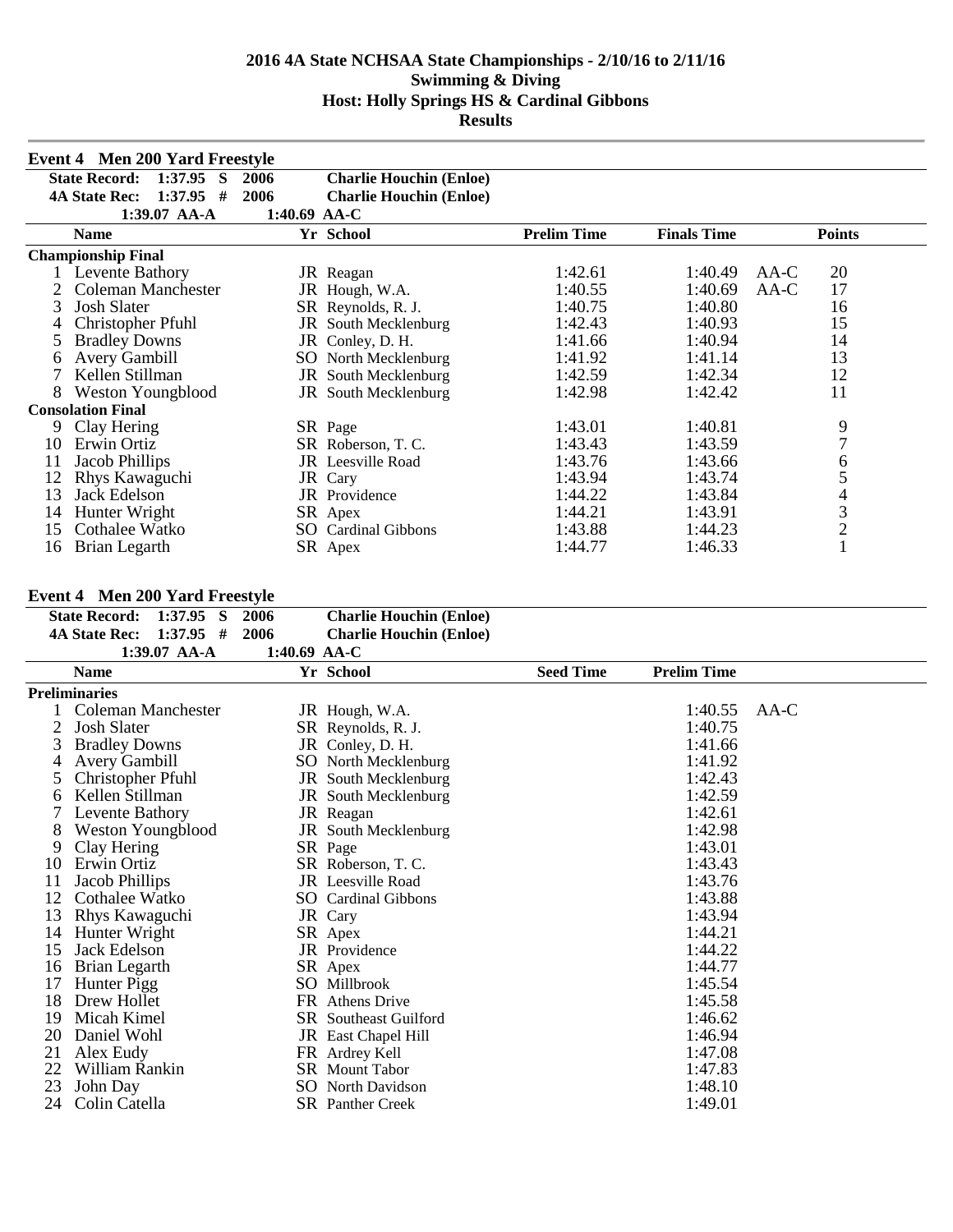|    | <b>Event 5 Women 200 Yard IM</b>            |                |                                     |                    |                    |                |
|----|---------------------------------------------|----------------|-------------------------------------|--------------------|--------------------|----------------|
|    | <b>State Record:</b><br>2:00.58<br><b>S</b> | 2008           | <b>Kirsten Smith (Athens Drive)</b> |                    |                    |                |
|    | 2:00.58<br>#<br><b>4A State Rec:</b>        | 2008           | <b>Kirsten Smith (Athens Drive)</b> |                    |                    |                |
|    | 2:02.49 AA-A                                | $2:04.60$ AA-C |                                     |                    |                    |                |
|    | <b>Name</b>                                 |                | Yr School                           | <b>Prelim Time</b> | <b>Finals Time</b> | <b>Points</b>  |
|    | <b>Championship Final</b>                   |                |                                     |                    |                    |                |
|    | Julia Poole                                 |                | <b>JR</b> Middle Creek              | 2:02.39            | 1:59.76S AA-A      | 20             |
|    | Jessica Merritt                             |                | SR Hough, W.A.                      | 2:01.08            | 1:59.95S AA-A      | 17             |
| 3  | Margaret Higgs                              |                | JR Hough, W.A.                      | 2:02.83            | 2:02.48<br>AA-A    | 16             |
| 4  | <b>Kate Moore</b>                           |                | JR Green Hope                       | 2:02.94            | 2:02.64<br>$AA-C$  | 15             |
|    | Lillian Higgs                               |                | SO Hough, W.A.                      | 2:04.66            | 2:04.10<br>AA-C    | 14             |
| 6  | Morgan Tacik                                |                | SR West Forsyth                     | 2:05.00            | 2:04.63            | 13             |
|    | <b>Ashley McCauley</b>                      |                | FR Leesville Road                   | 2:06.07            | 2:04.80            | 12             |
| 8  | Sinclair Larson                             |                | SO South Mecklenburg                | 2:06.63            | 2:06.51            | 11             |
|    | <b>Consolation Final</b>                    |                |                                     |                    |                    |                |
| 9  | Emma Nicklas-Morris                         |                | SR Reynolds, R. J.                  | 2:08.34            | 2:06.45            | 9              |
| 10 | Haley Allen                                 |                | <b>SR</b> Cardinal Gibbons          | 2:08.05            | 2:06.78            | $\overline{7}$ |
| 11 | McKenzie Campbell                           |                | FR Page                             | 2:09.08            | 2:09.03            | 6              |
| 12 | Anne Whitsel                                |                | JR East Chapel Hill                 | 2:11.08            | 2:09.51            | 5              |
| 13 | Katy Miller                                 |                | <b>JR</b> Charlotte Catholic        | 2:09.76            | 2:09.85            | 4              |
| 14 | Madeline MacPhail                           |                | <b>JR</b> Providence                | 2:09.81            | 2:10.19            | 3              |
| 15 | Alexandria Diacumakos                       |                | JR Apex                             | 2:12.37            | 2:11.50            | $\overline{2}$ |
| 16 | Cynthia Li                                  |                | JR Enloe                            | 2:10.58            | 2:12.35            |                |

## **Event 5 Women 200 Yard IM**

| $2:00.58$ S                    |                                                                                                               | <b>Kirsten Smith (Athens Drive)</b> |                                                                                                                                                                                                                                                                                                                                                                                                                                                                                                                                                           |                    |                                          |
|--------------------------------|---------------------------------------------------------------------------------------------------------------|-------------------------------------|-----------------------------------------------------------------------------------------------------------------------------------------------------------------------------------------------------------------------------------------------------------------------------------------------------------------------------------------------------------------------------------------------------------------------------------------------------------------------------------------------------------------------------------------------------------|--------------------|------------------------------------------|
| $2:00.58$ #                    |                                                                                                               | <b>Kirsten Smith (Athens Drive)</b> |                                                                                                                                                                                                                                                                                                                                                                                                                                                                                                                                                           |                    |                                          |
| $2:02.49$ AA-A                 |                                                                                                               |                                     |                                                                                                                                                                                                                                                                                                                                                                                                                                                                                                                                                           |                    |                                          |
| <b>Name</b>                    |                                                                                                               |                                     | <b>Seed Time</b>                                                                                                                                                                                                                                                                                                                                                                                                                                                                                                                                          | <b>Prelim Time</b> |                                          |
|                                |                                                                                                               |                                     |                                                                                                                                                                                                                                                                                                                                                                                                                                                                                                                                                           |                    |                                          |
| Jessica Merritt                |                                                                                                               |                                     |                                                                                                                                                                                                                                                                                                                                                                                                                                                                                                                                                           | 2:01.08            | $AA-A$                                   |
| Julia Poole                    |                                                                                                               |                                     |                                                                                                                                                                                                                                                                                                                                                                                                                                                                                                                                                           | 2:02.39            | $AA-A$                                   |
| <b>Margaret Higgs</b>          |                                                                                                               |                                     |                                                                                                                                                                                                                                                                                                                                                                                                                                                                                                                                                           | 2:02.83            | $AA-C$                                   |
| <b>Kate Moore</b>              |                                                                                                               |                                     |                                                                                                                                                                                                                                                                                                                                                                                                                                                                                                                                                           | 2:02.94            | AA-C                                     |
|                                |                                                                                                               |                                     |                                                                                                                                                                                                                                                                                                                                                                                                                                                                                                                                                           | 2:04.66            |                                          |
| Morgan Tacik                   |                                                                                                               |                                     |                                                                                                                                                                                                                                                                                                                                                                                                                                                                                                                                                           | 2:05.00            |                                          |
| <b>Ashley McCauley</b>         |                                                                                                               |                                     |                                                                                                                                                                                                                                                                                                                                                                                                                                                                                                                                                           | 2:06.07            |                                          |
| Sinclair Larson                |                                                                                                               |                                     |                                                                                                                                                                                                                                                                                                                                                                                                                                                                                                                                                           | 2:06.63            |                                          |
| <b>Haley Allen</b>             |                                                                                                               |                                     |                                                                                                                                                                                                                                                                                                                                                                                                                                                                                                                                                           |                    |                                          |
| Emma Nicklas-Morris            |                                                                                                               |                                     |                                                                                                                                                                                                                                                                                                                                                                                                                                                                                                                                                           | 2:08.34            |                                          |
| McKenzie Campbell              |                                                                                                               |                                     |                                                                                                                                                                                                                                                                                                                                                                                                                                                                                                                                                           | 2:09.08            |                                          |
| <b>Katy Miller</b>             |                                                                                                               |                                     |                                                                                                                                                                                                                                                                                                                                                                                                                                                                                                                                                           | 2:09.76            |                                          |
| Madeline MacPhail              |                                                                                                               |                                     |                                                                                                                                                                                                                                                                                                                                                                                                                                                                                                                                                           | 2:09.81            |                                          |
| Cynthia Li                     |                                                                                                               |                                     |                                                                                                                                                                                                                                                                                                                                                                                                                                                                                                                                                           |                    |                                          |
| Anne Whitsel                   |                                                                                                               |                                     |                                                                                                                                                                                                                                                                                                                                                                                                                                                                                                                                                           | 2:11.08            |                                          |
| Alexandria Diacumakos          |                                                                                                               |                                     |                                                                                                                                                                                                                                                                                                                                                                                                                                                                                                                                                           | 2:12.37            |                                          |
| Cara Martin                    |                                                                                                               |                                     |                                                                                                                                                                                                                                                                                                                                                                                                                                                                                                                                                           |                    |                                          |
| Christina Marshall             |                                                                                                               |                                     |                                                                                                                                                                                                                                                                                                                                                                                                                                                                                                                                                           |                    |                                          |
| Kalyn Fetter                   |                                                                                                               |                                     |                                                                                                                                                                                                                                                                                                                                                                                                                                                                                                                                                           | 2:14.51            |                                          |
| Anna Carrigan                  |                                                                                                               |                                     |                                                                                                                                                                                                                                                                                                                                                                                                                                                                                                                                                           | 2:17.89            |                                          |
| Alaina Joyce                   |                                                                                                               |                                     |                                                                                                                                                                                                                                                                                                                                                                                                                                                                                                                                                           | 2:19.65            |                                          |
| <b>Heather Sigmon</b>          |                                                                                                               |                                     |                                                                                                                                                                                                                                                                                                                                                                                                                                                                                                                                                           | 2:20.22            |                                          |
| Meredith Applegate             |                                                                                                               |                                     |                                                                                                                                                                                                                                                                                                                                                                                                                                                                                                                                                           | DQ                 |                                          |
| Morgan Montgomery              |                                                                                                               |                                     |                                                                                                                                                                                                                                                                                                                                                                                                                                                                                                                                                           | DQ                 |                                          |
| 2<br>6<br>12<br>13<br>15<br>18 | <b>State Record:</b><br><b>4A State Rec:</b><br><b>Preliminaries</b><br>Lillian Higgs<br>10<br>14<br>16<br>20 | 2008<br>2008                        | 2:04.60 AA-C<br>Yr School<br>SR Hough, W.A.<br><b>JR</b> Middle Creek<br>JR Hough, W.A.<br>JR Green Hope<br>SO Hough, W.A.<br>SR West Forsyth<br>FR Leesville Road<br>SO South Mecklenburg<br><b>SR</b> Cardinal Gibbons<br>SR Reynolds, R. J.<br>FR Page<br><b>JR</b> Charlotte Catholic<br><b>JR</b> Providence<br>JR Enloe<br><b>JR</b> East Chapel Hill<br>JR Apex<br>JR Clayton<br>JR Reagan<br><b>SR</b> Lake Norman<br>FR Leesville Road<br><b>SO</b> Southern Alamance<br><b>JR</b> Northwest Guilford<br><b>JR</b> Charlotte Catholic<br>SR Apex |                    | 2:08.05<br>2:10.58<br>2:13.60<br>2:14.10 |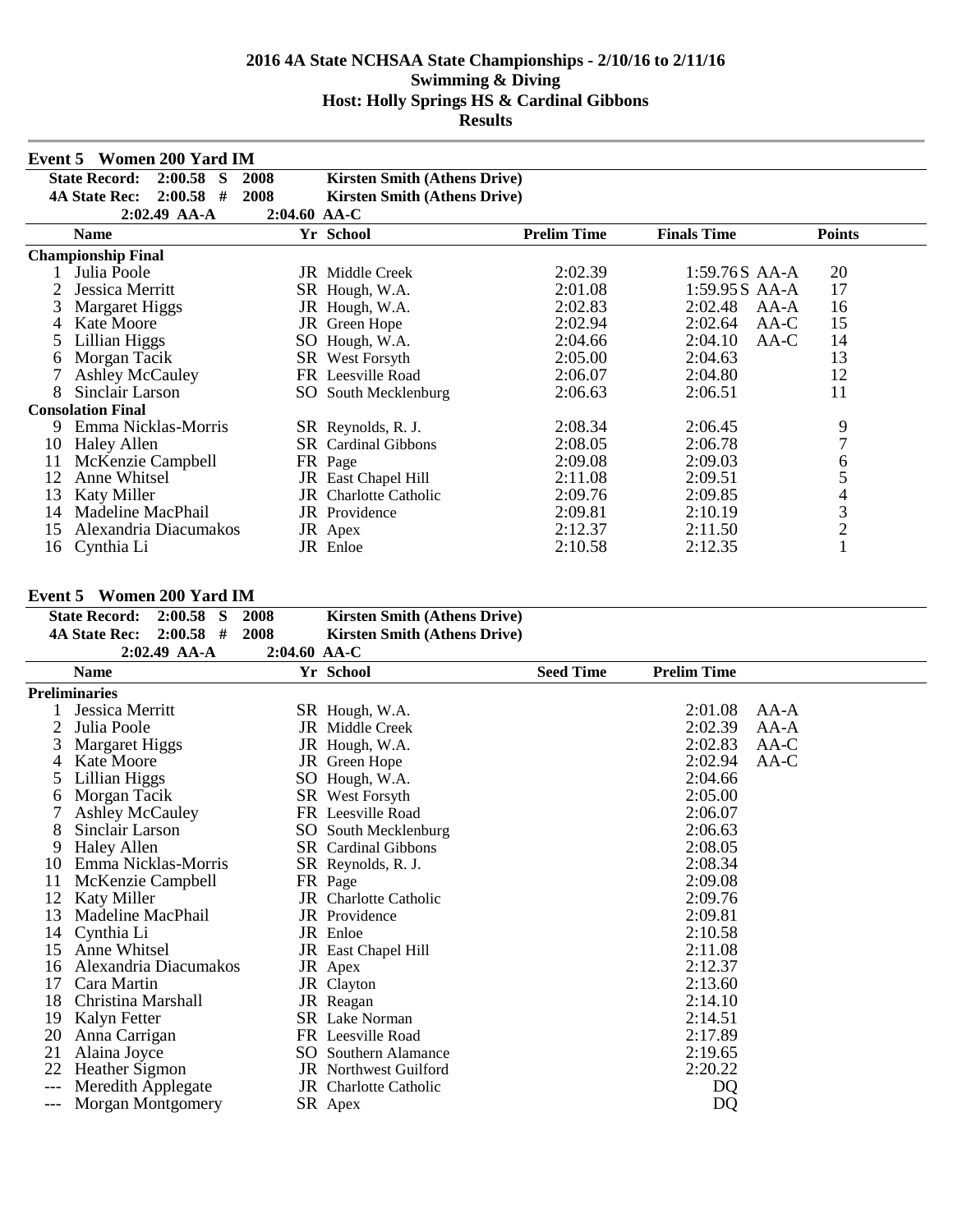|    | Event 6 Men 200 Yard IM              |              |                              |                    |                    |                |
|----|--------------------------------------|--------------|------------------------------|--------------------|--------------------|----------------|
|    | <b>State Record:</b><br>1:48.26<br>S | 2009         | Matt Houser (Rose, J. H.)    |                    |                    |                |
|    | 1:48.26<br><b>4A State Rec:</b><br># | 2009         | Matt Houser (Rose, J. H.)    |                    |                    |                |
|    | $1:50.28$ AA-A                       | 1:52.59 AA-C |                              |                    |                    |                |
|    | <b>Name</b>                          |              | Yr School                    | <b>Prelim Time</b> | <b>Finals Time</b> | <b>Points</b>  |
|    | <b>Championship Final</b>            |              |                              |                    |                    |                |
|    | Will Chan                            |              | SO Hough, W.A.               | 1:50.58            | 1:49.86            | 20<br>AA-A     |
|    | Zach Brown                           | SO.          | <b>Athens Drive</b>          | 1:54.65            | 1:52.10            | 17<br>AA-C     |
| 3  | Noah Cahan                           |              | SR South Mecklenburg         | 1:53.31            | 1:52.57            | AA-C<br>16     |
| 4  | Luke Johnson                         |              | JR South Mecklenburg         | 1:52.90            | 1:53.68            | 15             |
|    | Henry Hollinshead                    |              | SR Green Hope                | 1:54.73            | 1:54.06            | 14             |
| 6  | Jordan Mintz                         | SR           | Middle Creek                 | 1:54.19            | 1:55.81            | 13             |
|    | Teddy Perelli                        | SO.          | Providence                   | 1:54.65            | 1:56.46            | 12             |
| 8  | Jacob Rauch                          | SO.          | South Mecklenburg            | 1:54.88            | 1:56.59            | 11             |
|    | <b>Consolation Final</b>             |              |                              |                    |                    |                |
| 9  | Stephen Lucht                        | SO.          | Sanderson                    | 1:55.86            | 1:54.40            | 9              |
| 10 | <b>Brent Hoshall</b>                 | SO.          | Pinecrest                    | 1:58.00            | 1:56.45            | $\overline{7}$ |
| 11 | Mitchell Stanek                      |              | JR Roberson, T.C.            | 1:57.57            | 1:56.74            | 6              |
| 12 | Ben Barden                           |              | <b>JR</b> Southwest Guilford | 1:56.67            | 1:56.81            | 5              |
| 13 | Jethro Ssengonzi                     |              | SR Green Hope                | 1:58.07            | 1:58.27            | 4              |
| 14 | Greg Lombana                         |              | <b>SR</b> Panther Creek      | 1:57.68            | 1:59.34            | 3              |
| 15 | <b>Connor Sept</b>                   | SO.          | East Chapel Hill             | 1:58.48            | 2:01.65            | $\overline{c}$ |
| 16 | Daniel Li                            |              | SR Providence                | 1:59.13            | 2:03.69            |                |

#### **Event 6 Men 200 Yard IM**

|      | 1:48.26 S<br><b>State Record:</b><br>$1:48.26$ #<br><b>4A State Rec:</b> | 2009<br>2009 | Matt Houser (Rose, J. H.)   |                  |                    |        |
|------|--------------------------------------------------------------------------|--------------|-----------------------------|------------------|--------------------|--------|
|      | 1:50.28 AA-A                                                             | 1:52.59 AA-C | Matt Houser (Rose, J. H.)   |                  |                    |        |
|      | <b>Name</b>                                                              |              | Yr School                   | <b>Seed Time</b> | <b>Prelim Time</b> |        |
|      | <b>Preliminaries</b>                                                     |              |                             |                  |                    |        |
|      | Will Chan                                                                |              | SO Hough, W.A.              |                  | 1:50.58            | $AA-C$ |
|      | Luke Johnson                                                             |              | JR South Mecklenburg        |                  | 1:52.90            |        |
| 3    | Noah Cahan                                                               |              | <b>SR</b> South Mecklenburg |                  | 1:53.31            |        |
| 4    | Jordan Mintz                                                             |              | <b>SR</b> Middle Creek      |                  | 1:54.19            |        |
| *5   | <b>Zach Brown</b>                                                        |              | <b>SO</b> Athens Drive      |                  | 1:54.65            |        |
| $*5$ | Teddy Perelli                                                            |              | SO Providence               |                  | 1:54.65            |        |
|      | Henry Hollinshead                                                        |              | SR Green Hope               |                  | 1:54.73            |        |
| 8    | Jacob Rauch                                                              | SO.          | South Mecklenburg           |                  | 1:54.88            |        |
| 9    | Stephen Lucht                                                            |              | SO Sanderson                |                  | 1:55.86            |        |
| 10   | Ben Barden                                                               |              | JR Southwest Guilford       |                  | 1:56.67            |        |
| 11   | Mitchell Stanek                                                          |              | JR Roberson, T.C.           |                  | 1:57.57            |        |
| 12   | Greg Lombana                                                             |              | <b>SR</b> Panther Creek     |                  | 1:57.68            |        |
| 13   | <b>Brent Hoshall</b>                                                     |              | SO Pinecrest                |                  | 1:58.00            |        |
| 14   | Jethro Ssengonzi                                                         |              | SR Green Hope               |                  | 1:58.07            |        |
| 15   | Connor Sept                                                              |              | SO East Chapel Hill         |                  | 1:58.48            |        |
| 16   | Daniel Li                                                                |              | SR Providence               |                  | 1:59.13            |        |
|      | Jameison Rzepecki                                                        |              | FR Olympic                  |                  | 2:01.21            |        |
| 18   | <b>Todd Echols</b>                                                       |              | FR Reynolds, R. J.          |                  | 2:01.98            |        |
| 19   | Connor Dalbo                                                             |              | SO Green Hope               |                  | 2:02.21            |        |
| 20   | Josh Legge                                                               |              | SO Millbrook                |                  | 2:02.35            |        |
| 21   | <b>Christopher Raymond</b>                                               |              | <b>SR</b> Cardinal Gibbons  |                  | 2:02.94            |        |
| 22   | Anis Yahi                                                                |              | SR Ragsdale                 |                  | 2:03.27            |        |
| 23   | Jonah Baker                                                              |              | SR West Forsyth             |                  | 2:04.32            |        |
| 24   | William Snyder                                                           |              | JR Mount Tabor              |                  | 2:06.75            |        |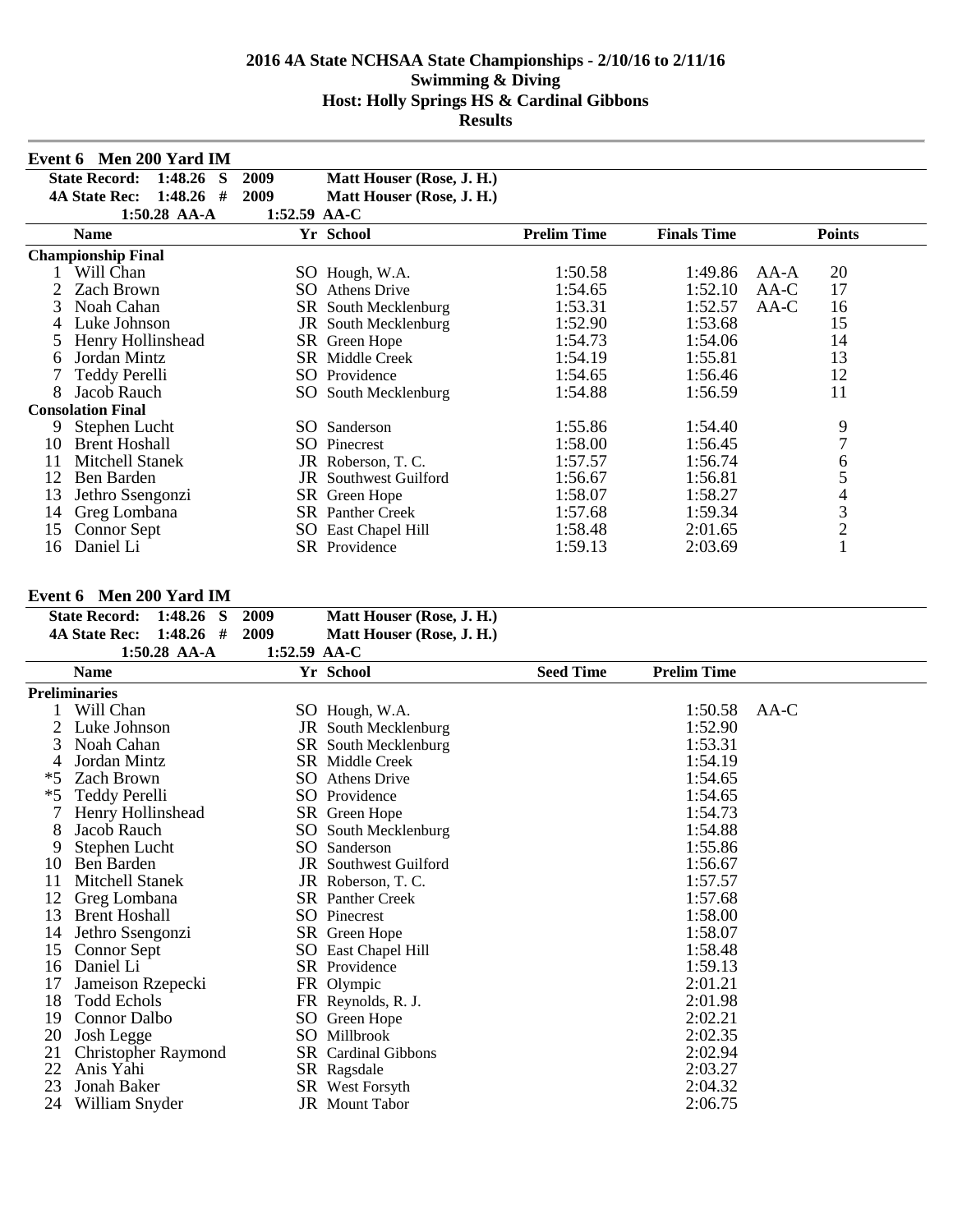|       | <b>Event 7 Women 50 Yard Freestyle</b> |            |                                       |                    |                    |                |
|-------|----------------------------------------|------------|---------------------------------------|--------------------|--------------------|----------------|
|       | <b>State Record:</b><br>22.88 S        | 2014       | Nora McCullagh (Char Catholic)        |                    |                    |                |
|       | #<br><b>4A State Rec:</b><br>22.88     | 2014       | <b>Nora McCullagh (Char Catholic)</b> |                    |                    |                |
|       | 23.31 AA-A                             | 23.71 AA-C |                                       |                    |                    |                |
|       | <b>Name</b>                            |            | Yr School                             | <b>Prelim Time</b> | <b>Finals Time</b> | <b>Points</b>  |
|       | <b>Championship Final</b>              |            |                                       |                    |                    |                |
|       | Grace Countie                          |            | <b>SO</b> Leesville Road              | 22.94              | 22.75 S AA-A       | 20             |
|       | Erika Brown                            |            | SR Hough, W.A.                        | 23.13              | 22.84S AA-A        | 17             |
| 3     | Jordan Kohut                           |            | JR Millbrook                          | 23.38              | 23.49<br>AA-C      | 16             |
|       | Sophia Clayton-Luce                    | SO         | Millbrook                             | 24.07              | 23.63<br>AA-C      | 15             |
| 5     | <b>Laurel Kiselis</b>                  |            | <b>SR</b> Northwest Guilford          | 23.84              | 23.85              | 14             |
| 6     | Heidi Lowe                             |            | SO Hough, W.A.                        | 23.98              | 23.90              | 13             |
|       | <b>Faith Pilcher</b>                   | JR         | Ardrey Kell                           | 24.09              | 24.10              | 12             |
| 8     | Jenny Nusbaum                          |            | SR Green Hope                         | 24.06              | 24.17              | 11             |
|       | <b>Consolation Final</b>               |            |                                       |                    |                    |                |
| 9     | Sophie McNeill                         |            | <b>SR</b> Riverside                   | 24.38              | 24.51              | 9              |
| 10    | Maddy Gillman                          |            | <b>SR</b> Lake Norman                 | 24.53              | 24.57              | $\overline{7}$ |
| $*11$ | Emily Schoonhagen                      |            | SO Grimsley                           | 24.44              | 24.64              | 5.50           |
| $*11$ | Kathryn Godlewski                      |            | SR Apex                               | 24.44              | 24.64              | 5.50           |
| $*13$ | Abby Brosnan                           |            | <b>JR</b> Charlotte Catholic          | 24.56              | 24.67              | 3.50           |
| $*13$ | <b>Brooke Morgan</b>                   |            | FR Leesville Road                     | 24.74              | 24.67              | 3.50           |
| 15    | Dominique Quintero                     |            | SR Clayton                            | 24.48              | 24.72              | $\overline{c}$ |
| 16    | Caroline Fulcher                       | SO         | Sanderson                             | 24.62              | 24.88              | $\blacksquare$ |

## **Event 7 Women 50 Yard Freestyle**

|       | Event / Women 50 Tard Preestyle   |            |                                       |                  |                    |        |
|-------|-----------------------------------|------------|---------------------------------------|------------------|--------------------|--------|
|       | <b>State Record:</b><br>22.88 S   | 2014       | <b>Nora McCullagh (Char Catholic)</b> |                  |                    |        |
|       | $22.88$ #<br><b>4A State Rec:</b> | 2014       | <b>Nora McCullagh (Char Catholic)</b> |                  |                    |        |
|       | 23.31 AA-A                        | 23.71 AA-C |                                       |                  |                    |        |
|       | <b>Name</b>                       |            | Yr School                             | <b>Seed Time</b> | <b>Prelim Time</b> |        |
|       | <b>Preliminaries</b>              |            |                                       |                  |                    |        |
|       | <b>Grace Countie</b>              |            | <b>SO</b> Leesville Road              |                  | 22.94              | AA-A   |
|       | Erika Brown                       |            | SR Hough, W.A.                        |                  | 23.13              | $AA-A$ |
| 3     | Jordan Kohut                      |            | JR Millbrook                          |                  | 23.38              | $AA-C$ |
| 4     | Laurel Kiselis                    |            | <b>SR</b> Northwest Guilford          |                  | 23.84              |        |
| 5     | Heidi Lowe                        |            | SO Hough, W.A.                        |                  | 23.98              |        |
| 6     | Jenny Nusbaum                     |            | SR Green Hope                         |                  | 24.06              |        |
|       | Sophia Clayton-Luce               |            | SO Millbrook                          |                  | 24.07              |        |
| 8     | <b>Faith Pilcher</b>              |            | JR Ardrey Kell                        |                  | 24.09              |        |
| 9     | Sophie McNeill                    |            | SR Riverside                          |                  | 24.38              |        |
| $*10$ | Kathryn Godlewski                 |            | SR Apex                               |                  | 24.44              |        |
| $*10$ | Emily Schoonhagen                 |            | SO Grimsley                           |                  | 24.44              |        |
| 12    | Dominique Quintero                |            | SR Clayton                            |                  | 24.48              |        |
| 13    | Maddy Gillman                     |            | <b>SR</b> Lake Norman                 |                  | 24.53              |        |
| 14    | Abby Brosnan                      |            | <b>JR</b> Charlotte Catholic          |                  | 24.56              |        |
| 15    | Caroline Fulcher                  |            | SO Sanderson                          |                  | 24.62              |        |
| 16    | <b>Brooke Morgan</b>              |            | FR Leesville Road                     |                  | 24.74              |        |
| 17    | Emma Wennborg                     |            | JR Hopewell                           |                  | 24.85              |        |
| 18    | Lydia Plasser                     |            | FR Reagan                             |                  | 24.90              |        |
| 19    | Mary Grace Copeland               |            | FR Page                               |                  | 24.92              |        |
| 20    | Dakota Topp                       |            | FR Providence                         |                  | 24.97              |        |
| 21    | Elizabeth Ritger                  |            | SR Providence                         |                  | 25.01              |        |
| 22    | Hannah Copeland                   |            | FR Page                               |                  | 25.08              |        |
| 23    | Meredith McGill                   |            | SO Ragsdale                           |                  | 25.10              |        |
| 24    | Hays Hooten                       |            | SO Reynolds, R. J.                    |                  | 25.65              |        |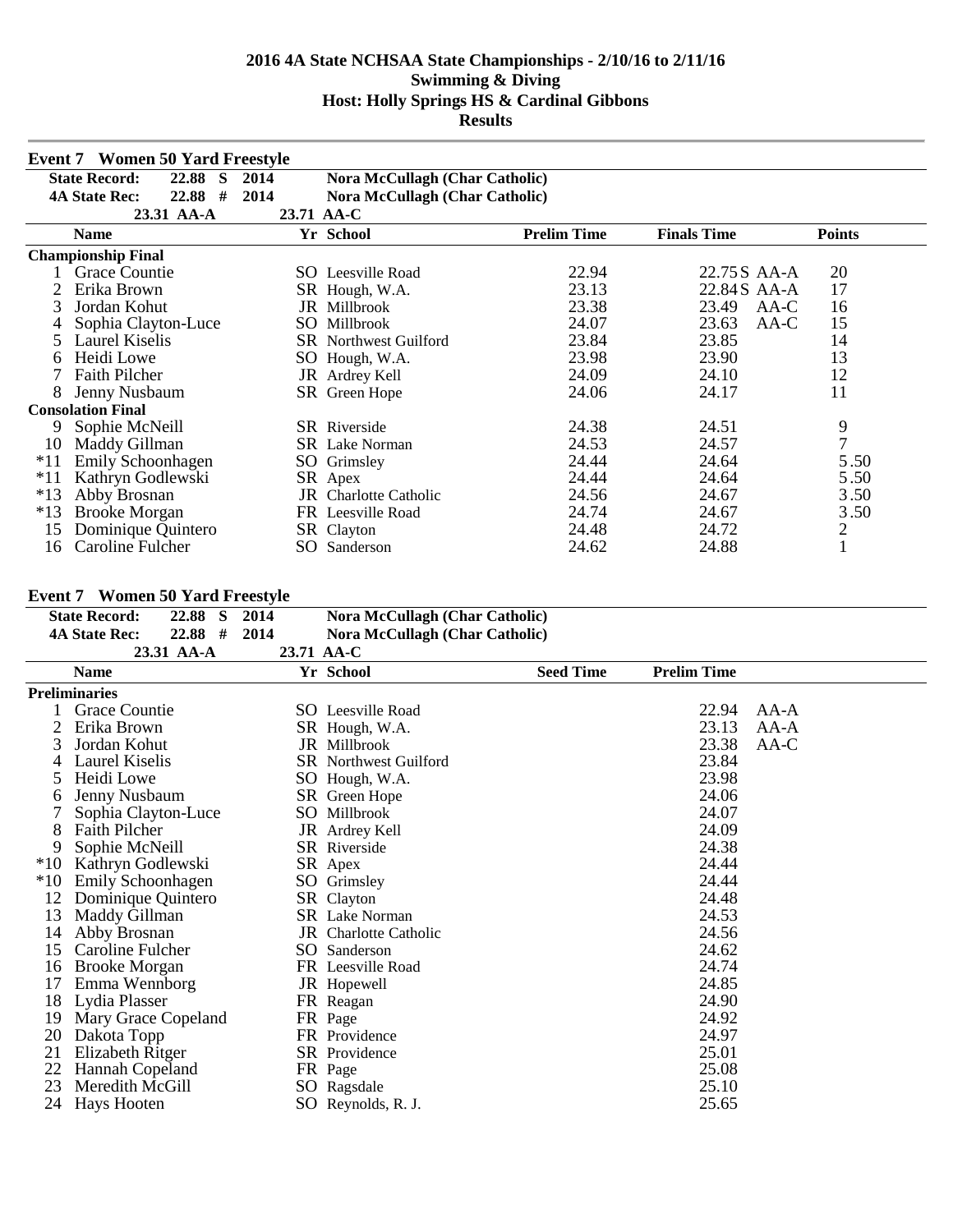|    | <b>Event 8 Men 50 Yard Freestyle</b> |            |                                     |                    |                    |               |
|----|--------------------------------------|------------|-------------------------------------|--------------------|--------------------|---------------|
|    | <b>State Record:</b><br>20.44<br>S   | 1990       | <b>Chris Compton (T.W. Andrews)</b> |                    |                    |               |
|    | #<br><b>4A State Rec:</b><br>20.49   | 2013       | <b>Kyle Darmody (Providence)</b>    |                    |                    |               |
|    | 20.72 AA-A                           | 21.04 AA-C |                                     |                    |                    |               |
|    | <b>Name</b>                          |            | Yr School                           | <b>Prelim Time</b> | <b>Finals Time</b> | <b>Points</b> |
|    | <b>Championship Final</b>            |            |                                     |                    |                    |               |
|    | Graham Weaver                        |            | <b>SR</b> South Mecklenburg         | 20.83              | 20.76              | 20<br>$AA-C$  |
|    | Levente Bathory                      |            | JR Reagan                           | 21.00              | 21.08              | 17            |
| 3  | Clay Boneham                         |            | <b>SR</b> Leesville Road            | 21.46              | 21.21              | 16            |
| 4  | <b>Tucker Burhans</b>                |            | <b>SO</b> West Forsyth              | 21.66              | 21.44              | 15            |
| 5  | Will Atkinson                        |            | SR Cary                             | 21.60              | 21.55              | 14            |
| 6  | <b>Alexander McMurry</b>             |            | JR Hough, W.A.                      | 21.72              | 21.65              | 13            |
|    | Michael Ivy                          |            | FR Green Hope                       | 21.79              | 21.67              | 12            |
| 8  | Will Countie                         |            | <b>SR</b> Leesville Road            | 21.75              | 21.94              | 11            |
|    | <b>Consolation Final</b>             |            |                                     |                    |                    |               |
| 9  | Parker Zieg                          |            | SO Grimsley                         | 22.21              | 21.65              | 9             |
| 10 | Nick Spina                           |            | SR Ardrey Kell                      | 21.82              | 21.73              | 7             |
| 11 | <b>Sammy Brinkley</b>                |            | SR Millbrook                        | 21.85              | 21.77              | 6             |
| 12 | Chris Silver                         | SO.        | <b>Athens Drive</b>                 | 21.90              | 21.92              | 5             |
| 13 | Kevin Plewniak                       |            | SO Middle Creek                     | 21.93              | 21.96              | 4             |
| 14 | Caleb Totten                         |            | SR Apex                             | 21.92              | 22.03              | 3             |
| 15 | Josh Rigsbee                         | JR         | Riverside                           | 22.03              | 22.09              | $\sqrt{2}$    |
| 16 | Gilberto Cruz                        |            | <b>SR</b> Northwest Guilford        | 22.14              | 22.11              |               |

## **Event 8 Men 50 Yard Freestyle**

|    | Event o vien su Yard Preestyle                |      |                                     |                  |                    |        |
|----|-----------------------------------------------|------|-------------------------------------|------------------|--------------------|--------|
|    | <b>State Record:</b><br>20.44<br><sub>S</sub> | 1990 | <b>Chris Compton (T.W. Andrews)</b> |                  |                    |        |
|    | $20.49$ #<br><b>4A State Rec:</b>             | 2013 | <b>Kyle Darmody (Providence)</b>    |                  |                    |        |
|    | 20.72 AA-A                                    |      | 21.04 AA-C                          |                  |                    |        |
|    | <b>Name</b>                                   |      | Yr School                           | <b>Seed Time</b> | <b>Prelim Time</b> |        |
|    | <b>Preliminaries</b>                          |      |                                     |                  |                    |        |
|    | Graham Weaver                                 |      | SR South Mecklenburg                |                  | 20.83              | AA-C   |
|    | Levente Bathory                               |      | JR Reagan                           |                  | 21.00              | $AA-C$ |
| 3  | Clay Boneham                                  |      | <b>SR</b> Leesville Road            |                  | 21.46              |        |
| 4  | Will Atkinson                                 |      | SR Cary                             |                  | 21.60              |        |
|    | <b>Tucker Burhans</b>                         |      | <b>SO</b> West Forsyth              |                  | 21.66              |        |
| 6  | <b>Alexander McMurry</b>                      |      | JR Hough, W.A.                      |                  | 21.72              |        |
|    | Will Countie                                  |      | <b>SR</b> Leesville Road            |                  | 21.75              |        |
| 8  | Michael Ivy                                   |      | FR Green Hope                       |                  | 21.79              |        |
| 9  | Nick Spina                                    |      | SR Ardrey Kell                      |                  | 21.82              |        |
| 10 | <b>Sammy Brinkley</b>                         |      | <b>SR</b> Millbrook                 |                  | 21.85              |        |
| 11 | Chris Silver                                  |      | <b>SO</b> Athens Drive              |                  | 21.90              |        |
| 12 | Caleb Totten                                  |      | SR Apex                             |                  | 21.92              |        |
| 13 | Kevin Plewniak                                |      | <b>SO</b> Middle Creek              |                  | 21.93              |        |
| 14 | Josh Rigsbee                                  |      | <b>JR</b> Riverside                 |                  | 22.03              |        |
| 15 | Gilberto Cruz                                 |      | <b>SR</b> Northwest Guilford        |                  | 22.14              |        |
| 16 | Parker Zieg                                   |      | SO Grimsley                         |                  | 22.21              |        |
| 17 | Alex Bird                                     |      | SR Jordan                           |                  | 22.26              |        |
| 18 | Max Edwards                                   |      | FR Reagan                           |                  | 22.27              |        |
| 19 | Joseph Durham                                 |      | SR Reynolds, R. J.                  |                  | 22.28              |        |
| 20 | Harrison Snyder                               |      | SR Hough, W.A.                      |                  | 22.58              |        |
| 21 | Payton Graham                                 |      | SO Butler                           |                  | 22.66              |        |
| 22 | <b>Grant Murchison</b>                        |      | SR Ardrey Kell                      |                  | 22.70              |        |
| 23 | <b>Austin Kent</b>                            |      | <b>SR</b> Providence                |                  | 22.71              |        |
| 24 | <b>Coert Pease</b>                            |      | JR Ardrey Kell                      |                  | 22.87              |        |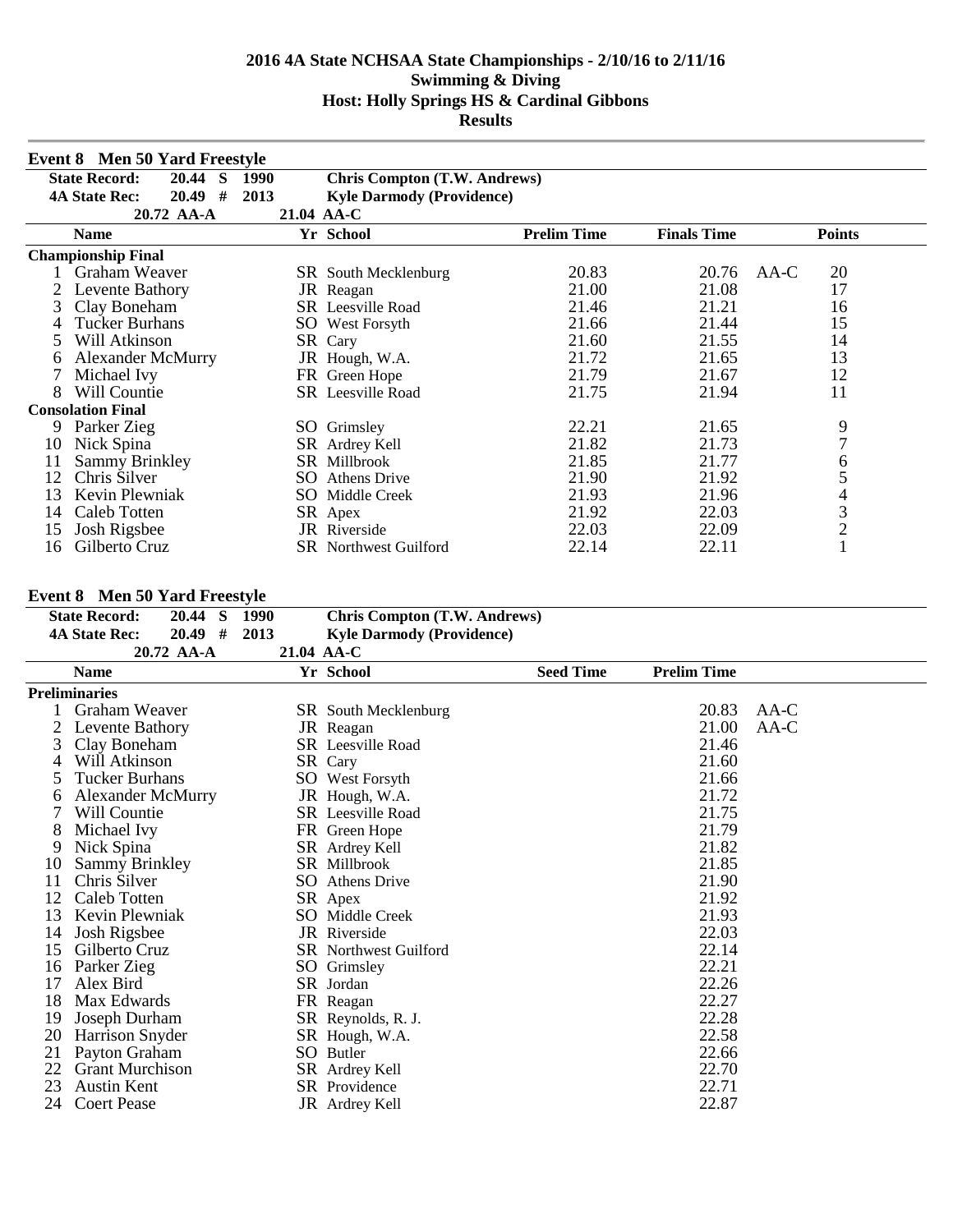|    | <b>Event 9</b> Women 1 mtr Diving   |      |                                |                     |                                            |
|----|-------------------------------------|------|--------------------------------|---------------------|--------------------------------------------|
|    | 511.60<br><b>State Record:</b><br>S | 2015 | Nikki Canale (Marvin Ridge)    |                     |                                            |
|    | #<br><b>4A State Rec:</b><br>507.55 | 2015 | Kristen Hayden (Panther Creek) |                     |                                            |
|    | <b>Name</b>                         |      | Yr School                      | <b>Finals Score</b> | <b>Points</b>                              |
|    | Jocelyn Porter                      |      | JR Hough, W.A.                 | 477.65              | 20                                         |
|    | Jennifer Giacalone                  |      | JR Hough, W.A.                 | 451.10              | 17                                         |
| 3  | Alyssa Wang                         |      | SO East Chapel Hill            | 449.60              | 16                                         |
| 4  | Katelyn Abernathy                   |      | SR Hough, W.A.                 | 429.35              | 15                                         |
| 5  | Emma McPeeters                      |      | JR Page                        | 414.30              | 14                                         |
| O  | Natalie Brown                       |      | SR South Mecklenburg           | 377.35              | 13                                         |
|    | Caroline Guice                      |      | JR Hough, W.A.                 | 366.75              | 12                                         |
| 8  | Hope Byrum                          |      | <b>SR</b> Providence           | 331.95              | 11                                         |
| 9  | Maya Aizhulova                      |      | SO Apex                        | 315.15              | $\frac{9}{7}$                              |
| 10 | <b>Brigita Burgess</b>              |      | JR Grimsley                    | 313.05              |                                            |
| 11 | <b>Emily Andsanger</b>              |      | <b>SR</b> Charlotte Catholic   | 304.60              | 6                                          |
| 12 | Madison Ford                        |      | SO North Mecklenburg           | 304.30              | 5                                          |
| 13 | Leah Glisson                        |      | <b>JR</b> Riverside            | 293.10              |                                            |
| 14 | Rebecca Shell                       |      | JR Page                        | 284.00              | $\begin{array}{c} 4 \\ 3 \\ 2 \end{array}$ |
| 15 | Kathryn Coladonato                  |      | SO Page                        | 276.65              |                                            |
| 16 | Julianna Salcido                    |      | FR Cardinal Gibbons            | 273.45              |                                            |
| 17 | Daisy Fanjoy                        |      | FR Sanderson                   | 188.95              |                                            |
| 18 | Sophia Ehlin                        |      | FR Green Hope                  | 180.50              |                                            |
| 19 | Megan Gale                          |      | <b>JR</b> Sanderson            | 173.90              |                                            |
| 20 | Elizabeth Gamble                    |      | <b>SO</b> Leesville Road       | 164.15              |                                            |
| 21 | Rachel Menechella                   |      | SO Middle Creek                | 110.40              |                                            |
| 22 | Alexandra LaRocca                   |      | JR Millbrook                   | 87.20               |                                            |
| 23 | Mary Catherine Adams                |      | SR Sanderson                   | 77.60               |                                            |

# **Event 10 Men 1 mtr Diving**

|    | <b>State Record:</b><br>637.30<br>S | 2008<br><b>Nick McCroy(East Chapel Hill)</b> |                     |                                            |  |
|----|-------------------------------------|----------------------------------------------|---------------------|--------------------------------------------|--|
|    | 637.30<br>#<br><b>4A State Rec:</b> | 2008<br><b>Nick McCroy(East Chapel Hill)</b> |                     |                                            |  |
|    | <b>Name</b>                         | Yr School                                    | <b>Finals Score</b> | <b>Points</b>                              |  |
|    | Andrew Capobianco                   | <b>JR</b> Holly Springs                      | 593.85              | 20                                         |  |
|    | Connor Callahan                     | <b>SR</b> Panther Creek                      | 551.50              | 17                                         |  |
| 3  | <b>Holt Gray</b>                    | JR Broughton                                 | 513.50              | 16                                         |  |
| 4  | Noah Zawadzki                       | <b>SO</b> Northwest Guilford                 | 482.20              | 15                                         |  |
|    | Logan Andrews                       | JR Hough, W.A.                               | 475.40              | 14                                         |  |
| 6  | Quinlan DeVal                       | <b>SR</b> Middle Creek                       | 466.70              | 13                                         |  |
|    | <b>Austin Campbell</b>              | FR Hough, W.A.                               | 367.00              | 12                                         |  |
| 8  | Ethan Foster                        | FR South Mecklenburg                         | 325.65              | 11                                         |  |
| 9  | Gordon White                        | <b>SR</b> Providence                         | 315.70              | 9                                          |  |
| 10 | <b>Grant Tinsley Little</b>         | JR Millbrook                                 | 298.65              | 7                                          |  |
| 11 | Luke Foster                         | FR South Mecklenburg                         | 297.30              | 6                                          |  |
| 12 | <b>Trent</b> Igoe                   | JR Mount Tabor                               | 287.65              | 5                                          |  |
| 13 | Seamus Beecher                      | SR Ardrey Kell                               | 286.80              |                                            |  |
| 14 | Kevin Smith                         | SR Green Hope                                | 271.65              | $\begin{array}{c} 4 \\ 3 \\ 2 \end{array}$ |  |
| 15 | Alex Holden                         | JR Page                                      | 223.70              |                                            |  |
| 16 | Hager Brandon                       | SO Grimsley                                  | 213.25              | $\mathbf{1}$                               |  |
| 17 | <b>Jack Stephens</b>                | JR Page                                      | 168.20              |                                            |  |
| 18 | <b>Braden Womack</b>                | FR Hopewell                                  | 167.05              |                                            |  |
| 19 | Jackson Forsyth                     | SO Apex                                      | 164.45              |                                            |  |
| 20 | Rod Spence                          | <b>SO</b> Myers Park                         | 154.15              |                                            |  |
| 21 | Lee Watts                           | SO Reynolds, R. J.                           | 96.65               |                                            |  |
| 22 | <b>Bennett Butler</b>               | FR Broughton                                 | 95.95               |                                            |  |
| 23 | Tommy Smigla                        | FR East Chapel Hill                          | 92.35               |                                            |  |
|    |                                     |                                              |                     |                                            |  |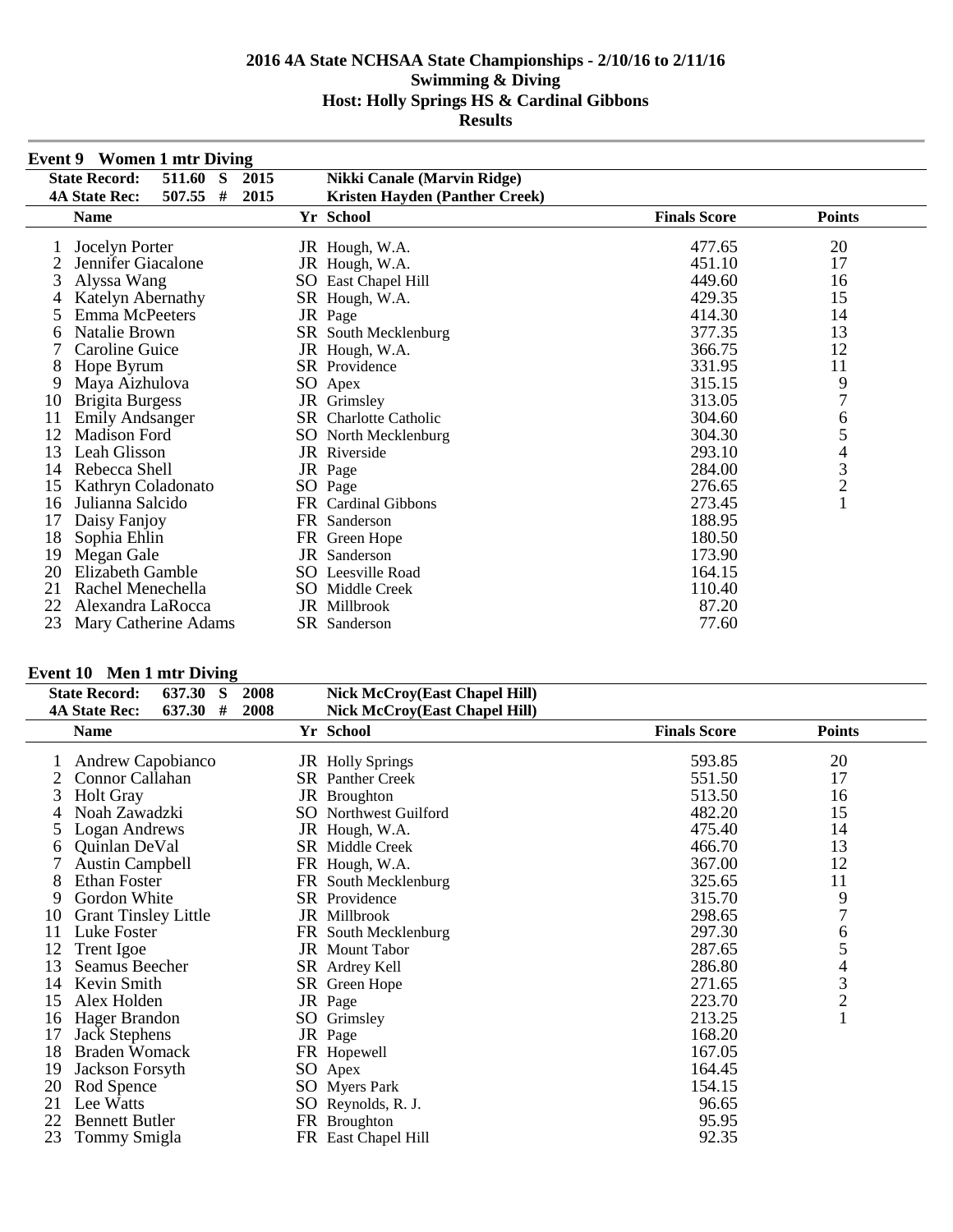|    | <b>Event 11 Women 100 Yard Butterfly</b> |            |                                      |                    |                    |                |
|----|------------------------------------------|------------|--------------------------------------|--------------------|--------------------|----------------|
|    | <b>State Record:</b><br>53.72<br>S       | 2014       | <b>Alyssa Marsh (Pine Lake Prep)</b> |                    |                    |                |
|    | 54.47<br>#<br><b>4A State Rec:</b>       | 2014       | H Merritt(WH) & E Welshofer(CC)      |                    |                    |                |
|    | 54.84 AA-A                               | 55.98 AA-C |                                      |                    |                    |                |
|    | <b>Name</b>                              |            | Yr School                            | <b>Prelim Time</b> | <b>Finals Time</b> | <b>Points</b>  |
|    | <b>Championship Final</b>                |            |                                      |                    |                    |                |
|    | Julia Menkhaus                           |            | SO Charlotte Catholic                | 54.57              | 54.12# AA-A        | 20             |
|    | Carolyn Kammeyer                         |            | SR Ardrey Kell                       | 56.49              | 55.01<br>$AA-C$    | 17             |
| 3  | Charlotte Hylinski                       |            | <b>JR</b> Myers Park                 | 55.74              | 55.23<br>$AA-C$    | 16             |
| 4  | Corinne Martin                           |            | <b>SR</b> Northwest Guilford         | 56.18              | 56.32              | 15             |
| 5  | Ana Pozder                               |            | SO Apex                              | 56.54              | 56.96              | 14             |
| O  | Rebecca Ssengonzi                        |            | SO Green Hope                        | 56.54              | 57.02              | 13             |
|    | <b>Haley Allen</b>                       |            | <b>SR</b> Cardinal Gibbons           | 56.93              | 57.56              | 12             |
| 8  | Anna Newnam                              | SO         | Roberson, T. C.                      | 57.41              | 57.68              | 11             |
|    | <b>Consolation Final</b>                 |            |                                      |                    |                    |                |
| 9  | <b>Charlotte Watts</b>                   |            | JR Middle Creek                      | 57.47              | 56.66              | 9              |
| 10 | Lucy Pearce                              |            | JR Page                              | 57.41              | 56.98              | $\overline{7}$ |
| 11 | Ashley Worden                            |            | FR Cardinal Gibbons                  | 57.71              | 57.30              | 6              |
| 12 | Lily Morrell                             | SO.        | Enloe                                | 57.76              | 57.34              | 5              |
| 13 | Catherine Allen                          |            | SR Sanderson                         | 59.12              | 58.02              | $\overline{4}$ |
| 14 | <b>Katelyn Qualls</b>                    |            | JR Hough, W.A.                       | 57.74              | 58.32              | 3              |
| 15 | Hannah Schriefer                         |            | SR Hough, W.A.                       | 58.94              | 58.78              | $\overline{c}$ |
| 16 | Anne Whitsel                             |            | JR East Chapel Hill                  | 58.29              | 58.80              |                |

## **Event 11 Women 100 Yard Butterfly**

|      | Event 11 Women Too Fard Butterny              |            |                                      |                  |                    |        |
|------|-----------------------------------------------|------------|--------------------------------------|------------------|--------------------|--------|
|      | 53.72<br><sub>S</sub><br><b>State Record:</b> | 2014       | <b>Alyssa Marsh (Pine Lake Prep)</b> |                  |                    |        |
|      | 54.47 #<br><b>4A State Rec:</b>               | 2014       | $H$ Merritt(WH) & E Welshofer(CC)    |                  |                    |        |
|      | 54.84 AA-A                                    | 55.98 AA-C |                                      |                  |                    |        |
|      | <b>Name</b>                                   |            | Yr School                            | <b>Seed Time</b> | <b>Prelim Time</b> |        |
|      | <b>Preliminaries</b>                          |            |                                      |                  |                    |        |
|      | Julia Menkhaus                                |            | <b>SO</b> Charlotte Catholic         |                  | 54.57              | $AA-A$ |
|      | Charlotte Hylinski                            |            | <b>JR</b> Myers Park                 |                  | 55.74              | AA-C   |
| 3    | Corinne Martin                                |            | <b>SR</b> Northwest Guilford         |                  | 56.18              |        |
| 4    | Carolyn Kammeyer                              |            | SR Ardrey Kell                       |                  | 56.49              |        |
| *5   | Rebecca Ssengonzi                             |            | SO Green Hope                        |                  | 56.54              |        |
| $*5$ | Ana Pozder                                    |            | SO Apex                              |                  | 56.54              |        |
|      | <b>Haley Allen</b>                            |            | <b>SR</b> Cardinal Gibbons           |                  | 56.93              |        |
| *8   | Anna Newnam                                   |            | SO Roberson, T. C.                   |                  | 57.41              |        |
| $*8$ | Lucy Pearce                                   |            | JR Page                              |                  | 57.41              |        |
| 10   | <b>Charlotte Watts</b>                        |            | JR Middle Creek                      |                  | 57.47              |        |
| 11   | Ashley Worden                                 |            | FR Cardinal Gibbons                  |                  | 57.71              |        |
| 12   | <b>Katelyn Qualls</b>                         |            | JR Hough, W.A.                       |                  | 57.74              |        |
| 13   | Lily Morrell                                  |            | SO Enloe                             |                  | 57.76              |        |
| 14   | Anne Whitsel                                  |            | <b>JR</b> East Chapel Hill           |                  | 58.29              |        |
| 15   | Hannah Schriefer                              |            | SR Hough, W.A.                       |                  | 58.94              |        |
| 16   | Catherine Allen                               |            | <b>SR</b> Sanderson                  |                  | 59.12              |        |
| 17   | Hope Carpenter                                |            | SO Ragsdale                          |                  | 59.27              |        |
| 18   | Lauren Frank                                  |            | SR Leesville Road                    |                  | 1:00.06            |        |
| 19   | Kara Zhang                                    |            | SO Enloe                             |                  | 1:00.45            |        |
| 20   | Christina Marshall                            |            | JR Reagan                            |                  | 1:00.81            |        |
| 21   | <b>Haley Horton</b>                           |            | <b>JR</b> Southwest Guilford         |                  | 1:00.89            |        |
| 22   | Savannah Boone                                |            | SO South Mecklenburg                 |                  | 1:01.07            |        |
| 23   | Hannah Bruno                                  |            | <b>SO</b> Leesville Road             |                  | 1:01.40            |        |
| 24   | Anne Marie Bryson                             |            | <b>SR</b> Charlotte Catholic         |                  | 1:01.90            |        |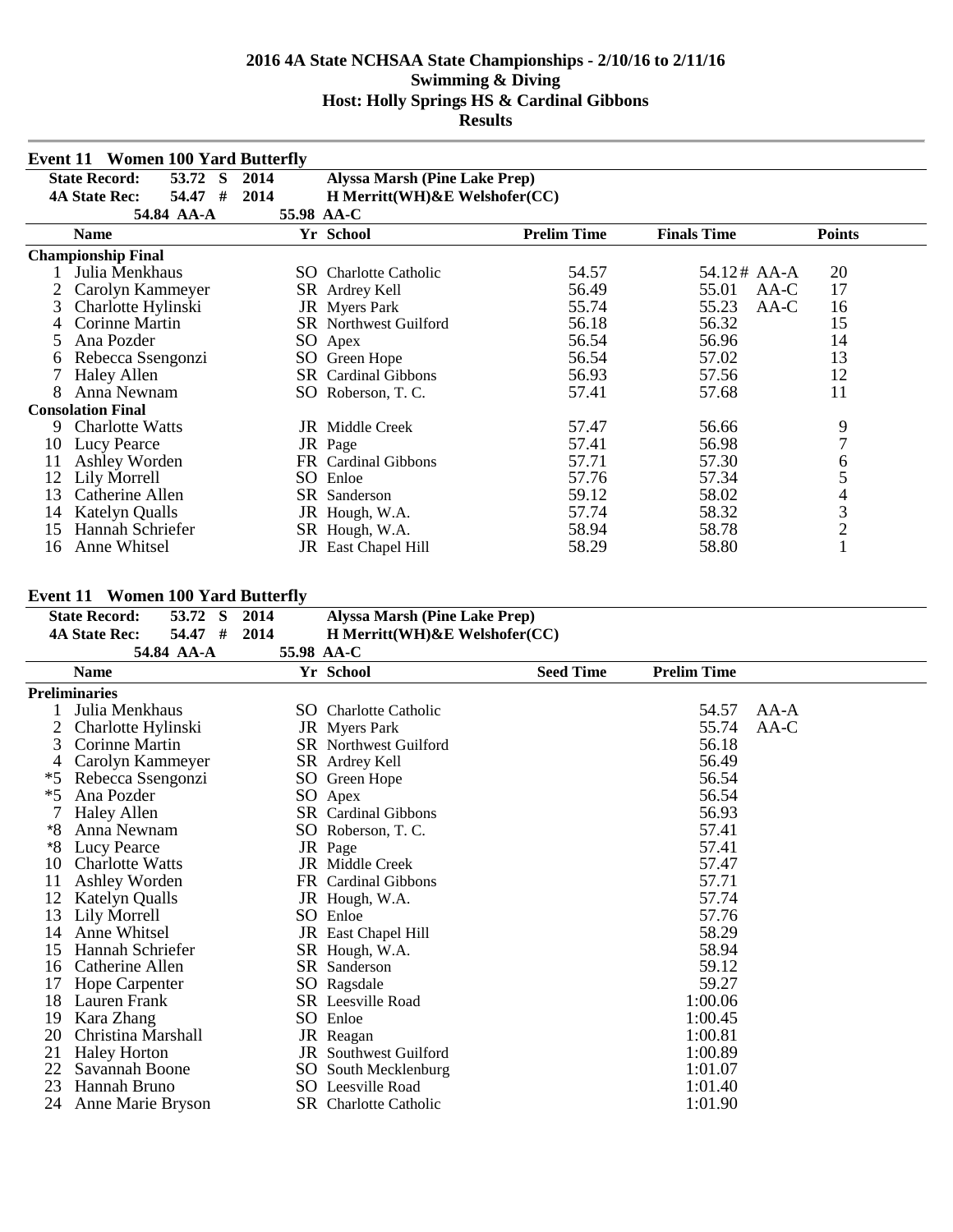|       | <b>Event 12 Men 100 Yard Butterfly</b> |            |                                     |                    |                    |                |
|-------|----------------------------------------|------------|-------------------------------------|--------------------|--------------------|----------------|
|       | <b>State Record:</b><br>47.33<br>S     | 2006       | <b>Ricky Berens (S Mecklenburg)</b> |                    |                    |                |
|       | #<br><b>4A State Rec:</b><br>47.33     | 2006       | <b>Ricky Berens (S Mecklenburg)</b> |                    |                    |                |
|       | 49.37 AA-A                             | 50.27 AA-C |                                     |                    |                    |                |
|       | <b>Name</b>                            |            | Yr School                           | <b>Prelim Time</b> | <b>Finals Time</b> | <b>Points</b>  |
|       | <b>Championship Final</b>              |            |                                     |                    |                    |                |
|       | <b>Zach Brown</b>                      | SO.        | <b>Athens Drive</b>                 | 49.69              | 49.14              | 20<br>AA-A     |
|       | Clay Hering                            |            | SR Page                             | 50.27              | 49.72              | 17<br>$AA-C$   |
| 3     | Noah Cahan                             |            | SR South Mecklenburg                | 50.66              | 49.92              | $AA-C$<br>16   |
| 4     | <b>Tyler Silver</b>                    | SR         | <b>Athens Drive</b>                 | 49.98              | 49.96              | $AA-C$<br>15   |
| 5     | John Healy                             | SO         | Green Hope                          | 50.87              | 50.16              | 14<br>AA-C     |
| 6     | <b>Graham Cooper</b>                   |            | SR South Mecklenburg                | 51.01              | 50.82              | 13             |
|       | <b>Bradley Downs</b>                   |            | JR Conley, D. H.                    | 51.18              | 50.99              | 12             |
| 8     | <b>Garrett Troxler</b>                 |            | JR Cary                             | 51.09              | 51.34              | 11             |
|       | <b>Consolation Final</b>               |            |                                     |                    |                    |                |
| 9     | Alex Bird                              |            | SR Jordan                           | 51.55              | 51.13              | 9              |
| 10    | Jack Edelson                           | JR         | Providence                          | 52.10              | 51.57              | $\overline{7}$ |
| 11    | Joseph Durham                          |            | SR Reynolds, R. J.                  | 52.52              | 51.84              | 6              |
| $*12$ | <b>Coleman Manchester</b>              |            | JR Hough, W.A.                      | 52.20              | 52.69              | 4              |
| $*12$ | Maziar Hinman                          |            | SO High Point Central               | 52.14              | 52.69              | 4              |
| $*12$ | <b>Scott Lyons</b>                     |            | FR Providence                       | 52.79              | 52.69              | 4              |
| 15    | <b>Ryan Worley</b>                     |            | <b>SR</b> East Wake                 | 52.57              | 53.18              | $\overline{2}$ |
| ---   | Benjamin Riggs                         |            | <b>JR</b> Northwest Guilford        | 51.87              | <b>DFS</b>         |                |

## **Event 12 Men 100 Yard Butterfly**

|     | EVENT 12 TYRN TOO TAFU DURRITY  |      |                                     |                  |                    |        |
|-----|---------------------------------|------|-------------------------------------|------------------|--------------------|--------|
|     | <b>State Record:</b><br>47.33 S | 2006 | <b>Ricky Berens (S Mecklenburg)</b> |                  |                    |        |
|     | 47.33#<br><b>4A State Rec:</b>  | 2006 | <b>Ricky Berens (S Mecklenburg)</b> |                  |                    |        |
|     | 49.37 AA-A                      |      | 50.27 AA-C                          |                  |                    |        |
|     | <b>Name</b>                     |      | Yr School                           | <b>Seed Time</b> | <b>Prelim Time</b> |        |
|     | <b>Preliminaries</b>            |      |                                     |                  |                    |        |
|     | <b>Zach Brown</b>               |      | <b>SO</b> Athens Drive              |                  | 49.69              | AA-C   |
|     | <b>Tyler Silver</b>             |      | <b>SR</b> Athens Drive              |                  | 49.98              | $AA-C$ |
|     | Clay Hering                     |      | SR Page                             |                  | 50.27              | AA-C   |
| 4   | Noah Cahan                      |      | SR South Mecklenburg                |                  | 50.66              |        |
| 5   | John Healy                      |      | SO Green Hope                       |                  | 50.87              |        |
| 6   | <b>Graham Cooper</b>            |      | SR South Mecklenburg                |                  | 51.01              |        |
|     | Garrett Troxler                 |      | JR Cary                             |                  | 51.09              |        |
| 8   | <b>Bradley Downs</b>            |      | JR Conley, D. H.                    |                  | 51.18              |        |
| 9   | Alex Bird                       |      | SR Jordan                           |                  | 51.55              |        |
| 10  | Benjamin Riggs                  |      | <b>JR</b> Northwest Guilford        |                  | 51.87              |        |
| 11  | Jack Edelson                    |      | <b>JR</b> Providence                |                  | 52.10              |        |
| 12  | Maziar Hinman                   |      | SO High Point Central               |                  | 52.14              |        |
| 13  | Coleman Manchester              |      | JR Hough, W.A.                      |                  | 52.20              |        |
| 14  | Joseph Durham                   |      | SR Reynolds, R. J.                  |                  | 52.52              |        |
| 15  | <b>Ryan Worley</b>              |      | SR East Wake                        |                  | 52.57              |        |
| 16  | Scott Lyons                     |      | FR Providence                       |                  | 52.79              |        |
| 17  | Carlos Field                    |      | <b>JR</b> Pinecrest                 |                  | 52.83              |        |
| 18  | John Frith                      |      | JR Myers Park                       |                  | 52.91              |        |
| 19  | Christopher Chao                |      | SO East Chapel Hill                 |                  | 53.38              |        |
| 20  | <b>Mason Fowler</b>             |      | JR Reynolds, R. J.                  |                  | 53.40              |        |
| 21  | Alex Eudy                       |      | FR Ardrey Kell                      |                  | 54.02              |        |
| 22  | Davis Payne                     | SO   | Millbrook                           |                  | 54.48              |        |
| --- | Greg Lombana                    |      | <b>SR</b> Panther Creek             |                  | DQ                 |        |
| --- | James Collins                   |      | SO Hough, W.A.                      |                  | DQ                 |        |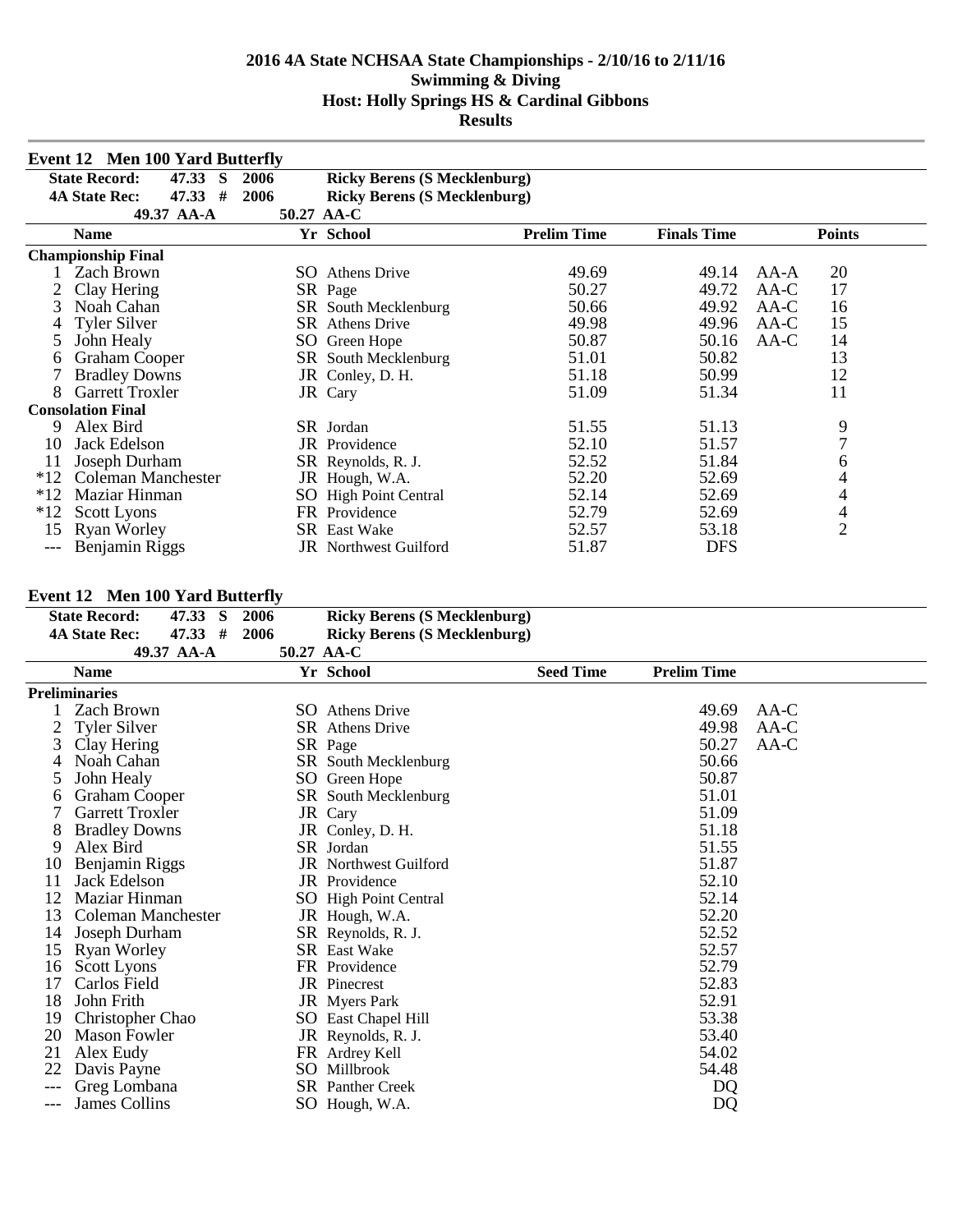|    | Event 13 Women 100 Yard Freestyle  |      |                              |                    |                    |                |
|----|------------------------------------|------|------------------------------|--------------------|--------------------|----------------|
|    | <b>State Record:</b><br>49.68 S    | 2014 | Emily Allen (Hough, W.A.)    |                    |                    |                |
|    | #<br>49.68<br><b>4A State Rec:</b> | 2014 | Emily Allen (Hough, W.A.)    |                    |                    |                |
|    | 50.59 AA-A                         |      | 51.40 AA-C                   |                    |                    |                |
|    | <b>Name</b>                        |      | Yr School                    | <b>Prelim Time</b> | <b>Finals Time</b> | <b>Points</b>  |
|    | <b>Championship Final</b>          |      |                              |                    |                    |                |
|    | Jessica Merritt                    |      | SR Hough, W.A.               | 50.14              | 50.18              | 20<br>AA-A     |
|    | Laurel Kiselis                     |      | <b>SR</b> Northwest Guilford | 51.66              | 51.22              | 17<br>AA-C     |
| 3  | Samantha Medlin                    |      | JR Green Hope                | 52.12              | 51.71              | 16             |
|    | Sophia Clayton-Luce                |      | SO Millbrook                 | 52.17              | 51.96              | 15             |
| 5  | <b>Svea Torres</b>                 |      | SO Conley, D. H.             | 52.32              | 52.04              | 14             |
| 6  | Sadie Schumann                     |      | SO Jordan                    | 51.71              | 52.34              | 13             |
|    | Sophie McNeill                     |      | <b>SR</b> Riverside          | 52.34              | 52.58              | 12             |
| 8  | Sirena Rowe                        |      | <b>SR</b> East Mecklenburg   | 52.09              | 52.99              | 11             |
|    | <b>Consolation Final</b>           |      |                              |                    |                    |                |
| 9  | Meghan Dupay                       |      | SR Hough, W.A.               | 52.41              | 52.82              | 9              |
| 10 | Dominique Quintero                 |      | SR Clayton                   | 53.18              | 52.93              | 7              |
| 11 | Abigail Toburen                    |      | <b>JR</b> Leesville Road     | 53.46              | 53.22              | 6              |
| 12 | Abby Brosnan                       |      | <b>JR</b> Charlotte Catholic | 53.37              | 53.38              | 5              |
| 13 | Kathryn Godlewski                  |      | SR Apex                      | 53.59              | 53.88              | 4              |
| 14 | Sarah Pilecki                      |      | FR Apex                      | 53.66              | 53.92              | 3              |
| 15 | Mackenzie Westaway                 |      | SR Hough, W.A.               | 54.10              | 54.25              | $\overline{c}$ |
| 16 | Lindsey Mahn                       |      | JR Charlotte Catholic        | 53.79              | 54.31              |                |

# **Event 13 Women 100 Yard Freestyle**

| <b>State Record:</b><br>49.68 S | 2014                                                                                         | Emily Allen (Hough, W.A.)              |                                                                                                                                                                                                                                                                                                                                                                                                                                                                                                         |                    |                                                                                                                            |
|---------------------------------|----------------------------------------------------------------------------------------------|----------------------------------------|---------------------------------------------------------------------------------------------------------------------------------------------------------------------------------------------------------------------------------------------------------------------------------------------------------------------------------------------------------------------------------------------------------------------------------------------------------------------------------------------------------|--------------------|----------------------------------------------------------------------------------------------------------------------------|
| 49.68 #<br><b>4A State Rec:</b> | 2014                                                                                         | Emily Allen (Hough, W.A.)              |                                                                                                                                                                                                                                                                                                                                                                                                                                                                                                         |                    |                                                                                                                            |
| 50.59 AA-A                      |                                                                                              |                                        |                                                                                                                                                                                                                                                                                                                                                                                                                                                                                                         |                    |                                                                                                                            |
| <b>Name</b>                     |                                                                                              |                                        | <b>Seed Time</b>                                                                                                                                                                                                                                                                                                                                                                                                                                                                                        | <b>Prelim Time</b> |                                                                                                                            |
| Preliminaries                   |                                                                                              |                                        |                                                                                                                                                                                                                                                                                                                                                                                                                                                                                                         |                    |                                                                                                                            |
| Jessica Merritt                 |                                                                                              |                                        |                                                                                                                                                                                                                                                                                                                                                                                                                                                                                                         | 50.14              | AA-A                                                                                                                       |
| Laurel Kiselis                  |                                                                                              |                                        |                                                                                                                                                                                                                                                                                                                                                                                                                                                                                                         | 51.66              |                                                                                                                            |
| Sadie Schumann                  |                                                                                              |                                        |                                                                                                                                                                                                                                                                                                                                                                                                                                                                                                         | 51.71              |                                                                                                                            |
| Sirena Rowe                     |                                                                                              |                                        |                                                                                                                                                                                                                                                                                                                                                                                                                                                                                                         | 52.09              |                                                                                                                            |
| Samantha Medlin                 |                                                                                              |                                        |                                                                                                                                                                                                                                                                                                                                                                                                                                                                                                         | 52.12              |                                                                                                                            |
| Sophia Clayton-Luce             |                                                                                              |                                        |                                                                                                                                                                                                                                                                                                                                                                                                                                                                                                         | 52.17              |                                                                                                                            |
| <b>Svea Torres</b>              |                                                                                              |                                        |                                                                                                                                                                                                                                                                                                                                                                                                                                                                                                         |                    |                                                                                                                            |
| Sophie McNeill                  |                                                                                              |                                        |                                                                                                                                                                                                                                                                                                                                                                                                                                                                                                         |                    |                                                                                                                            |
| Meghan Dupay                    |                                                                                              |                                        |                                                                                                                                                                                                                                                                                                                                                                                                                                                                                                         |                    |                                                                                                                            |
| Dominique Quintero              |                                                                                              |                                        |                                                                                                                                                                                                                                                                                                                                                                                                                                                                                                         |                    |                                                                                                                            |
| Abby Brosnan                    |                                                                                              |                                        |                                                                                                                                                                                                                                                                                                                                                                                                                                                                                                         |                    |                                                                                                                            |
| Abigail Toburen                 |                                                                                              |                                        |                                                                                                                                                                                                                                                                                                                                                                                                                                                                                                         | 53.46              |                                                                                                                            |
|                                 |                                                                                              |                                        |                                                                                                                                                                                                                                                                                                                                                                                                                                                                                                         |                    |                                                                                                                            |
| Sarah Pilecki                   |                                                                                              |                                        |                                                                                                                                                                                                                                                                                                                                                                                                                                                                                                         | 53.66              |                                                                                                                            |
| Lindsey Mahn                    |                                                                                              |                                        |                                                                                                                                                                                                                                                                                                                                                                                                                                                                                                         |                    |                                                                                                                            |
| Mackenzie Westaway              |                                                                                              |                                        |                                                                                                                                                                                                                                                                                                                                                                                                                                                                                                         |                    |                                                                                                                            |
|                                 |                                                                                              |                                        |                                                                                                                                                                                                                                                                                                                                                                                                                                                                                                         |                    |                                                                                                                            |
| Marisa Lassell                  |                                                                                              |                                        |                                                                                                                                                                                                                                                                                                                                                                                                                                                                                                         | 54.27              |                                                                                                                            |
| Caroline Knowles                |                                                                                              |                                        |                                                                                                                                                                                                                                                                                                                                                                                                                                                                                                         |                    |                                                                                                                            |
| Meredith McGill                 |                                                                                              |                                        |                                                                                                                                                                                                                                                                                                                                                                                                                                                                                                         |                    |                                                                                                                            |
|                                 |                                                                                              |                                        |                                                                                                                                                                                                                                                                                                                                                                                                                                                                                                         |                    |                                                                                                                            |
|                                 |                                                                                              |                                        |                                                                                                                                                                                                                                                                                                                                                                                                                                                                                                         |                    |                                                                                                                            |
| Mary Grace Copeland             |                                                                                              |                                        |                                                                                                                                                                                                                                                                                                                                                                                                                                                                                                         | 55.50              |                                                                                                                            |
|                                 |                                                                                              |                                        |                                                                                                                                                                                                                                                                                                                                                                                                                                                                                                         |                    |                                                                                                                            |
|                                 | Kathryn Godlewski<br>Emily Schoonhagen<br>Elizabeth Ritger<br>Hannah Copeland<br>Hays Hooten | EVENT 19 - VVOINEN 100-1 aru Preestyle | 51.40 AA-C<br>Yr School<br>SR Hough, W.A.<br><b>SR</b> Northwest Guilford<br>SO Jordan<br><b>SR</b> East Mecklenburg<br>JR Green Hope<br>SO Millbrook<br>SO Conley, D. H.<br><b>SR</b> Riverside<br>SR Hough, W.A.<br>SR Clayton<br><b>JR</b> Charlotte Catholic<br><b>JR</b> Leesville Road<br>SR Apex<br>FR Apex<br><b>JR</b> Charlotte Catholic<br>SR Hough, W.A.<br>SO Grimsley<br>FR Hough, W.A.<br>SR Heritage<br>SO Ragsdale<br><b>SR</b> Providence<br>FR Page<br>FR Page<br>SO Reynolds, R. J. |                    | 52.32<br>52.34<br>52.41<br>53.18<br>53.37<br>53.59<br>53.79<br>54.10<br>54.26<br>54.30<br>54.52<br>54.65<br>55.33<br>58.30 |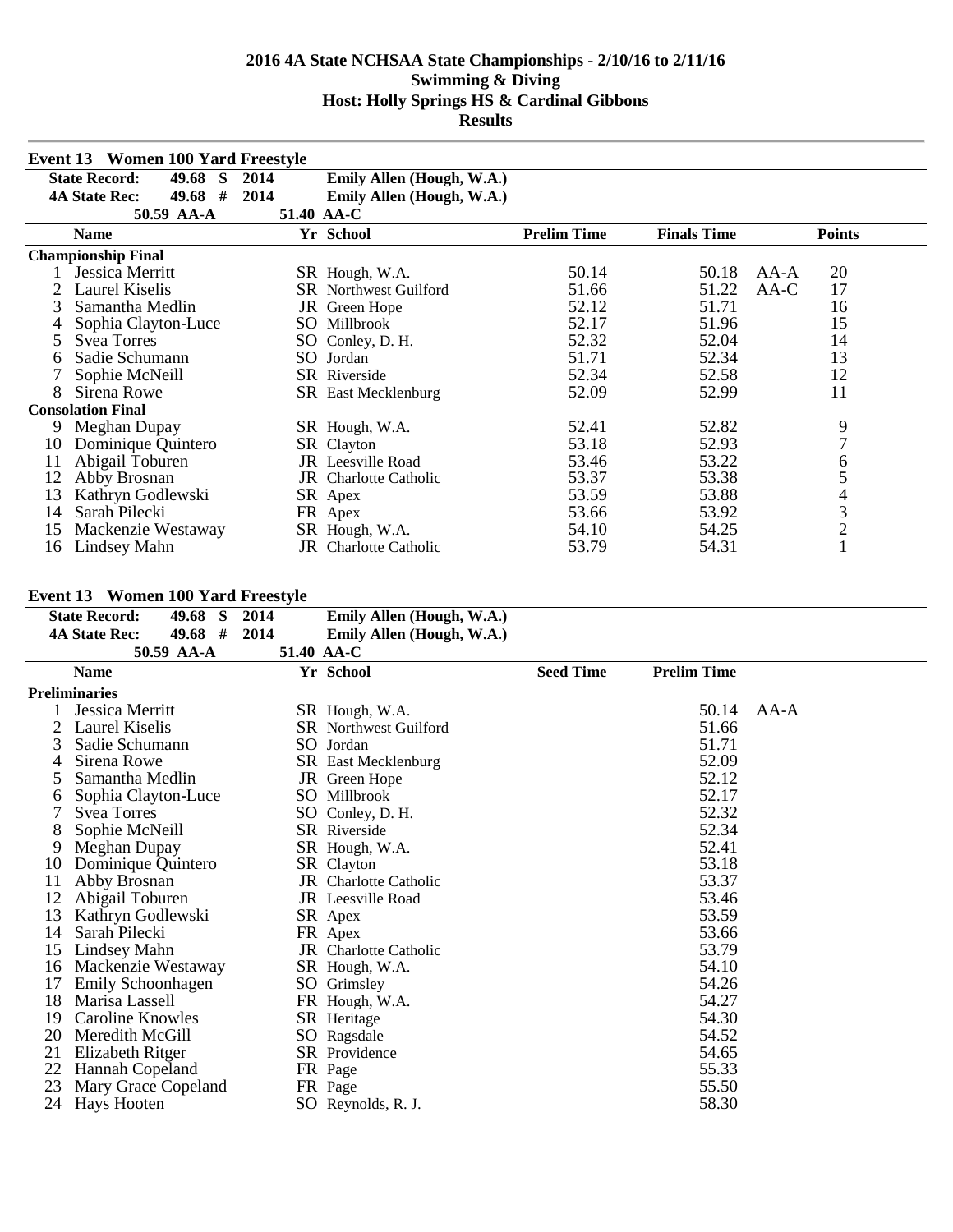|    | <b>Event 14 Men 100 Yard Freestyle</b> |            |                                        |                    |                    |                |
|----|----------------------------------------|------------|----------------------------------------|--------------------|--------------------|----------------|
|    | <b>State Record:</b><br>44.86<br>-S    | 2014       | <b>Colin Ellington</b> (Holly Springs) |                    |                    |                |
|    | #<br>44.86<br><b>4A State Rec:</b>     | 2014       | <b>Colin Ellington</b> (Holly Springs) |                    |                    |                |
|    | 45.28 AA-A                             | 45.97 AA-C |                                        |                    |                    |                |
|    | <b>Name</b>                            |            | Yr School                              | <b>Prelim Time</b> | <b>Finals Time</b> | <b>Points</b>  |
|    | <b>Championship Final</b>              |            |                                        |                    |                    |                |
|    | Jack Messenger                         |            | JR Broughton                           | 45.74              | 45.45              | 20<br>AA-C     |
|    | Graham Weaver                          |            | SR South Mecklenburg                   | 45.96              | 45.57              | 17<br>AA-C     |
|    | <b>Graham Hertweck</b>                 |            | SO Grimsley                            | 46.67              | 46.28              | 16             |
| 4  | Jack Walker                            |            | FR Myers Park                          | 47.58              | 47.16              | 15             |
|    | Kevin Plewniak                         |            | SO Middle Creek                        | 47.40              | 47.21              | 14             |
| 6  | <b>Hernan Gonzales</b>                 |            | JR Hough, W.A.                         | 47.66              | 47.61              | 13             |
|    | <b>Caleb Totten</b>                    |            | SR Apex                                | 47.46              | 47.82              | 12             |
| 8  | Hunter Pigg                            |            | SO Millbrook                           | 47.77              | 47.92              | 11             |
|    | <b>Consolation Final</b>               |            |                                        |                    |                    |                |
| 9  | <b>Tucker Burhans</b>                  |            | <b>SO</b> West Forsyth                 | 47.79              | 46.91              | 9              |
| 10 | William Rankin                         |            | <b>SR</b> Mount Tabor                  | 47.80              | 47.48              | $\overline{7}$ |
| 11 | Nathan Fold                            |            | <b>SR</b> Providence                   | 48.10              | 47.85              | 6              |
| 12 | Kellen Stillman                        |            | <b>JR</b> South Mecklenburg            | 48.15              | 47.88              | 5              |
| 13 | <b>Anthony Messina</b>                 |            | <b>JR</b> New Hanover                  | 47.93              | 47.89              | 4              |
| 14 | Cameron Miller                         |            | <b>SO</b> Myers Park                   | 48.32              | 47.93              | 3              |
| 15 | Benjamin Riggs                         |            | <b>JR</b> Northwest Guilford           | 48.40              | 48.06              | $\overline{c}$ |
| 16 | <b>Ryan Donnelly</b>                   |            | SR Millbrook                           | 48.47              | 48.92              |                |

## **Event 14 Men 100 Yard Freestyle**

|    | <b>State Record:</b>   | 44.86<br>S | 2014       | <b>Colin Ellington</b> (Holly Springs) |                  |                    |        |
|----|------------------------|------------|------------|----------------------------------------|------------------|--------------------|--------|
|    | <b>4A State Rec:</b>   | 44.86 #    | 2014       | <b>Colin Ellington</b> (Holly Springs) |                  |                    |        |
|    |                        | 45.28 AA-A | 45.97 AA-C |                                        |                  |                    |        |
|    | <b>Name</b>            |            |            | Yr School                              | <b>Seed Time</b> | <b>Prelim Time</b> |        |
|    | <b>Preliminaries</b>   |            |            |                                        |                  |                    |        |
|    | Jack Messenger         |            |            | JR Broughton                           |                  | 45.74              | $AA-C$ |
|    | Graham Weaver          |            |            | SR South Mecklenburg                   |                  | 45.96              | AA-C   |
|    | <b>Graham Hertweck</b> |            |            | SO Grimsley                            |                  | 46.67              |        |
| 4  | Kevin Plewniak         |            |            | SO Middle Creek                        |                  | 47.40              |        |
|    | Caleb Totten           |            |            | SR Apex                                |                  | 47.46              |        |
| 6  | <b>Jack Walker</b>     |            |            | FR Myers Park                          |                  | 47.58              |        |
|    | <b>Hernan Gonzales</b> |            |            | JR Hough, W.A.                         |                  | 47.66              |        |
| 8  | Hunter Pigg            |            |            | SO Millbrook                           |                  | 47.77              |        |
| 9  | <b>Tucker Burhans</b>  |            |            | SO West Forsyth                        |                  | 47.79              |        |
| 10 | William Rankin         |            |            | <b>SR</b> Mount Tabor                  |                  | 47.80              |        |
| 11 | <b>Anthony Messina</b> |            |            | <b>JR</b> New Hanover                  |                  | 47.93              |        |
| 12 | Nathan Fold            |            |            | <b>SR</b> Providence                   |                  | 48.10              |        |
| 13 | Kellen Stillman        |            |            | JR South Mecklenburg                   |                  | 48.15              |        |
| 14 | Cameron Miller         |            |            | <b>SO</b> Myers Park                   |                  | 48.32              |        |
| 15 | Benjamin Riggs         |            |            | <b>JR</b> Northwest Guilford           |                  | 48.40              |        |
| 16 | <b>Ryan Donnelly</b>   |            |            | SR Millbrook                           |                  | 48.47              |        |
| 17 | Michael Ivy            |            |            | FR Green Hope                          |                  | 48.53              |        |
| 18 | Gilberto Cruz          |            |            | <b>SR</b> Northwest Guilford           |                  | 48.55              |        |
| 19 | Daniel Wohl            |            |            | <b>JR</b> East Chapel Hill             |                  | 48.85              |        |
| 20 | Harrison Snyder        |            |            | SR Hough, W.A.                         |                  | 48.93              |        |
| 21 | Payton Graham          |            | SO.        | <b>Butler</b>                          |                  | 49.42              |        |
| 22 | <b>Andrew Mintz</b>    |            |            | <b>SO</b> Middle Creek                 |                  | 49.54              |        |
| 23 | Josh Lenchik           |            |            | SO Reynolds, R. J.                     |                  | 50.11              |        |
| 24 | JT Warren              |            |            | <b>JR</b> Mount Tabor                  |                  | 50.23              |        |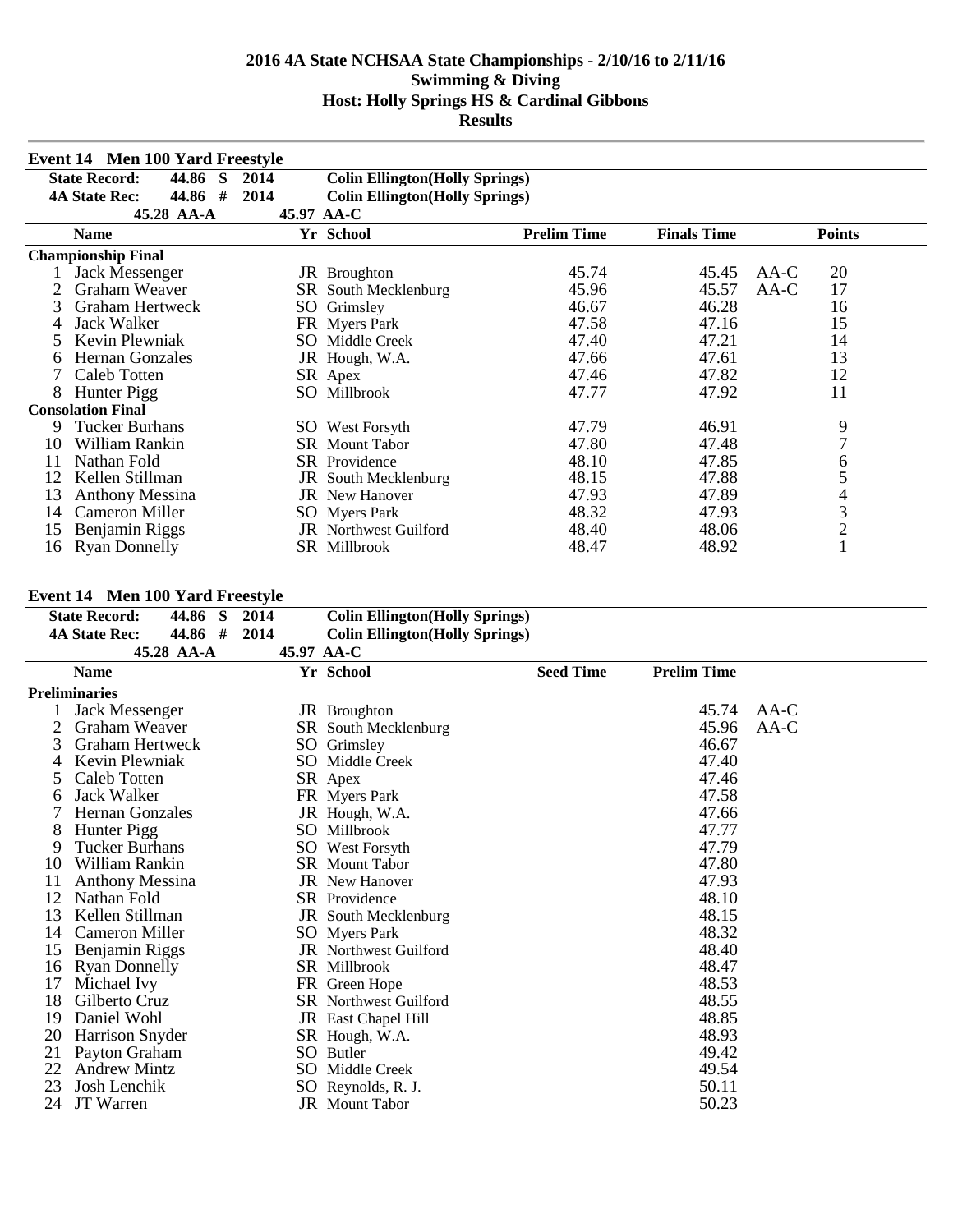|    | <b>Event 15 Women 500 Yard Freestyle</b> |                |                                  |                    |                                            |
|----|------------------------------------------|----------------|----------------------------------|--------------------|--------------------------------------------|
|    | <b>State Record:</b><br>$4:40.98$ S      | 2014           | <b>Hannah Moore (Green Hope)</b> |                    |                                            |
|    | $4:40.98$ #<br><b>4A State Rec:</b>      | 2014           | <b>Hannah Moore (Green Hope)</b> |                    |                                            |
|    | 4:52.18 AA-A                             | $4:57.63$ AA-C |                                  |                    |                                            |
|    | <b>Name</b>                              |                | Yr School                        | <b>Finals Time</b> | <b>Points</b>                              |
|    | Ana Pozder                               |                | SO Apex                          | 4:50.66            | 20<br>$AA-A$                               |
|    | Morgan Tacik                             |                | SR West Forsyth                  | 4:52.84            | 17<br>AA-C                                 |
| 3  | Sarah Giamber                            |                | <b>SR</b> Middle Creek           | 4:53.29            | AA-C<br>16                                 |
|    | Amelia Gilchrist                         |                | SR Grimsley                      | 4:56.10            | 15<br>AA-C                                 |
| 5  | Sinclair Larson                          | SO             | South Mecklenburg                | 4:56.29            | 14<br>$AA-C$                               |
| 6  | Jenny Nusbaum                            |                | SR Green Hope                    | 4:57.74            | 13                                         |
|    | Erin McCullagh                           |                | JR Charlotte Catholic            | 4:57.91            | 12                                         |
| 8  | <b>Katelyn Qualls</b>                    |                | JR Hough, W.A.                   | 4:59.11            | 11                                         |
| 9  | Lauren Soleo                             |                | <b>SO</b> Panther Creek          | 4:59.49            | 9                                          |
| 10 | Camille Long                             |                | JR Roberson, T.C.                | 5:01.45            | $\overline{7}$                             |
| 11 | Erin Conroy                              |                | JR Apex                          | 5:04.55            | $\sqrt{6}$                                 |
| 12 | Ashlyn Butkowski                         |                | SR Apex                          | 5:05.73            | 5                                          |
| 13 | Kristie Darmody                          |                | SR Providence                    | 5:05.90            | $\overline{\mathbf{4}}$                    |
| 14 | Olwyn Bartis                             |                | FR Charlotte Catholic            | 5:08.95            | $\begin{array}{c} 3 \\ 2 \\ 1 \end{array}$ |
| 15 | Cara Martin                              |                | JR Clayton                       | 5:10.07            |                                            |
| 16 | Emily Dykstra                            |                | SR Cardinal Gibbons              | 5:11.29            |                                            |
| 17 | Hannah Hermanson                         |                | SO Hough, W.A.                   | 5:13.16            |                                            |
| 18 | Adelaide Cairns                          |                | JR Cardinal Gibbons              | 5:13.78            |                                            |
| 19 | Sarah Pilecki                            |                | FR Apex                          | 5:13.83            |                                            |
| 20 | Jacqi Rocque                             |                | <b>JR</b> Cardinal Gibbons       | 5:16.55            |                                            |
| 21 | Phoebe Martin                            |                | <b>FR</b> Northwest Guilford     | 5:18.77            |                                            |
| 22 | Cameron Jobson                           |                | JR Hough, W.A.                   | 5:19.30            |                                            |
| 23 | Rachel McCrary                           |                | <b>JR</b> Mount Tabor            | 5:20.05            |                                            |
| 24 | Sarah Joram                              |                | JR West Forsyth                  | 5:27.79            |                                            |

# **Event 16 Men 500 Yard Freestyle**

| <b>State Record:</b>    | 4:25.52 S      | -2006          | <b>Charlie Houchin (Enloe)</b> |
|-------------------------|----------------|----------------|--------------------------------|
| 4A State Rec: 4:25.52 # |                | -2006          | <b>Charlie Houchin (Enloe)</b> |
|                         | 4:29.64 $AA-A$ | 4:34.58 $AA-C$ |                                |

|    | <b>Name</b>          |    | Yr School                    | <b>Finals Time</b> | <b>Points</b>                                   |
|----|----------------------|----|------------------------------|--------------------|-------------------------------------------------|
|    | Nathan Murray        |    | <b>SR</b> South Mecklenburg  | 4:30.38            | 20<br>AA-C                                      |
|    | <b>Avery Gambill</b> |    | <b>SO</b> North Mecklenburg  | 4:33.22            | 17<br>$AA-C$                                    |
| 3  | <b>Josh Slater</b>   |    | SR Reynolds, R. J.           | 4:33.65            | 16<br>$AA-C$                                    |
|    | Daniel Li            |    | SR Providence                | 4:33.79            | 15<br>$AA-C$                                    |
| 5  | Rhys Kawaguchi       |    | JR Cary                      | 4:35.30            | 14                                              |
|    | Weston Youngblood    |    | JR South Mecklenburg         | 4:36.00            | 13                                              |
|    | Davis Payne          |    | SO Millbrook                 | 4:38.04            | 12                                              |
| 8  | Christopher Pfuhl    |    | JR South Mecklenburg         | 4:38.23            | 11                                              |
| 9  | Hunter Wright        |    | SR Apex                      | 4:38.34            | 9                                               |
| 10 | Cothalee Watko       |    | <b>SO</b> Cardinal Gibbons   | 4:39.30            | 7                                               |
|    | Graham Cooper        |    | SR South Mecklenburg         | 4:39.94            | 6                                               |
| 12 | Josh Legge           |    | SO Millbrook                 | 4:39.96            | 5                                               |
| 13 | Erwin Ortiz          |    | SR Roberson, T.C.            | 4:41.55            |                                                 |
| 14 | Tom Hubbard          | SO | <b>Cardinal Gibbons</b>      | 4:44.61            | $\begin{array}{c} 4 \\ 3 \\ 2 \\ 1 \end{array}$ |
| 15 | <b>Smith Moran</b>   |    | JR Broughton                 | 4:45.78            |                                                 |
| 16 | John Cairns          |    | <b>JR</b> Cardinal Gibbons   | 4:47.57            |                                                 |
|    | Colin Catella        |    | <b>SR</b> Panther Creek      | 4:47.66            |                                                 |
| 18 | Thomas Pritchard     |    | FR Northern Durham           | 4:48.84            |                                                 |
| 19 | John Frith           |    | <b>JR</b> Myers Park         | 4:48.89            |                                                 |
| 20 | Jacob Greene         |    | SO Reagan                    | 4:49.56            |                                                 |
| 21 | William Ritchie      |    | SR Apex                      | 4:53.06            |                                                 |
| 22 | Jacob Phillips       |    | <b>JR</b> Leesville Road     | 4:54.20            |                                                 |
| 23 | Luke Barden          | FR | Southwest Guilford           | 4:57.92            |                                                 |
| 24 | Micah Kimel          |    | <b>SR</b> Southeast Guilford | 5:01.14            |                                                 |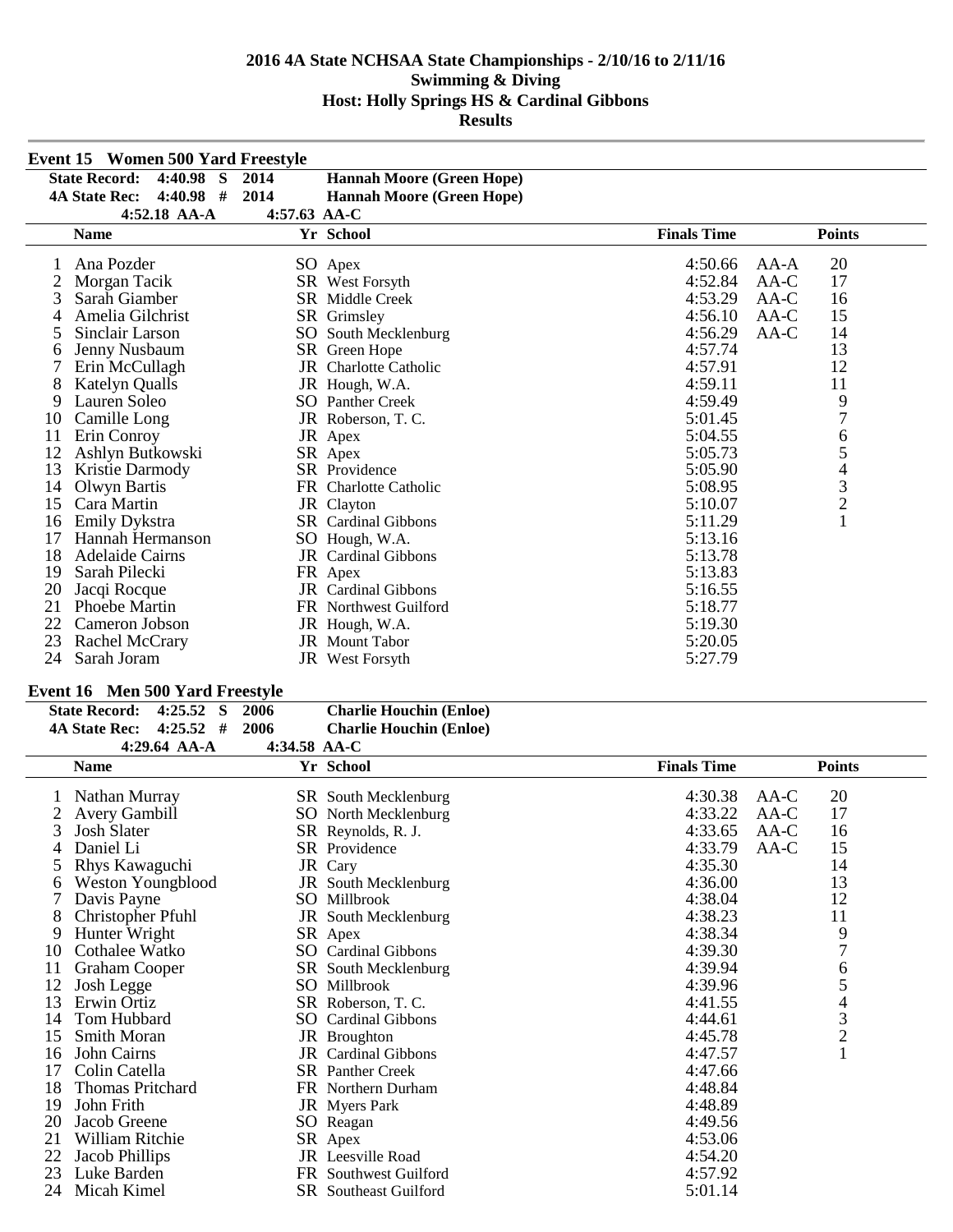|    | Event 17 Women 200 Yard Freestyle Relay |                                   |                                |                                        |                |
|----|-----------------------------------------|-----------------------------------|--------------------------------|----------------------------------------|----------------|
|    | <b>State Record:</b><br>1:33.22<br>S    | 2014<br><b>Charlotte Catholic</b> |                                |                                        |                |
|    | $1:33.22$ #<br><b>4A State Rec:</b>     | 2014<br><b>Charlotte Catholic</b> |                                |                                        |                |
|    | 1:36.02 AA-A                            | 1:37.45 AA-C                      |                                |                                        |                |
|    | <b>Team</b>                             | <b>Relay</b>                      | <b>Prelim Time</b>             | <b>Finals Time</b>                     | <b>Points</b>  |
|    | <b>Championship Final</b>               |                                   |                                |                                        |                |
|    | 1 Hough, W.A.                           |                                   | 1:36.23                        | 1:35.79<br>AA-A                        | 40             |
|    | 1) Meghan Dupay SR                      | 2) Mackenzie Westaway SR          | 3) Lillian Higgs SO            | 4) Erika Brown SR                      |                |
|    | 2 Leesville Road                        |                                   | 1:38.57                        | 1:35.90<br>AA-A                        | 34             |
|    | 1) Grace Newton FR                      | 2) Brooke Morgan FR               | 3) Abigail Toburen JR          | 4) Grace Countie SO                    |                |
| 3  | Green Hope                              |                                   | 1:36.91                        | 1:36.00<br>AA-A                        | 32             |
|    | 1) Lauren Medlin FR                     | 2) Samantha Medlin JR             | 3) Brooke Rubendall SR         | 4) Jenny Nusbaum SR                    |                |
|    | 4 Ardrey Kell                           |                                   | 1:38.51                        | 1:37.34<br>AA-C                        | 30             |
|    | 1) Carolyn Kammeyer SR                  | 2) Shelby Foreman JR              | 3) Emily Benson JR             | 4) Faith Pilcher JR                    |                |
| 5  | <b>Myers Park</b>                       |                                   | 1:38.84                        | 1:38.19                                | 28             |
|    | 1) Charlotte Hylinski JR                | 2) Turner Bobbitt SO              | 3) Emma Walker SO              | 4) Grace Hylinski SR                   |                |
|    | 6 Charlotte Catholic                    |                                   | 1:38.41                        | 1:38.27                                | 26             |
|    | 1) Julia Menkhaus SO                    | 2) Julia Sheridan JR              | 3) Lindsey Mahn JR             | 4) Abby Brosnan JR                     |                |
| 7  | Providence                              |                                   | 1:39.49                        | 1:39.35                                | 24             |
|    | 1) Kristie Darmody SR                   | 2) Lily Siemasko FR               | 3) Elizabeth Ritger SR         | 4) Dakota Topp FR                      |                |
| 8  | South Mecklenburg                       |                                   | 1:39.84                        | 1:40.15                                | 22             |
|    | 1) Madelyn Martelle JR                  | 2) Caroline Greiner JR            | 3) Savannah Boone SO           | 4) Reagan Johnson FR                   |                |
|    | <b>Consolation Final</b>                |                                   |                                |                                        |                |
| 9  | Grimsley                                |                                   | 1:40.17                        | 1:39.92                                | 18             |
|    | 1) Emily Schoonhagen SO                 | 2) Sidney Goetz FR                | 3) Caroline Hoover FR          | 4) Amelia Gilchrist SR                 |                |
|    | 10 Apex                                 |                                   | 1:40.68                        | 1:40.30                                | 14             |
|    | 1) Ema Pozder FR                        | 2) Emma DeCaro SO                 | 3) Sarah Pilecki FR<br>1:41.20 | 4) Alexandria Diacumakos JR<br>1:40.52 | 12             |
|    | 11 Reagan<br>1) Alexandra Rieker JR     | 2) Alex Smith SR                  | 3) Blanka Bathory FR           | 4) Lydia Plasser FR                    |                |
| 12 | East Chapel Hill                        |                                   | 1:40.34                        | 1:40.67                                | 10             |
|    | 1) Annie Huang JR                       | 2) Allison Lai JR                 | 3) Jenny Chen JR               | 4) Anne Whitsel JR                     |                |
|    | 13 Enloe                                |                                   | 1:41.02                        | 1:40.75                                | 8              |
|    | 1) Reese Chando SO                      | 2) Cynthia Li JR                  | 3) Kara Zhang SO               | 4) Lily Morrell SO                     |                |
|    | 14 Sanderson                            |                                   | 1:41.88                        | 1:41.17                                | 6              |
|    | 1) Caroline Fulcher SO                  | 2) Alicia Carlson SO              | 3) Kenna Haney FR              | 4) Catherine Allen SR                  |                |
|    | 15 West Forsyth                         |                                   | 1:41.21                        | 1:41.25                                | 4              |
|    | 1) Elizabeth Parks FR                   | 2) Sarah Joram JR                 | 3) Kayla Taylor JR             | 4) Morgan Tacik SR                     |                |
|    | 16 Lake Norman                          |                                   | 1:41.41                        | 1:44.63                                | $\overline{2}$ |
|    | 1) Gracie Steelhammer FR                | 2) Hattie Doherty JR              | 3) Bailey Baswell JR           | 4) Madison Spencer SR                  |                |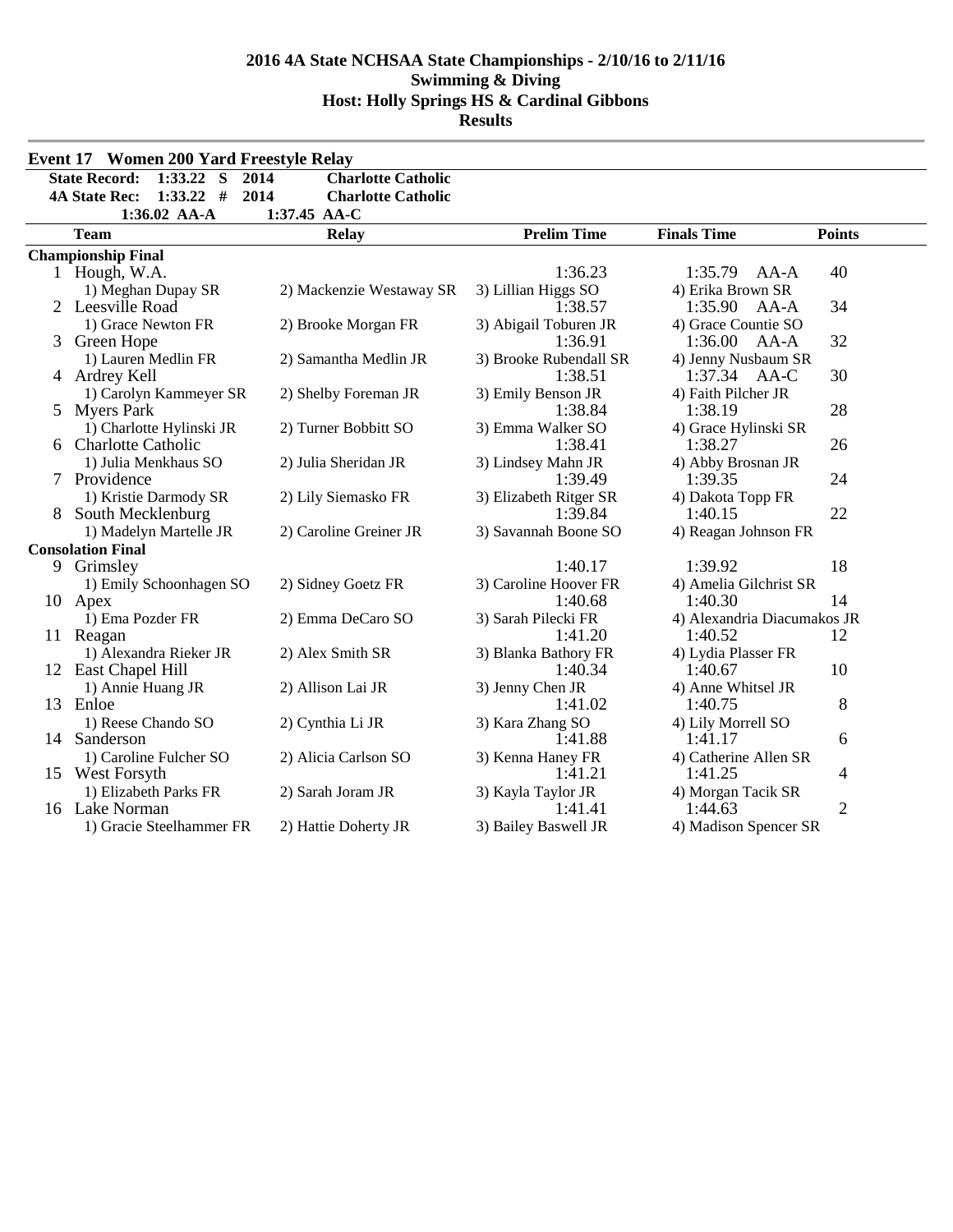|   | <b>Event 17 Women 200 Yard Freestyle Relay</b>      |                                   |                          |                                                      |
|---|-----------------------------------------------------|-----------------------------------|--------------------------|------------------------------------------------------|
|   | $1:33.22$ S<br><b>State Record:</b>                 | 2014<br><b>Charlotte Catholic</b> |                          |                                                      |
|   | $1:33.22$ #<br><b>4A State Rec:</b>                 | 2014<br><b>Charlotte Catholic</b> |                          |                                                      |
|   | 1:36.02 AA-A                                        | 1:37.45 AA-C                      |                          |                                                      |
|   | <b>Team</b>                                         | <b>Relay</b>                      | <b>Seed Time</b>         | <b>Prelim Time</b>                                   |
|   | <b>Preliminaries</b>                                |                                   |                          |                                                      |
|   | 1 Hough, W.A.<br>1) Meghan Dupay SR<br>2 Green Hope | 2) Lillian Higgs SO               | 3) Mackenzie Westaway SR | 1:36.23<br>AA-C<br>4) Erika Brown SR<br>1:36.91 AA-C |
| 3 | 1) Lauren Medlin FR<br><b>Charlotte Catholic</b>    | 2) Samantha Medlin JR             | 3) Brooke Rubendall SR   | 4) Jenny Nusbaum SR<br>1:38.41                       |
|   | 1) Julia Menkhaus SO<br>4 Ardrey Kell               | 2) Julia Sheridan JR              | 3) Lindsey Mahn JR       | 4) Abby Brosnan JR<br>1:38.51                        |
|   | 1) Carolyn Kammeyer SR<br>5 Leesville Road          | 2) Shelby Foreman JR              | 3) Emily Benson JR       | 4) Faith Pilcher JR<br>1:38.57                       |
|   | 1) Grace Newton FR<br>6 Myers Park                  | 2) Hannah Bruno SO                | 3) Brooke Morgan FR      | 4) Abigail Toburen JR<br>1:38.84                     |
|   | 1) Charlotte Hylinski JR<br>7 Providence            | 2) Turner Bobbitt SO              | 3) Emma Walker SO        | 4) Grace Hylinski SR<br>1:39.49                      |
|   | 1) Kristie Darmody SR<br>8 South Mecklenburg        | 2) Lily Siemasko FR               | 3) Elizabeth Ritger SR   | 4) Dakota Topp FR<br>1:39.84                         |
| 9 | 1) Madelyn Martelle JR<br>Grimsley                  | 2) Caroline Greiner JR            | 3) Claudia Barnett SO    | 4) Reagan Johnson FR<br>1:40.17                      |
|   | 1) Emily Schoonhagen SO<br>10 East Chapel Hill      | 2) Sidney Goetz FR                | 3) Caroline Hoover FR    | 4) Amelia Gilchrist SR<br>1:40.34                    |
|   | 1) Annie Huang JR<br>11 Apex                        | 2) Allison Lai JR                 | 3) Jenny Chen JR         | 4) Anne Whitsel JR<br>1:40.68                        |
|   | 1) Ema Pozder FR<br>12 Enloe                        | 2) Emma DeCaro SO                 | 3) Sarah Pilecki FR      | 4) Alexandria Diacumakos JR<br>1:41.02               |
|   | 1) Reese Chando SO<br>13 Reagan                     | 2) Cynthia Li JR                  | 3) Kara Zhang SO         | 4) Lily Morrell SO<br>1:41.20                        |
|   | 1) Alexandra Rieker JR<br>14 West Forsyth           | 2) Alex Smith SR                  | 3) Blanka Bathory FR     | 4) Lydia Plasser FR<br>1:41.21                       |
|   | 1) Sarah Joram JR<br>15 Lake Norman                 | 2) Kayla Taylor JR                | 3) Elizabeth Parks FR    | 4) Morgan Tacik SR<br>1:41.41                        |
|   | 1) Olivia Watson SO<br>16 Sanderson                 | 2) Madison Spencer SR             | 3) Gracie Steelhammer FR | 4) Maddy Gillman SR<br>1:41.88                       |
|   | 1) Caroline Fulcher SO<br>17 Conley, D. H.          | 2) Alicia Carlson SO              | 3) Kenna Haney FR        | 4) Catherine Allen SR<br>1:42.02                     |
|   | 1) Svea Torres SO<br>18 Panther Creek               | 2) Virginia Kohake SO             | 3) Lauren Hill SO        | 4) Ruth Bishop JR<br>1:42.27                         |
|   | 1) Sydney Reist JR<br>19 Ragsdale                   | 2) Bianca Candelaria FR           | 3) Abby Rutledge SO      | 4) Lauren Soleo SO<br>1:43.77                        |
|   | 1) Hope Carpenter SO<br>20 Davie County             | 2) Abigail Salthouse SO           | 3) Libby Seay SR         | 4) Meredith McGill SO<br>1:44.28                     |
|   | 1) Maria Stillson SR<br>21 Cardinal Gibbons         | 2) Katie Shoaf JR                 | 3) Victoria Sinopoli SO  | 4) Alexa Hutton FR<br>1:44.31                        |
|   | 1) Ashley Worden FR<br>22 Watauga                   | 2) Adelaide Cairns JR             | 3) Caroline Kunkel SO    | 4) Lindsey Van Tassel SO<br>1:45.68                  |
|   | 1) Ella Campbell FR<br>23 Reynolds, R. J.           | 2) Grace Temple SO                | 3) Julianna Silver SR    | 4) Caroline Forsyth SO<br>1:46.28                    |
|   | 1) Hays Hooten SO<br>24 Clayton                     | 2) Emma Rowe SO                   | 3) Andie Meise SO        | 4) Emma Nicklas-Morris SR<br>1:46.98                 |
|   | 1) Faith Raynor FR                                  | 2) Reagan Martin FR               | 3) Cara Martin JR        | 4) Dominique Quintero SR                             |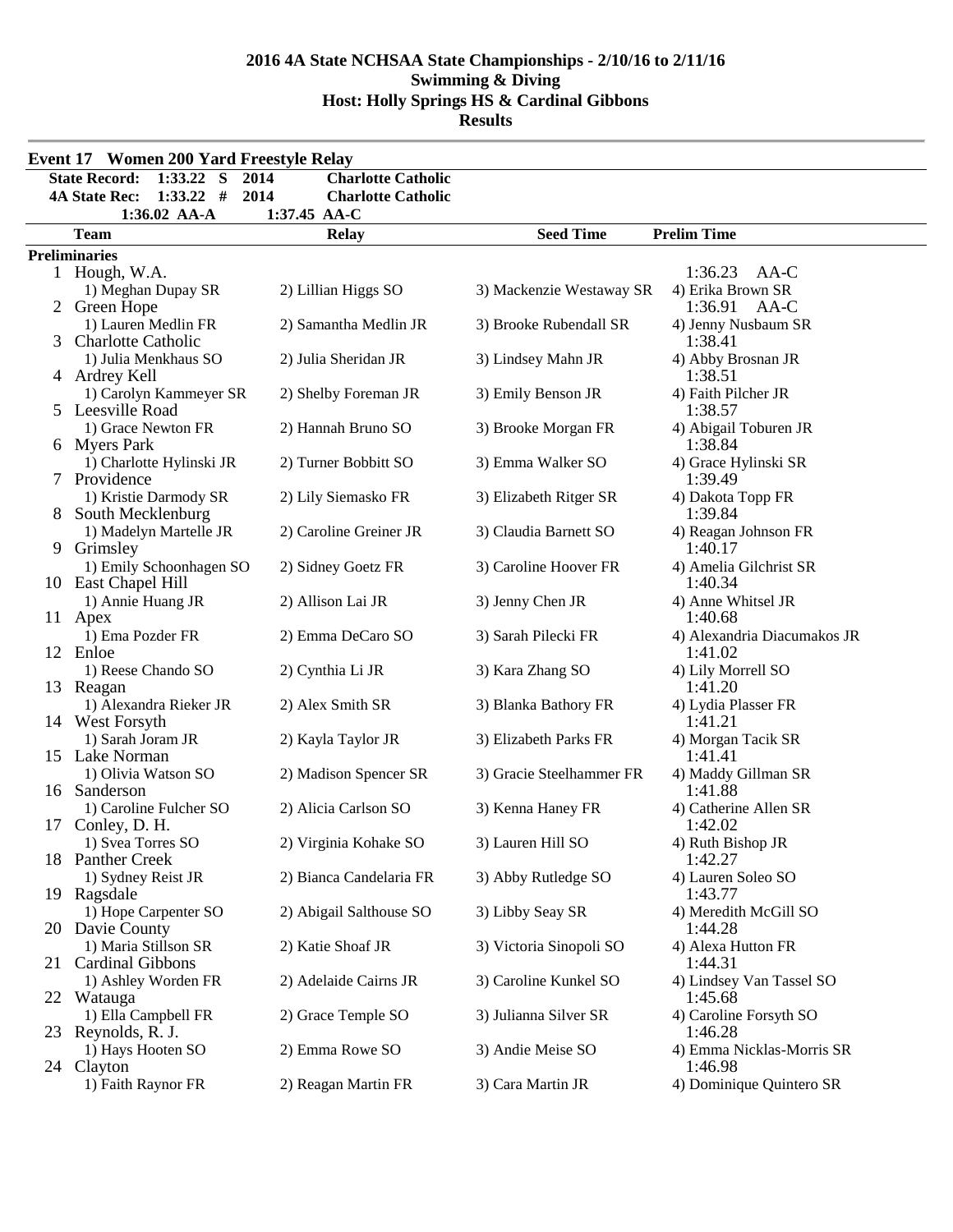| Event 18 Men 200 Yard Freestyle Relay    |                                                 |                               |                                  |               |
|------------------------------------------|-------------------------------------------------|-------------------------------|----------------------------------|---------------|
| <b>State Record:</b><br>$1:23.66$ S      | Rose, J. H.<br>2014                             |                               |                                  |               |
| $1:23.66$ #<br><b>4A State Rec:</b>      | 2014<br>Rose, J. H.                             |                               |                                  |               |
| 1:25.05 AA-A                             | 1:26.40 AA-C                                    |                               |                                  |               |
| <b>Team</b>                              | <b>Relay</b>                                    | <b>Prelim Time</b>            | <b>Finals Time</b>               | <b>Points</b> |
| <b>Championship Final</b>                |                                                 |                               |                                  |               |
| 1 South Mecklenburg                      |                                                 | 1:25.36                       | 1:24.89<br>$AA-A$                | 40            |
| 1) Noah Cahan SR                         | 2) Jacob Rauch SO                               | 3) Luke Johnson JR            | 4) Graham Weaver SR              |               |
| 2 Athens Drive                           |                                                 | 1:27.29                       | 1:26.08<br>AA-C                  | 34            |
| 1) Chris Silver SO                       | 2) Grant Meade JR                               | 3) Thomas Bell SR             | 4) Tyler Silver SR               |               |
| 3 Apex                                   |                                                 | 1:27.29                       | 1:26.67                          | 32            |
| 1) Caleb Totten SR                       | 2) Kevin Simpson SR                             | 3) Keaton Williams JR         | 4) Hunter Wright SR              |               |
| 4 Hough, W.A.                            |                                                 | 1:27.72                       | 1:27.14                          | 30            |
| 1) Hernan Gonzales JR                    | 2) Connor McCourt JR                            | 3) Harrison Snyder SR         | 4) Alexander McMurry JR          |               |
| 5 Reagan                                 |                                                 | 1:28.48                       | 1:27.31                          | 28            |
| 1) Max Edwards FR                        | 2) Drew Pascual SR                              | 3) Jacob Greene SO            | 4) Levente Bathory JR            |               |
| 6 Green Hope                             |                                                 | 1:29.14                       | 1:27.69                          | 26            |
| 1) Michael Ivy FR                        | 2) Shane Humphrey SR                            | 3) Jethro Ssengonzi SR        | 4) Henry Hollinshead SR          |               |
| 7 Grimsley                               |                                                 | 1:28.15                       | 1:28.20                          | 24            |
| 1) Parker Zieg SO                        | 2) Mason Lewis JR                               | 3) Davis Hoover SO<br>1:29.18 | 4) Graham Hertweck SO<br>1:29.25 | 22            |
| 8 Reynolds, R. J.<br>1) Joseph Durham SR | 2) Mason Fowler JR                              | 3) Todd Echols FR             | 4) Josh Slater SR                |               |
| <b>Consolation Final</b>                 |                                                 |                               |                                  |               |
| 9 Myers Park                             |                                                 | 1:29.61                       | 1:28.38                          | 18            |
| 1) Jack Walker FR                        | 2) David Andrew Warlick SO 3) Cameron Miller SO |                               | 4) John Frith JR                 |               |
| 10 Providence                            |                                                 | 1:29.27                       | 1:28.59                          | 14            |
| 1) Thomas Svane-From                     | 2) Mason Harding FR                             | 3) Scott Lyons FR             | 4) Jack Edelson JR               |               |
| 11 Leesville Road                        |                                                 | 1:29.99                       | 1:28.70                          | 12            |
| 1) Zachary Nicol SR                      | 2) David Schoening SO                           | 3) Jacob Phillips JR          | 4) Clay Boneham SR               |               |
| 12 Millbrook                             |                                                 | 1:29.63                       | 1:29.68                          | 10            |
| 1) Hunter Pigg SO                        | 2) Chase Binion SR                              | 3) Thomas Wright SO           | 4) Sammy Brinkley SR             |               |
| 13 East Chapel Hill                      |                                                 | 1:30.46                       | 1:30.32                          | 8             |
| 1) Emile Charles FR                      | 2) Connor Sept SO                               | 3) Daniel Wohl JR             | 4) Max Morgan JR                 |               |
| 14 Enloe                                 |                                                 | 1:30.77                       | 1:30.57                          | 6             |
| 1) Ryan Li SO                            | 2) Robby Patterson SR                           | 3) Derek Dellarova JR         | 4) Taye Brown FR                 |               |
| 15 Page                                  |                                                 | 1:30.89                       | 1:31.13                          | 4             |
| 1) Hobson Sherrill SR                    | 2) Ian Robinson SO                              | 3) Craig Herndon FR           | 4) Andrew Taylor JR              |               |
| Ardrey Kell                              |                                                 | 1:30.06                       | DQ                               |               |
| 1) Grant Murchison SR                    | 2) Austin Cummings FR                           | 3) Alex Eudy FR               | 4) Nick Spina SR                 |               |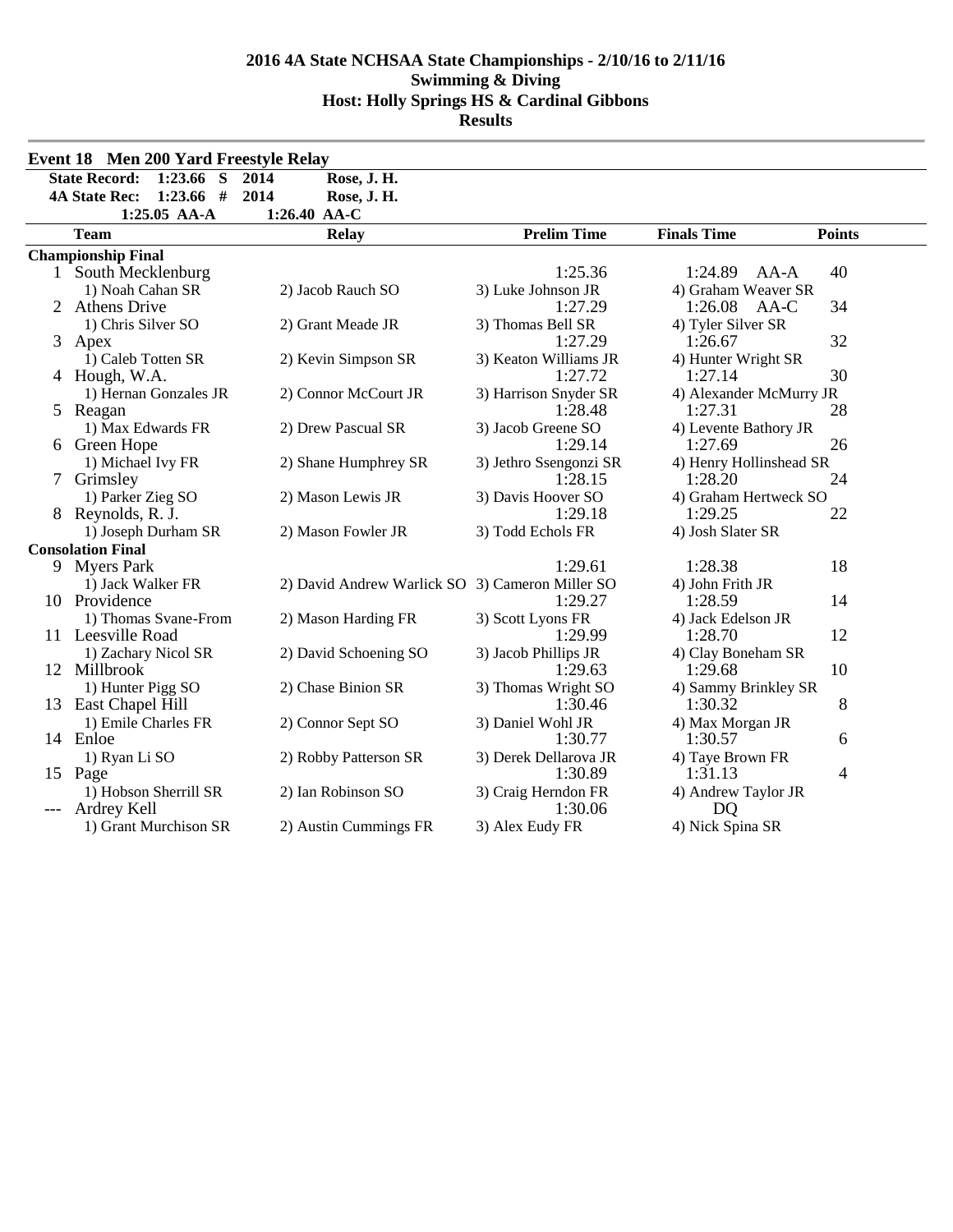|              | <b>Event 18 Men 200 Yard Freestyle Relay</b>                                                          |                                                            |                                             |                                                  |
|--------------|-------------------------------------------------------------------------------------------------------|------------------------------------------------------------|---------------------------------------------|--------------------------------------------------|
|              | 1:23.66 $\overline{S}$<br><b>State Record:</b><br><b>4A State Rec:</b><br>$1:23.66$ #<br>1:25.05 AA-A | Rose, J. H.<br>2014<br>2014<br>Rose, J. H.<br>1:26.40 AA-C |                                             |                                                  |
|              | <b>Team</b>                                                                                           | <b>Relay</b>                                               | <b>Seed Time</b>                            | <b>Prelim Time</b>                               |
|              | <b>Preliminaries</b>                                                                                  |                                                            |                                             |                                                  |
| $\mathbf{1}$ | South Mecklenburg<br>1) Noah Cahan SR<br>*2 Apex                                                      | 2) Jacob Rauch SO                                          | 3) Luke Johnson JR                          | $1:25.36$ AA-C<br>4) Graham Weaver SR<br>1:27.29 |
| $*2$         | 1) Keaton Williams JR<br><b>Athens Drive</b>                                                          | 2) Kevin Simpson SR                                        | 3) Caleb Totten SR                          | 4) Hunter Wright SR<br>1:27.29                   |
|              | 1) Chris Silver SO<br>4 Hough, W.A.                                                                   | 2) Grant Meade JR                                          | 3) Tyler Silver SR                          | 4) Thomas Bell SR<br>1:27.72                     |
|              | 1) Hernan Gonzales JR<br>5 Grimsley                                                                   | 2) Connor McCourt JR                                       | 3) Harrison Snyder SR                       | 4) Alexander McMurry JR<br>1:28.15               |
|              | 1) Parker Zieg SO<br>6 Reagan                                                                         | 2) Ben Huang SO                                            | 3) Davis Hoover SO                          | 4) Graham Hertweck SO<br>1:28.48                 |
|              | 1) Max Edwards FR<br>7 Green Hope                                                                     | 2) Drew Pascual SR                                         | 3) Jacob Greene SO                          | 4) Levente Bathory JR<br>1:29.14                 |
|              | 1) Michael Ivy FR<br>8 Reynolds, R. J.                                                                | 2) Mitch Curlee FR                                         | 3) Shane Humphrey SR                        | 4) Jethro Ssengonzi SR<br>1:29.18                |
|              | 1) Joseph Durham SR<br>9 Providence                                                                   | 2) Mason Fowler JR                                         | 3) Todd Echols FR                           | 4) Josh Slater SR<br>1:29.27                     |
|              | 1) Thomas Svane-From<br>10 Myers Park                                                                 | 2) Mason Harding FR                                        | 3) Scott Lyons FR                           | 4) Jack Edelson JR<br>1:29.61                    |
|              | 1) Jack Walker FR<br>11 Millbrook                                                                     | 2) Cameron Miller SO                                       | 3) David Andrew Warlick SO 4) John Frith JR | 1:29.63                                          |
|              | 1) Sammy Brinkley SR<br>12 Leesville Road                                                             | 2) Chase Binion SR                                         | 3) Thomas Wright SO                         | 4) Hunter Pigg SO<br>1:29.99                     |
|              | 1) Zachary Nicol SR<br>13 Ardrey Kell                                                                 | 2) David Schoening SO                                      | 3) Jacob Phillips JR                        | 4) Clay Boneham SR<br>1:30.06                    |
|              | 1) Grant Murchison SR<br>14 East Chapel Hill                                                          | 2) Austin Cummings FR                                      | 3) Alex Eudy FR                             | 4) Nick Spina SR<br>1:30.46                      |
|              | 1) Emile Charles FR<br>15 Enloe                                                                       | 2) Connor Sept SO                                          | 3) Daniel Wohl JR                           | 4) Max Morgan JR<br>1:30.77                      |
|              | 1) Ryan Li SO<br>16 Page                                                                              | 2) Robby Patterson SR                                      | 3) Derek Dellarova JR                       | 4) Taye Brown FR<br>1:30.89                      |
|              | 1) Hobson Sherrill SR<br>17 Northwest Guilford                                                        | 2) Andrew Taylor JR                                        | 3) Craig Herndon FR                         | 4) Ian Robinson SO<br>1:31.61                    |
|              | 1) Benjamin Riggs JR<br>18 Mount Tabor                                                                | 2) Cole Peterson SR                                        | 3) Eric Muire FR                            | 4) Gilberto Cruz SR<br>1:31.72                   |
|              | 1) Matthew Wagner FR<br>19 Lake Norman                                                                | 2) JT Warren JR                                            | 3) Matthew Berry SR                         | 4) William Rankin SR<br>1:32.06                  |
|              | 1) Zach Nitz SR<br>20 Sanderson                                                                       | 2) Jimmy Al-Hussaini JR                                    | 3) Sam Marttila SO                          | 4) Wolfgang Obrecht JR<br>1:32.15                |
| 21           | 1) Jacob Wylie SO<br><b>Charlotte Catholic</b>                                                        | 2) Ewan Macpherson FR                                      | 3) Sammy Lucht FR                           | 4) Stephen Lucht SO<br>1:32.35                   |
|              | 1) Dante McCree SO<br>22 West Forsyth                                                                 | 2) Jack Ruff SR                                            | 3) Will Joyner SO                           | 4) James Sullivan SO<br>1:32.39                  |
|              | 1) Michael Vlahos JR<br>23 Hoggard                                                                    | 2) Andrew Cecil JR                                         | 3) Nicholas Russell SR                      | 4) Tucker Burhans SO<br>1:32.84                  |
|              | 1) Jacob Hannum JR<br>24 Butler                                                                       | 2) Adam Coleman JR                                         | 3) Finn Howard FR                           | 4) Carter Howe JR<br>1:34.78                     |
|              | 1) Austin Spaeth JR                                                                                   | 2) Payton Graham SO                                        | 3) Luke Harris                              | 4) Michael Schoen JR                             |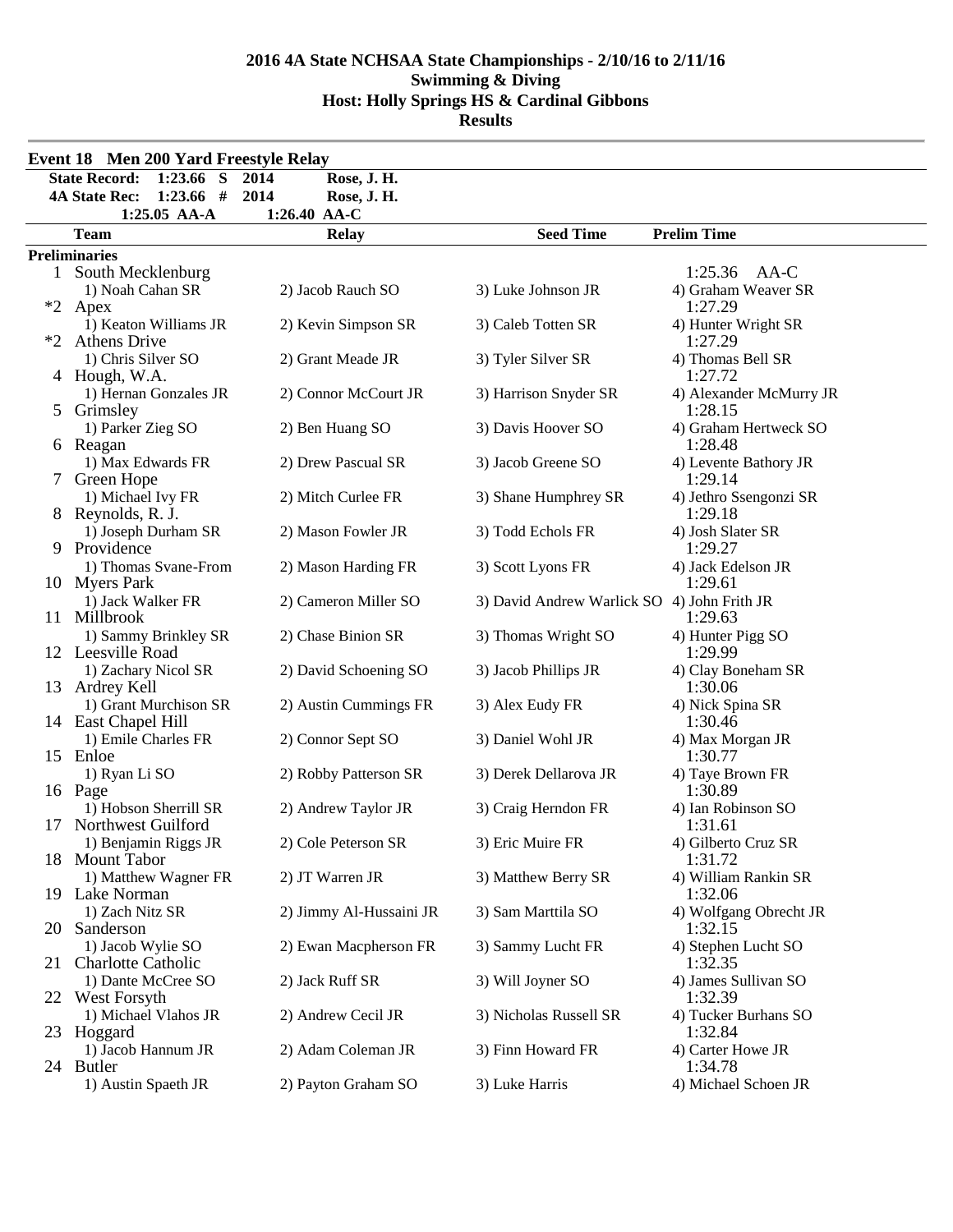|    | <b>Women 100 Yard Backstroke</b><br>Event 19 |            |                                       |                    |                    |                |
|----|----------------------------------------------|------------|---------------------------------------|--------------------|--------------------|----------------|
|    | <b>State Record:</b><br>53.59<br>S           | 2014       | <b>Nora McCullagh (Char Catholic)</b> |                    |                    |                |
|    | 53.59<br>#<br><b>4A State Rec:</b>           | 2014       | <b>Nora McCullagh (Char Catholic)</b> |                    |                    |                |
|    | 55.31 AA-A                                   | 56.51 AA-C |                                       |                    |                    |                |
|    | <b>Name</b>                                  |            | Yr School                             | <b>Prelim Time</b> | <b>Finals Time</b> | <b>Points</b>  |
|    | <b>Championship Final</b>                    |            |                                       |                    |                    |                |
|    | Julia Menkhaus                               |            | <b>SO</b> Charlotte Catholic          | 54.21              | 53.84              | 20<br>$AA-A$   |
|    | <b>Kate Moore</b>                            |            | JR Green Hope                         | 54.57              | 53.99              | 17<br>$AA-A$   |
| 3  | Jordan Kohut                                 |            | JR Millbrook                          | 55.90              | 54.71              | AA-A<br>16     |
|    | Lucy Pearce                                  |            | JR Page                               | 55.10              | 55.13              | 15<br>$AA-A$   |
|    | <b>Heather Sigmon</b>                        |            | <b>JR</b> Northwest Guilford          | 55.79              | 55.60              | 14<br>AA-C     |
| 6  | Grace Countie                                |            | SO Leesville Road                     | 55.97              | 55.78              | 13<br>AA-C     |
|    | Heidi Lowe                                   |            | SO Hough, W.A.                        | 56.71              | 56.57              | 12             |
| 8  | <b>Brooke Rubendall</b>                      |            | SR Green Hope                         | 56.60              | 56.90              | 11             |
|    | <b>Consolation Final</b>                     |            |                                       |                    |                    |                |
| 9  | Sophie Perez                                 |            | SO East Chapel Hill                   | 57.09              | 57.33              | 9              |
| 10 | Madelyn Martelle                             |            | <b>JR</b> South Mecklenburg           | 57.69              | 57.42              | 7              |
| 11 | Hope Carpenter                               | SO.        | Ragsdale                              | 58.37              | 57.45              | 6              |
| 12 | Erin McCullagh                               | JR         | <b>Charlotte Catholic</b>             | 57.07              | 58.14              | 5              |
| 13 | Morgan Montgomery                            |            | SR Apex                               | 58.33              | 58.98              | 4              |
| 14 | Alexandria Diacumakos                        |            | JR Apex                               | 58.48              | 59.28              | 3              |
| 15 | Kenna Haney                                  | FR         | Sanderson                             | 59.43              | 59.49              | $\overline{2}$ |
| 16 | Amelia Cane                                  |            | JR Myers Park                         | 59.29              | 1:00.55            |                |

# **Event 19 Women 100 Yard Backstroke**

| <b>Event 19</b> | Women 100 Yard Backstroke         |            |                                       |                  |                    |        |
|-----------------|-----------------------------------|------------|---------------------------------------|------------------|--------------------|--------|
|                 | <b>State Record:</b><br>53.59 S   | 2014       | <b>Nora McCullagh (Char Catholic)</b> |                  |                    |        |
|                 | $53.59$ #<br><b>4A State Rec:</b> | 2014       | <b>Nora McCullagh (Char Catholic)</b> |                  |                    |        |
|                 | 55.31 AA-A                        | 56.51 AA-C |                                       |                  |                    |        |
|                 | <b>Name</b>                       |            | Yr School                             | <b>Seed Time</b> | <b>Prelim Time</b> |        |
|                 | <b>Preliminaries</b>              |            |                                       |                  |                    |        |
|                 | Julia Menkhaus                    |            | <b>SO</b> Charlotte Catholic          |                  | 54.21              | $AA-A$ |
|                 | Kate Moore                        |            | JR Green Hope                         |                  | 54.57              | $AA-A$ |
| 3               | Lucy Pearce                       |            | JR Page                               |                  | 55.10              | $AA-A$ |
|                 | Heather Sigmon                    |            | <b>JR</b> Northwest Guilford          |                  | 55.79              | $AA-C$ |
| 5               | Jordan Kohut                      |            | JR Millbrook                          |                  | 55.90              | AA-C   |
| 6               | Grace Countie                     |            | SO Leesville Road                     |                  | 55.97              | AA-C   |
|                 | <b>Brooke Rubendall</b>           |            | SR Green Hope                         |                  | 56.60              |        |
| 8               | Heidi Lowe                        |            | SO Hough, W.A.                        |                  | 56.71              |        |
| 9               | Erin McCullagh                    |            | <b>JR</b> Charlotte Catholic          |                  | 57.07              |        |
| 10              | Sophie Perez                      |            | <b>SO</b> East Chapel Hill            |                  | 57.09              |        |
| 11              | Madelyn Martelle                  |            | JR South Mecklenburg                  |                  | 57.69              |        |
| 12              | Morgan Montgomery                 |            | SR Apex                               |                  | 58.33              |        |
| 13              | Hope Carpenter                    |            | SO Ragsdale                           |                  | 58.37              |        |
| 14              | Alexandria Diacumakos             |            | JR Apex                               |                  | 58.48              |        |
| 15              | Amelia Cane                       |            | JR Myers Park                         |                  | 59.29              |        |
| 16              | Kenna Haney                       |            | FR Sanderson                          |                  | 59.43              |        |
| 17              | Hannah Kota                       |            | SO Green Hope                         |                  | 59.62              |        |
| 18              | Hannah Schriefer                  |            | SR Hough, W.A.                        |                  | 59.67              |        |
| 19              | Abbey Wood                        |            | JR Jordan                             |                  | 59.71              |        |
| 20              | Hannah Hermanson                  |            | SO Hough, W.A.                        |                  | 59.77              |        |
| 21              | <b>Ashley Slocum</b>              |            | JR East Chapel Hill                   |                  | 59.82              |        |
| 22              | Mandy Felsberg                    |            | JR Providence                         |                  | 59.99              |        |
| 23              | Allison Lai                       |            | <b>JR</b> East Chapel Hill            |                  | 1:00.81            |        |
| 24              | <b>Haley Horton</b>               |            | <b>JR</b> Southwest Guilford          |                  | 1:01.48            |        |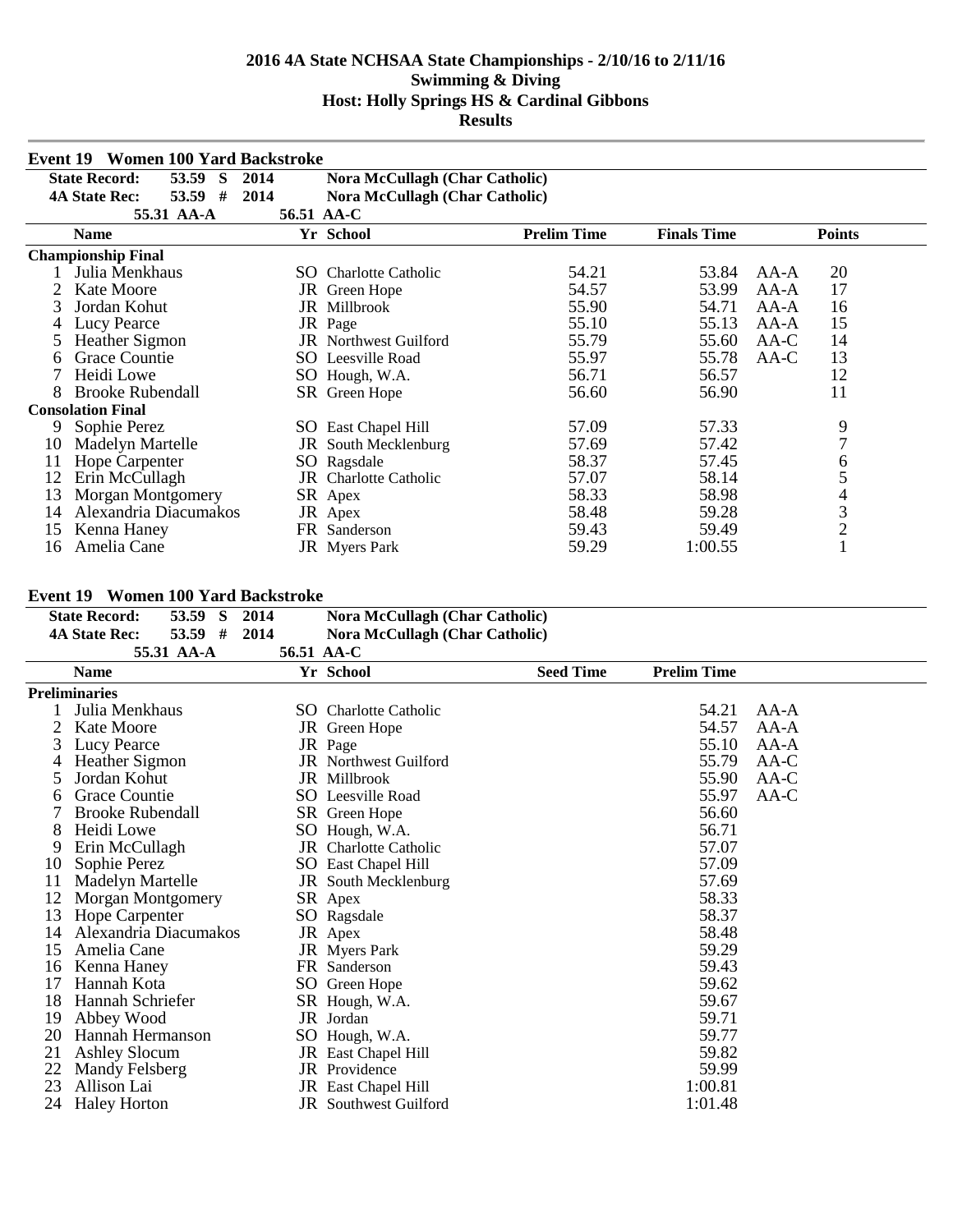|    | <b>Event 20 Men 100 Yard Backstroke</b> |            |                                    |                    |                    |                |
|----|-----------------------------------------|------------|------------------------------------|--------------------|--------------------|----------------|
|    | <b>State Record:</b><br>48.78<br>S      | 2006       | <b>Eugene Godsoe (SE Guilford)</b> |                    |                    |                |
|    | #<br><b>4A State Rec:</b><br>48.84      | 2011       | <b>Kip Darmody (Providence)</b>    |                    |                    |                |
|    | 49.85 AA-A                              | 51.13 AA-C |                                    |                    |                    |                |
|    | <b>Name</b>                             |            | Yr School                          | <b>Prelim Time</b> | <b>Finals Time</b> | <b>Points</b>  |
|    | <b>Championship Final</b>               |            |                                    |                    |                    |                |
|    | <b>Tyler Silver</b>                     |            | <b>SR</b> Athens Drive             | 49.43              | 49.49              | 20<br>$AA-A$   |
|    | Will Countie                            |            | <b>SR</b> Leesville Road           | 50.46              | 49.78              | 17<br>$AA-A$   |
| 3  | John Healy                              |            | SO Green Hope                      | 50.56              | 50.35              | AA-C<br>16     |
|    | Henry Hollinshead                       |            | SR Green Hope                      | 50.88              | 50.40              | 15<br>AA-C     |
|    | Nathan Murray                           |            | SR South Mecklenburg               | 50.42              | 50.73              | 14<br>AA-C     |
| 6  | <b>Alexander McMurry</b>                |            | JR Hough, W.A.                     | 50.81              | 50.87              | 13<br>AA-C     |
|    | <b>Hernan Gonzales</b>                  |            | JR Hough, W.A.                     | 52.38              | 51.91              | 12             |
| 8  | <b>Ryan Donnelly</b>                    |            | SR Millbrook                       | 51.61              | 52.02              | 11             |
|    | <b>Consolation Final</b>                |            |                                    |                    |                    |                |
| 9  | Will Atkinson                           |            | SR Cary                            | 52.55              | 51.23              | 9              |
| 10 | Max Edwards                             |            | FR Reagan                          | 53.09              | 52.38              | $\overline{7}$ |
| 11 | <b>Brent Hoshall</b>                    |            | SO Pinecrest                       | 52.99              | 52.65              | 6              |
| 12 | Teddy Perelli                           |            | SO Providence                      | 53.06              | 53.12              | 5              |
| 13 | William Ritchie                         |            | SR Apex                            | 53.20              | 53.62              | 4              |
| 14 | Patrick Fischer                         |            | JR Ragsdale                        | 53.11              | 53.63              | 3              |
| 15 | Christopher Chao                        | SO.        | East Chapel Hill                   | 53.35              | 53.89              | $\overline{c}$ |
| 16 | Ben Barden                              |            | <b>JR</b> Southwest Guilford       | 52.59              | 54.02              |                |

## **Event 20 Men 100 Yard Backstroke**

|    | $E$ vent $E$ v $\blacksquare$ ivien tov $\blacksquare$ ar u dalkstroke |      |                                    |                  |                    |        |
|----|------------------------------------------------------------------------|------|------------------------------------|------------------|--------------------|--------|
|    | 48.78<br><b>State Record:</b><br>S                                     | 2006 | <b>Eugene Godsoe (SE Guilford)</b> |                  |                    |        |
|    | 48.84 #<br><b>4A State Rec:</b>                                        | 2011 | <b>Kip Darmody (Providence)</b>    |                  |                    |        |
|    | 49.85 AA-A                                                             |      | 51.13 AA-C                         |                  |                    |        |
|    | <b>Name</b>                                                            |      | Yr School                          | <b>Seed Time</b> | <b>Prelim Time</b> |        |
|    | <b>Preliminaries</b>                                                   |      |                                    |                  |                    |        |
|    | <b>Tyler Silver</b>                                                    |      | <b>SR</b> Athens Drive             |                  | 49.43              | $AA-A$ |
|    | Nathan Murray                                                          |      | SR South Mecklenburg               |                  | 50.42              | AA-C   |
| 3  | Will Countie                                                           |      | <b>SR</b> Leesville Road           |                  | 50.46              | AA-C   |
| 4  | John Healy                                                             |      | SO Green Hope                      |                  | 50.56              | AA-C   |
| 5  | <b>Alexander McMurry</b>                                               |      | JR Hough, W.A.                     |                  | 50.81              | AA-C   |
| 6  | Henry Hollinshead                                                      |      | SR Green Hope                      |                  | 50.88              | AA-C   |
|    | <b>Ryan Donnelly</b>                                                   |      | SR Millbrook                       |                  | 51.61              |        |
| 8  | <b>Hernan Gonzales</b>                                                 |      | JR Hough, W.A.                     |                  | 52.38              |        |
| 9  | Will Atkinson                                                          |      | SR Cary                            |                  | 52.55              |        |
| 10 | Ben Barden                                                             |      | <b>JR</b> Southwest Guilford       |                  | 52.59              |        |
| 11 | <b>Brent Hoshall</b>                                                   |      | <b>SO</b> Pinecrest                |                  | 52.99              |        |
| 12 | Teddy Perelli                                                          |      | SO Providence                      |                  | 53.06              |        |
| 13 | Max Edwards                                                            |      | FR Reagan                          |                  | 53.09              |        |
| 14 | Patrick Fischer                                                        |      | JR Ragsdale                        |                  | 53.11              |        |
| 15 | William Ritchie                                                        |      | SR Apex                            |                  | 53.20              |        |
| 16 | Christopher Chao                                                       |      | SO East Chapel Hill                |                  | 53.35              |        |
| 17 | <b>Connor McCourt</b>                                                  |      | JR Hough, W.A.                     |                  | 53.47              |        |
| 18 | Cole Peterson                                                          |      | <b>SR</b> Northwest Guilford       |                  | 53.49              |        |
| 19 | Christopher Raymond                                                    |      | <b>SR</b> Cardinal Gibbons         |                  | 53.51              |        |
| 20 | Nathan Fold                                                            |      | <b>SR</b> Providence               |                  | 53.56              |        |
| 21 | Thomas Wright                                                          |      | SO Millbrook                       |                  | 53.89              |        |
| 22 | <b>Grant Murchison</b>                                                 |      | SR Ardrey Kell                     |                  | 54.44              |        |
| 23 | Josh Fletcher                                                          |      | FR Ardrey Kell                     |                  | 54.61              |        |
| 24 | Matthew Wagner                                                         |      | FR Mount Tabor                     |                  | 54.80              |        |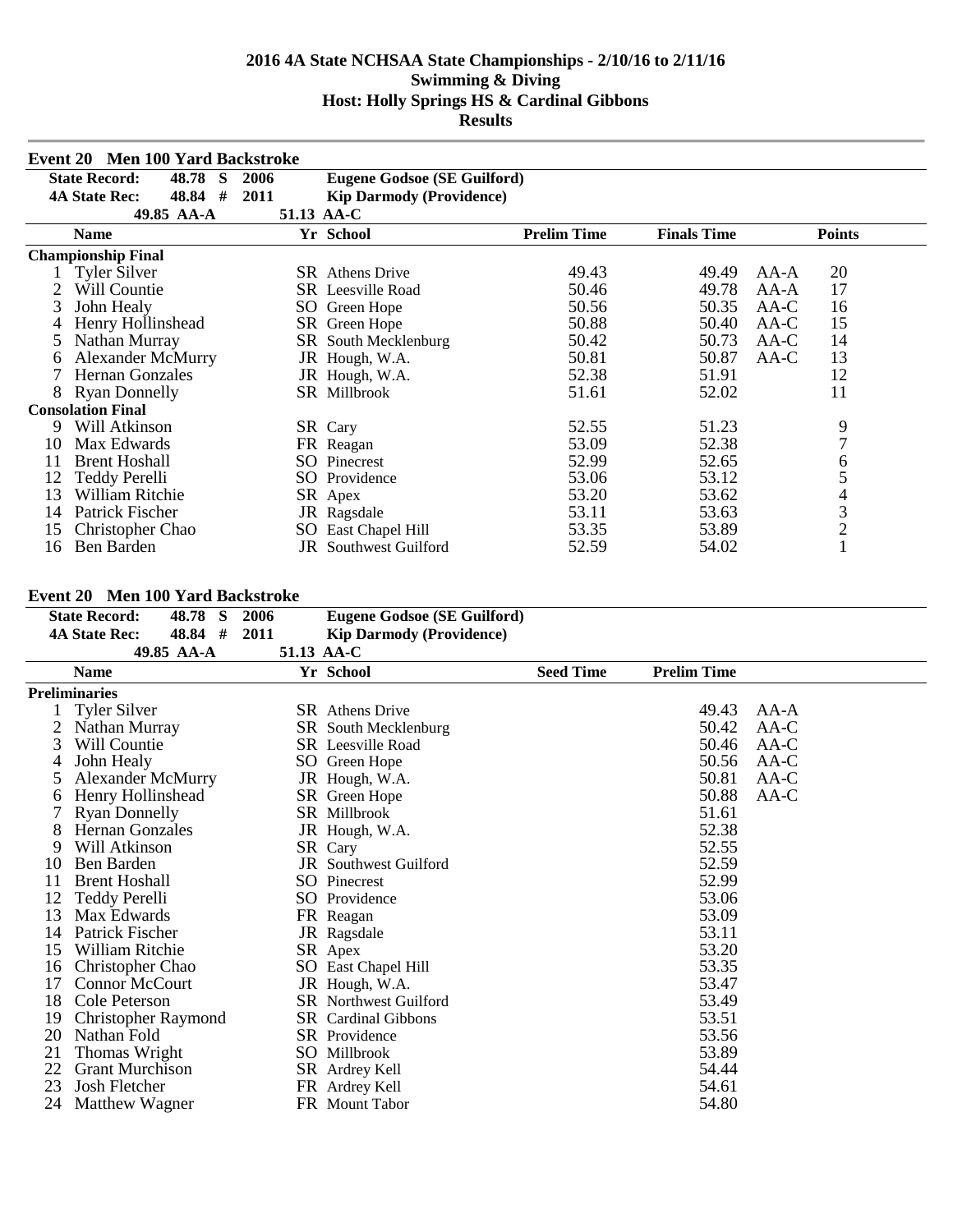|    | <b>Women 100 Yard Breaststroke</b><br>Event 21 |              |                                |                    |                    |                |
|----|------------------------------------------------|--------------|--------------------------------|--------------------|--------------------|----------------|
|    | <b>State Record:</b><br>1:02.10<br>S           | 2015         | Alyssa Arwood (Roberson, T.C.) |                    |                    |                |
|    | <b>4A State Rec:</b><br>1:02.10<br>#           | 2015         | Alyssa Arwood (Roberson, T.C.) |                    |                    |                |
|    | 1:03.22 AA-A                                   | 1:04.66 AA-C |                                |                    |                    |                |
|    | <b>Name</b>                                    |              | Yr School                      | <b>Prelim Time</b> | <b>Finals Time</b> | <b>Points</b>  |
|    | <b>Championship Final</b>                      |              |                                |                    |                    |                |
|    | Julia Poole                                    |              | JR Middle Creek                | 1:03.05            | 1:02.62            | 20<br>AA-A     |
|    | <b>Margaret Higgs</b>                          |              | JR Hough, W.A.                 | 1:02.16            | 1:02.89            | 17<br>$AA-A$   |
| 3  | Lillian Higgs                                  | SO           | Hough, W.A.                    | 1:03.64            | 1:03.24            | AA-C<br>16     |
|    | <b>Ashley McCauley</b>                         |              | FR Leesville Road              | 1:03.89            | 1:03.52            | 15<br>AA-C     |
|    | Meghan Dupay                                   |              | SR Hough, W.A.                 | 1:03.77            | 1:04.83            | 14             |
| 6  | Brenna Divoky                                  |              | FR Ashley                      | 1:05.22            | 1:05.39            | 13             |
|    | Makena Markert                                 | JR           | Southwest Guilford             | 1:05.40            | 1:05.86            | 12             |
| 8  | Alaina Joyce                                   | SO.          | Southern Alamance              | 1:05.24            | 1:07.62            | 11             |
|    | <b>Consolation Final</b>                       |              |                                |                    |                    |                |
| 9  | <b>Katy Miller</b>                             |              | <b>JR</b> Charlotte Catholic   | 1:05.43            | 1:04.81            | 9              |
| 10 | Maddy Gillman                                  |              | <b>SR</b> Lake Norman          | 1:05.52            | 1:04.82            | $\overline{7}$ |
| 11 | Jacalyn Schoening                              |              | <b>SR</b> Leesville Road       | 1:05.47            | 1:05.45            | 6              |
| 12 | Alexandra Rieker                               |              | JR Reagan                      | 1:05.95            | 1:06.96            | 5              |
| 13 | Mikaela Fullerton                              |              | FR Apex                        | 1:07.10            | 1:07.09            | 4              |
| 14 | Emma Nicklas-Morris                            |              | SR Reynolds, R. J.             | 1:07.10            | 1:07.12            | 3              |
| 15 | Kalyn Fetter                                   |              | <b>SR</b> Lake Norman          | 1:06.78            | 1:07.24            | $\overline{c}$ |
| 16 | Madeline MacPhail                              |              | JR Providence                  | 1:07.14            | 1:07.39            |                |

|       | <b>State Record:</b><br>$1:02.10$ S | 2015         | Alyssa Arwood (Roberson, T.C.) |                  |                    |        |
|-------|-------------------------------------|--------------|--------------------------------|------------------|--------------------|--------|
|       | $1:02.10$ #<br><b>4A State Rec:</b> | 2015         | Alyssa Arwood (Roberson, T.C.) |                  |                    |        |
|       | $1:03.22$ AA-A                      | 1:04.66 AA-C |                                |                  |                    |        |
|       | <b>Name</b>                         |              | Yr School                      | <b>Seed Time</b> | <b>Prelim Time</b> |        |
|       | <b>Preliminaries</b>                |              |                                |                  |                    |        |
|       | <b>Margaret Higgs</b>               |              | JR Hough, W.A.                 |                  | 1:02.16            | $AA-A$ |
| 2     | Julia Poole                         |              | <b>JR</b> Middle Creek         |                  | 1:03.05            | $AA-A$ |
| 3     | Lillian Higgs                       |              | SO Hough, W.A.                 |                  | 1:03.64            | AA-C   |
|       | Meghan Dupay                        |              | SR Hough, W.A.                 |                  | 1:03.77            | AA-C   |
| 5     | <b>Ashley McCauley</b>              |              | FR Leesville Road              |                  | 1:03.89            | $AA-C$ |
| 6     | Brenna Divoky                       |              | FR Ashley                      |                  | 1:05.22            |        |
|       | Alaina Joyce                        | SO.          | Southern Alamance              |                  | 1:05.24            |        |
| 8     | Makena Markert                      |              | <b>JR</b> Southwest Guilford   |                  | 1:05.40            |        |
| 9     | <b>Katy Miller</b>                  |              | <b>JR</b> Charlotte Catholic   |                  | 1:05.43            |        |
| 10    | Jacalyn Schoening                   |              | <b>SR</b> Leesville Road       |                  | 1:05.47            |        |
| 11    | Maddy Gillman                       |              | <b>SR</b> Lake Norman          |                  | 1:05.52            |        |
| 12    | Alexandra Rieker                    |              | JR Reagan                      |                  | 1:05.95            |        |
| 13    | Kalyn Fetter                        |              | SR Lake Norman                 |                  | 1:06.78            |        |
| $*14$ | Mikaela Fullerton                   |              | FR Apex                        |                  | 1:07.10            |        |
| $*14$ | Emma Nicklas-Morris                 |              | SR Reynolds, R. J.             |                  | 1:07.10            |        |
| 16    | Madeline MacPhail                   |              | JR Providence                  |                  | 1:07.14            |        |
| 17    | <b>Syea Torres</b>                  |              | SO Conley, D. H.               |                  | 1:07.81            |        |
| 18    | Olivia Allen                        |              | <b>JR</b> Cardinal Gibbons     |                  | 1:07.90            |        |
| 19    | Annie Huang                         |              | JR East Chapel Hill            |                  | 1:07.93            |        |
| 20    | McKenzie Campbell                   |              | FR Page                        |                  | 1:08.14            |        |
| 21    | Anna Milia                          |              | SO Ardrey Kell                 |                  | 1:09.02            |        |
| 22    | Cynthia Li                          |              | JR Enloe                       |                  | 1:09.11            |        |
| 23    | Rebecca Ssengonzi                   |              | SO Green Hope                  |                  | 1:10.38            |        |
| 24    | Olivia Kayye                        |              | SO East Chapel Hill            |                  | 1:11.67            |        |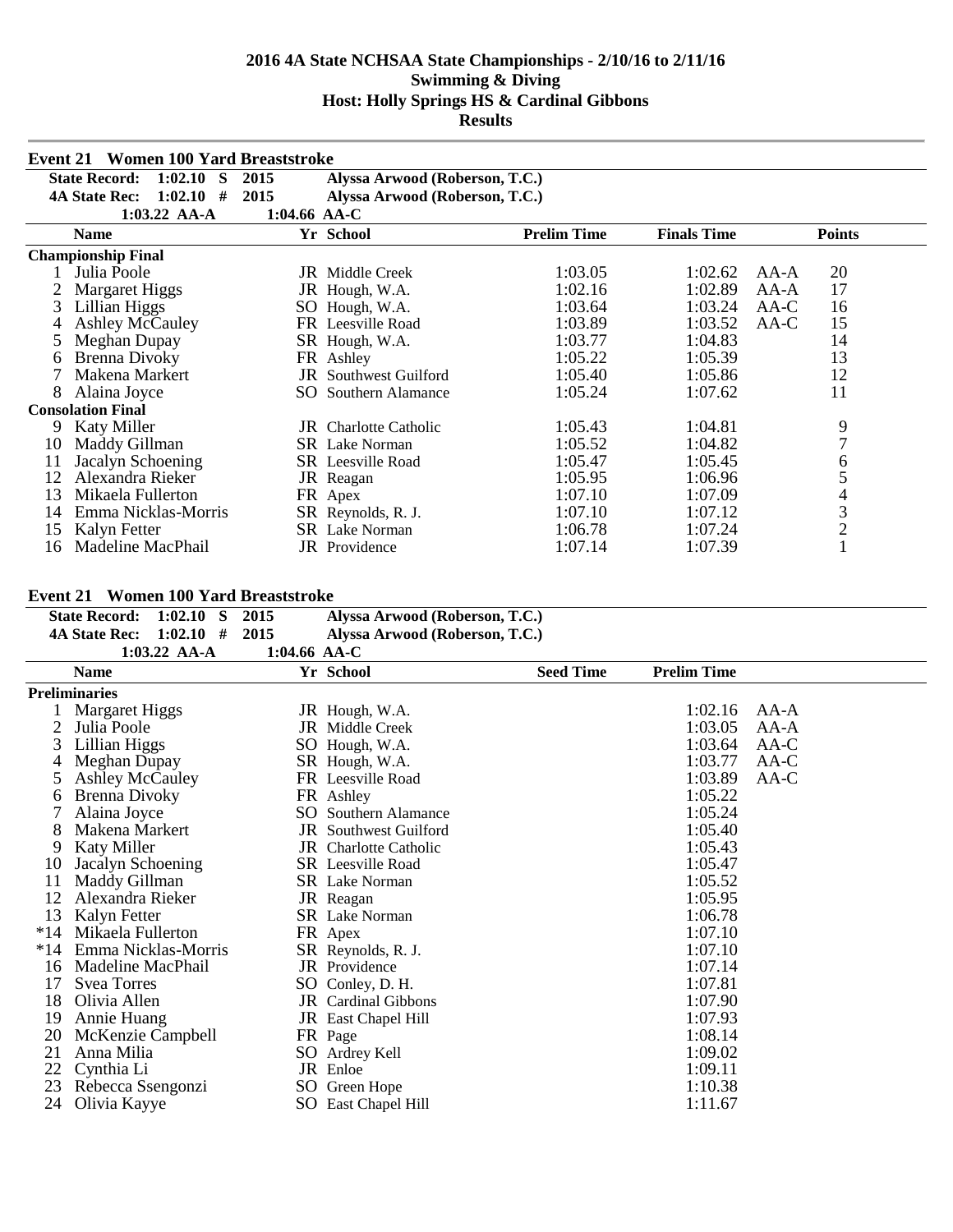| Event 22 Men 100 Yard Breaststroke                    |            |                               |                    |                    |                |
|-------------------------------------------------------|------------|-------------------------------|--------------------|--------------------|----------------|
| <b>State Record:</b><br>55.14<br><b>S</b><br>2016     |            | <b>Will Chan (Hough)</b>      |                    |                    |                |
| S<br>2013<br><b>State Record:</b><br>55.14            |            | Daniel Le (NW Guilford)       |                    |                    |                |
| 55.14<br>#<br>2016<br><b>4A State Rec:</b>            |            | <b>Will Chan (Hough)</b>      |                    |                    |                |
| 55.14 #<br>2013<br><b>4A State Rec:</b>               |            | Daniel Le (NW Guilford)       |                    |                    |                |
| 56.25 AA-A                                            | 57.49 AA-C |                               |                    |                    |                |
| <b>Name</b>                                           |            | Yr School                     | <b>Prelim Time</b> | <b>Finals Time</b> | <b>Points</b>  |
| <b>Championship Final</b>                             |            |                               |                    |                    |                |
| 1 Will Chan                                           |            | SO Hough, W.A.                | 55.14              | 55.21              | 20<br>$AA-A$   |
| $\overline{2}$<br>Paul Neil                           |            | SR Reagan                     | 57.61              | 56.47              | 17<br>$AA-C$   |
| 3<br>Jordan Mintz                                     |            | SR Middle Creek               | 57.08              | 57.11              | AA-C<br>16     |
| Jacob Rauch<br>4                                      |            | SO South Mecklenburg          | 57.51              | 57.53              | 15             |
| Luke Johnson<br>5                                     |            | JR South Mecklenburg          | 58.04              | 58.66              | 14             |
| Mitchell Stanek<br>6                                  |            | JR Roberson, T. C.            | 59.86              | 59.21              | 13             |
| 7<br>Josh Rigsbee                                     |            | <b>JR</b> Riverside           | 58.84              | 59.28              | 12             |
| 8<br>Connor Sept                                      |            | SO East Chapel Hill           | 59.06              | 59.78              | 11             |
| <b>Consolation Final</b>                              |            |                               |                    |                    |                |
| <b>Wallace Watkins</b><br>9                           |            | JR Enloe                      | 59.95              | 59.59              | 9              |
| <b>Connor Dalbo</b><br>10                             |            | SO Green Hope                 | 1:00.14            | 59.66              | $\overline{7}$ |
| Jake Skigen<br>11                                     |            | SR Roberson, T.C.             | 59.89              | 1:00.06            | 6              |
| 12<br>Nick Spina                                      |            | SR Ardrey Kell                | 1:00.20            | 1:00.46            |                |
| 13<br>Jethro Ssengonzi                                |            | SR Green Hope                 | 1:00.56            | 1:00.53            |                |
| 14<br>Jason Heishman                                  |            | JR South Mecklenburg          | 59.93              | 1:00.79            |                |
| 15<br><b>Richard McIntyre</b>                         |            | SO Cary                       | 1:00.26            | 1:01.13            | 54321          |
| Davis Hoover<br>16                                    |            | SO Grimsley                   | 1:00.25            | 1:01.43            |                |
|                                                       |            |                               |                    |                    |                |
|                                                       |            |                               |                    |                    |                |
| <b>Event 22 Men 100 Yard Breaststroke</b>             |            |                               |                    |                    |                |
| <b>State Record:</b><br>55.14 S<br>2016               |            | Will Chan (Hough)             |                    |                    |                |
| 55.14 S<br>2013<br><b>State Record:</b>               |            | Daniel Le (NW Guilford)       |                    |                    |                |
|                                                       |            |                               |                    |                    |                |
|                                                       |            |                               |                    |                    |                |
| 55.14 #<br>2016<br><b>4A State Rec:</b>               |            | <b>Will Chan (Hough)</b>      |                    |                    |                |
| 55.14 #<br>2013<br><b>4A State Rec:</b><br>56.25 AA-A | 57.49 AA-C | Daniel Le (NW Guilford)       |                    |                    |                |
| <b>Name</b>                                           |            |                               |                    |                    |                |
|                                                       |            | Yr School                     | <b>Seed Time</b>   | <b>Prelim Time</b> |                |
| <b>Preliminaries</b>                                  |            |                               |                    |                    |                |
| Will Chan                                             |            | SO Hough, W.A.                |                    | 55.14S AA-A        |                |
| 2<br>Jordan Mintz                                     |            | SR Middle Creek               |                    | 57.08              | AA-C           |
| 3<br>Jacob Rauch                                      |            | SO South Mecklenburg          |                    | 57.51              |                |
| 4 Paul Neil                                           |            | SR Reagan                     |                    | 57.61              |                |
| Luke Johnson<br>$\mathcal{L}$                         |            | <b>JR</b> South Mecklenburg   |                    | 58.04              |                |
| Josh Rigsbee<br>6                                     |            | JR Riverside                  |                    | 58.84              |                |
| 7<br>Connor Sept                                      |            | SO East Chapel Hill           |                    | 59.06              |                |
| 8<br>Mitchell Stanek                                  |            | JR Roberson, T.C.             |                    | 59.86              |                |
| 9<br>Jake Skigen                                      |            | SR Roberson, T. C.            |                    | 59.89              |                |
| 10<br>Jason Heishman                                  |            | <b>JR</b> South Mecklenburg   |                    | 59.93              |                |
| 11<br><b>Wallace Watkins</b>                          |            | JR Enloe                      |                    | 59.95              |                |
| 12<br>Connor Dalbo                                    |            | SO Green Hope                 |                    | 1:00.14            |                |
| 13<br>Nick Spina                                      |            | SR Ardrey Kell                |                    | 1:00.20            |                |
| 14<br>Davis Hoover                                    |            | SO Grimsley                   |                    | 1:00.25            |                |
| <b>Richard McIntyre</b><br>15                         |            | SO Cary                       |                    | 1:00.26            |                |
| Jethro Ssengonzi<br>16                                |            | SR Green Hope                 |                    | 1:00.56            |                |
| 17<br>Luke Stevens                                    |            | <b>SR</b> Cardinal Gibbons    |                    | 1:00.59            |                |
| 18<br><b>Ataberk Celasun</b>                          |            | JR Providence                 |                    | 1:00.93            |                |
| 19<br><b>Jack Messenger</b>                           |            | JR Broughton                  |                    | 1:00.98            |                |
| 20 Will Mikuta                                        |            | SR Page                       |                    | 1:01.29            |                |
| 21<br><b>Todd Echols</b>                              |            | FR Reynolds, R. J.            |                    | 1:01.36            |                |
| 22<br><b>Chase Binion</b><br>23<br>Jason Zhang        |            | SR Millbrook<br>FR Green Hope |                    | 1:01.94<br>1:02.03 |                |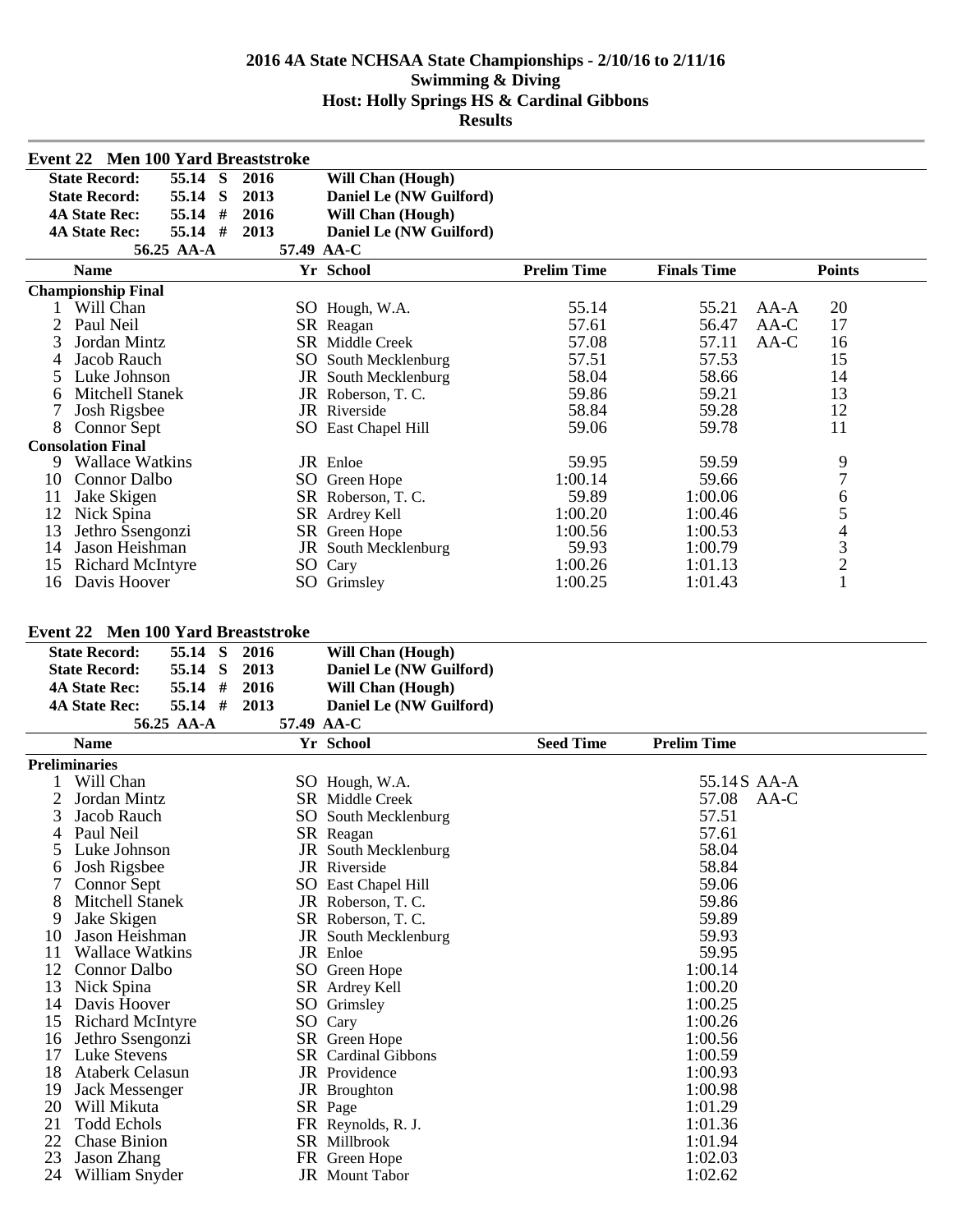| $3:22.15$ S<br><b>State Record:</b>   | $\overline{2014}$<br><b>Charlotte Catholic</b> |                          |                                |               |
|---------------------------------------|------------------------------------------------|--------------------------|--------------------------------|---------------|
| $3:22.15$ #<br><b>4A State Rec:</b>   | 2014<br><b>Charlotte Catholic</b>              |                          |                                |               |
| 3:28.71 AA-A                          | 3:32.15 AA-C                                   |                          |                                |               |
| <b>Team</b>                           | <b>Relay</b>                                   |                          | <b>Finals Time</b>             | <b>Points</b> |
| 1 Hough, W.A.                         |                                                |                          | 3:23.49<br>AA-A                | 40            |
| 1) Erika Brown SR                     | 2) Heidi Lowe SO                               | 3) Meghan Dupay SR       | 4) Jessica Merritt SR          |               |
| 2 Green Hope                          |                                                |                          | 3:25.89<br>AA-A                | 34            |
| 1) Kate Moore JR                      | 2) Brooke Rubendall SR                         | 3) Samantha Medlin JR    | 4) Jenny Nusbaum SR            |               |
| Middle Creek<br>3                     |                                                |                          | 3:29.96<br>AA-C                | 32            |
| 1) Charlotte Watts JR                 | 2) Sarah Giamber SR                            | 3) Emily Stringfellow SR | 4) Julia Poole JR              |               |
| 4 Northwest Guilford                  |                                                |                          | 3:32.33                        | 30            |
| 1) Corinne Martin SR                  | 2) Phoebe Martin FR                            | 3) Heather Sigmon JR     | 4) Laurel Kiselis SR           |               |
| 5 Millbrook                           |                                                |                          | 3:32.98                        | 28            |
| 1) Sophia Clayton-Luce SO             | 2) Sara Beth McLamb SO                         | 3) Adrianna Cera FR      | 4) Jordan Kohut JR             |               |
| <b>Charlotte Catholic</b>             |                                                |                          | 3:33.39                        | 26            |
| 1) Abby Brosnan JR                    | 2) Erin McCullagh JR                           | 3) Lindsey Mahn JR       | 4) Olwyn Bartis FR             |               |
| 7<br>Apex                             |                                                |                          | 3:34.43                        | 24            |
| 1) Sarah Pilecki FR                   | 2) Alexandria Diacumakos JR 3) Ana Pozder SO   |                          | 4) Kathryn Godlewski SR        |               |
| South Mecklenburg<br>*8               |                                                |                          | 3:36.08                        | 20            |
| 1) Sinclair Larson SO                 | 2) Caroline Greiner JR                         | 3) Ellie Marquardt FR    | 4) Madelyn Martelle JR         |               |
| *8 Providence                         |                                                |                          | 3:36.08                        | 20            |
| 1) Kristie Darmody SR                 | 2) Adrienne Wilkes JR                          | 3) Elizabeth Ritger SR   | 4) Dakota Topp FR              |               |
| 10 Leesville Road                     |                                                |                          | 3:36.38                        | 14            |
| 1) Grace Newton FR                    | 2) Hannah Bruno SO                             | 3) Brooke Morgan FR      | 4) Abigail Toburen JR          |               |
| 11 Myers Park                         |                                                |                          | 3:37.26                        | 12            |
| 1) Charlotte Hylinski JR              | 2) Emma Walker SO                              | 3) Turner Bobbitt SO     | 4) Rachael Young SR            |               |
| 12 East Mecklenburg                   |                                                |                          | 3:37.80                        | 10            |
| 1) Kylie Morgan SO                    | 2) Fern Guimond JR                             | 3) Makayla Davis SR      | 4) Sirena Rowe SR              |               |
| 13 Grimsley                           |                                                |                          | 3:38.47                        | 8             |
| 1) Emily Schoonhagen SO               | 2) Caroline Hoover FR                          | 3) Addison Herndon SR    | 4) Amelia Gilchrist SR         |               |
| 14 Roberson, T. C.                    |                                                |                          | 3:38.89                        | 6             |
| 1) Anna Newnam SO                     | 2) Camille Long JR                             | 3) Maddy Widmann SO      | 4) Layton Bell FR              |               |
| 15 Page                               |                                                |                          | 3:39.13                        | 4             |
| 1) Lucy Pearce JR                     | 2) Mary Grace Copeland FR                      | 3) Hannah Copeland FR    | 4) McKenzie Campbell FR        |               |
| 16 Cardinal Gibbons                   |                                                |                          | 3:39.23                        | 2             |
| 1) Haley Allen SR<br>17 Panther Creek | 2) Olivia Allen JR                             | 3) Adelaide Cairns JR    | 4) Emily Dykstra SR<br>3:41.68 |               |
|                                       |                                                |                          | 4) Lauren Soleo SO             |               |
| 1) Sydney Reist JR<br>18 Reagan       | 2) Abby Rutledge SO                            | 3) Claire Reist FR       | 3:41.86                        |               |
| 1) Christina Marshall JR              | 2) Katie Salisbury SR                          | 3) Lydia Plasser FR      | 4) Alexandra Rieker JR         |               |
| 19 West Forsyth                       |                                                |                          | 3:41.95                        |               |
| 1) Elizabeth Parks FR                 | 2) Sarah Joram JR                              | 3) Ashley Smith SR       | 4) Morgan Tacik SR             |               |
| 20 East Chapel Hill                   |                                                |                          | 3:42.82                        |               |
| 1) Olivia Kayye SO                    | 2) Sophie Perez SO                             | 3) Jennifer Xu SR        | 4) Allison Lai JR              |               |
| 21 Lake Norman                        |                                                |                          | 3:44.51                        |               |
| 1) Olivia Watson SO                   | 2) Madison Spencer SR                          | 3) Gracie Steelhammer FR | 4) Kalyn Fetter SR             |               |
| 22 New Hanover                        |                                                |                          | 3:47.83                        |               |
| 1) Aleta Jewell JR                    | 2) Gittings Lucy                               | 3) Jewell Brynn FR       | 4) Rhianne Hsu SR              |               |
| 23 Cary                               |                                                |                          | 3:52.42                        |               |
| 1) Natalya Ryan SO                    | 2) Sarah Leibold JR                            | 3) Bennett Steidinger SR | 4) Carson Steidinger SR        |               |
| Southwest Guilford<br>24              |                                                |                          | 3:57.16                        |               |
| 1) Haley Horton JR                    | 2) Peyton Labiak FR                            | 3) Sydney Jordan FR      | 4) Makena Markert JR           |               |
|                                       |                                                |                          |                                |               |